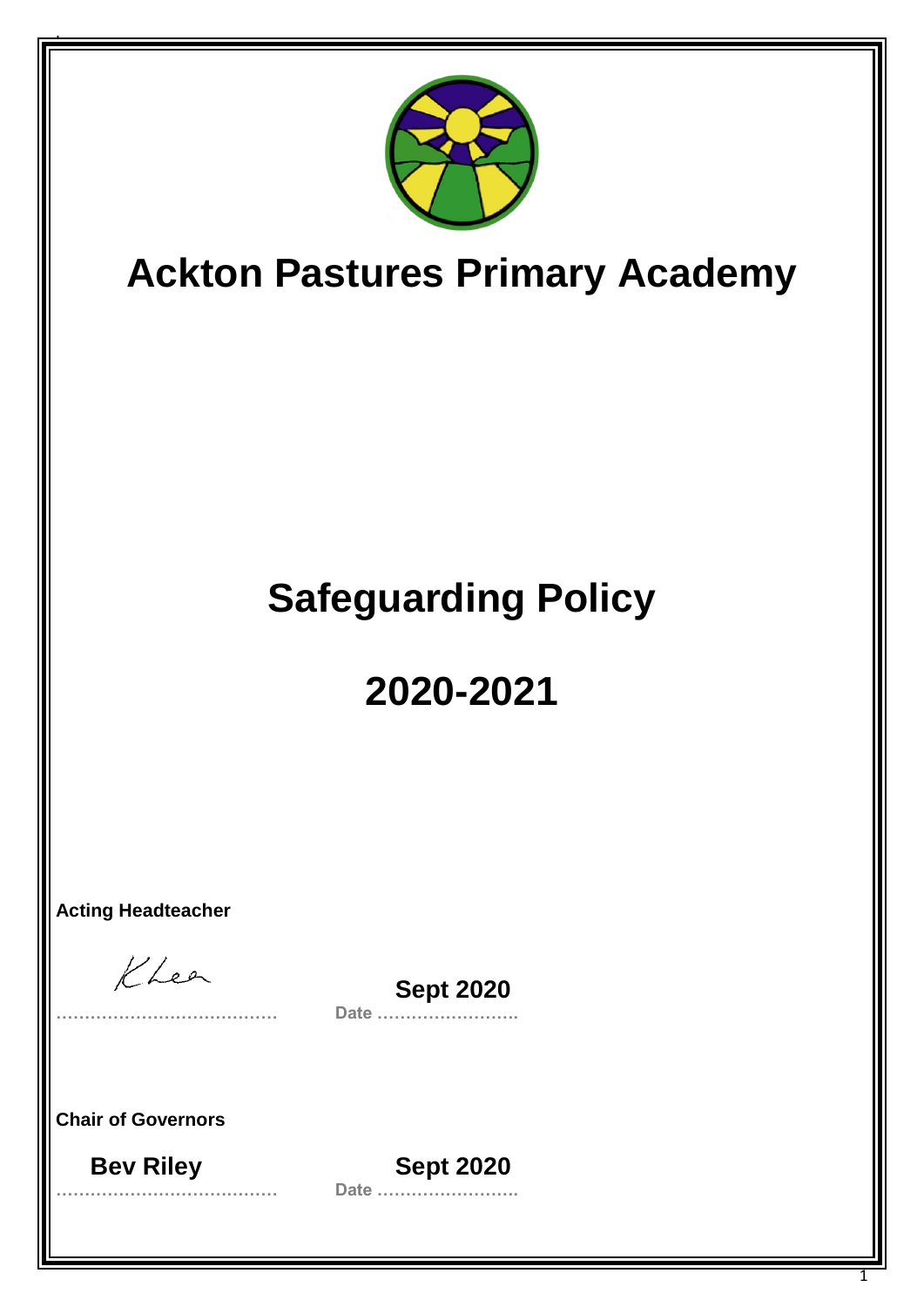|    |                                     |                                                                     |  | <b>Ackton Pastures Primary Academy</b><br><b>Safeguarding and Child Protection Policy</b> |  |  |
|----|-------------------------------------|---------------------------------------------------------------------|--|-------------------------------------------------------------------------------------------|--|--|
|    | Date of publication: September 2020 |                                                                     |  | Review date: September 2021                                                               |  |  |
|    | <b>Contents:</b>                    |                                                                     |  |                                                                                           |  |  |
|    | Part A                              |                                                                     |  |                                                                                           |  |  |
| 1. |                                     | Policy statement, principles and terminology                        |  |                                                                                           |  |  |
|    |                                     | 2. Safeguarding legislation and guidance                            |  |                                                                                           |  |  |
| 3. | Roles and responsibilities          |                                                                     |  |                                                                                           |  |  |
| 4. |                                     | Good practice guidelines for staff code of conduct                  |  |                                                                                           |  |  |
| 5. | Abuse of position of trust          |                                                                     |  |                                                                                           |  |  |
| 6. |                                     | Children who may be particularly vulnerable                         |  |                                                                                           |  |  |
|    |                                     | 7. Emotional Health and wellbeing; suicide                          |  |                                                                                           |  |  |
| 8. | Some current issues                 |                                                                     |  |                                                                                           |  |  |
|    | 9. Online Safety                    |                                                                     |  |                                                                                           |  |  |
|    |                                     | 10. Helping children to keep themselves safe                        |  |                                                                                           |  |  |
|    |                                     | 11. Support for those involved in a child protection issue          |  |                                                                                           |  |  |
|    | 12. Complaints procedure            |                                                                     |  |                                                                                           |  |  |
|    |                                     | 13. If you have concerns about a colleague or safeguarding practice |  |                                                                                           |  |  |
|    | 14. Allegations against staff       |                                                                     |  |                                                                                           |  |  |
|    | 15. Staff training and induction    |                                                                     |  |                                                                                           |  |  |
|    |                                     |                                                                     |  |                                                                                           |  |  |
|    | 17. Site security                   |                                                                     |  |                                                                                           |  |  |

####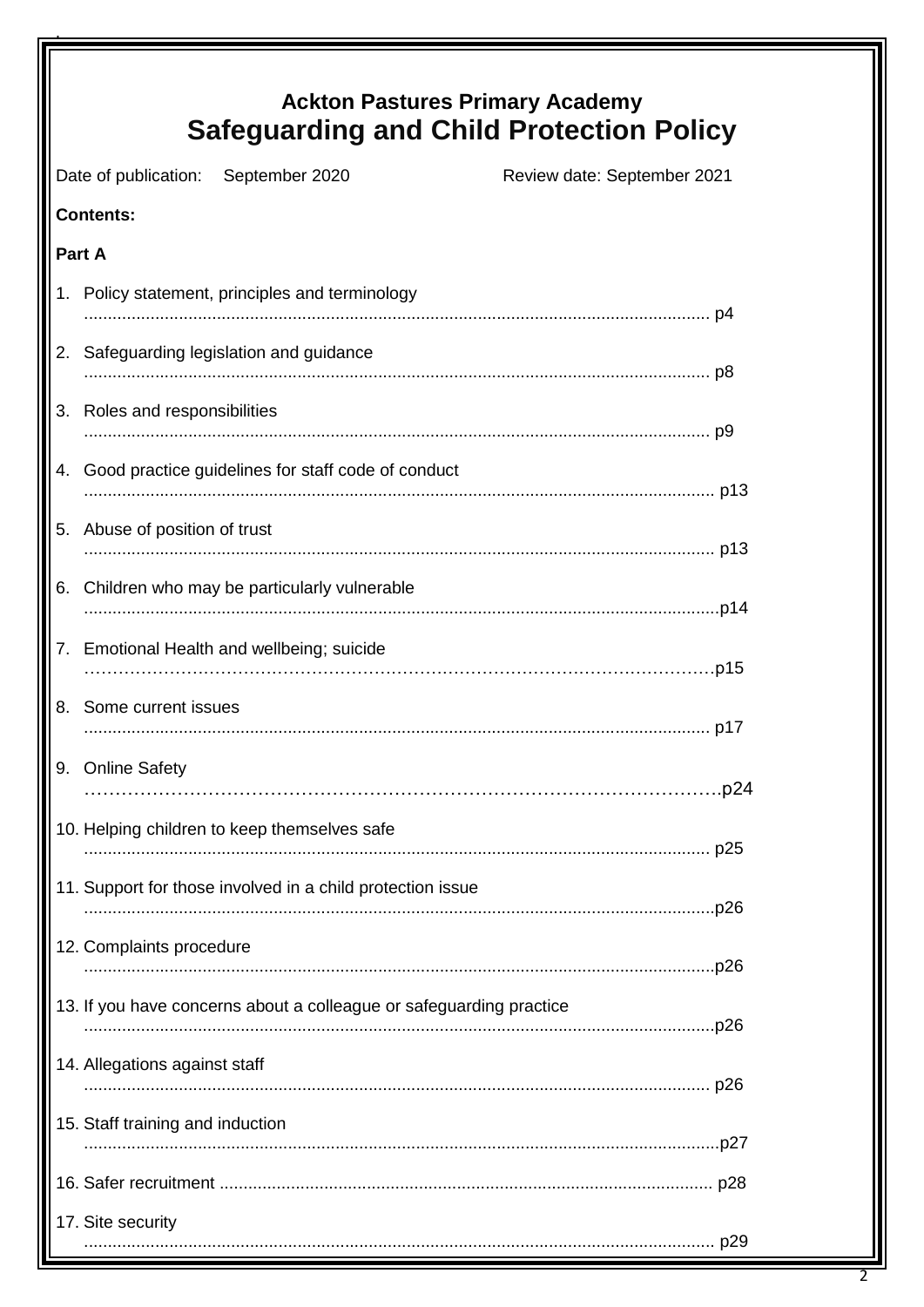| 18. Extended school and off-site arrangements                                                                                                                                                                                                                                                                                                                                        |  |  |  |  |  |
|--------------------------------------------------------------------------------------------------------------------------------------------------------------------------------------------------------------------------------------------------------------------------------------------------------------------------------------------------------------------------------------|--|--|--|--|--|
| 19. Photography and images                                                                                                                                                                                                                                                                                                                                                           |  |  |  |  |  |
| 20. Physical intervention and the use of force                                                                                                                                                                                                                                                                                                                                       |  |  |  |  |  |
| 21. Intimate care                                                                                                                                                                                                                                                                                                                                                                    |  |  |  |  |  |
| 22. First Aid and supporting children at school with medical conditions                                                                                                                                                                                                                                                                                                              |  |  |  |  |  |
| 23. Changing rooms and other sports issues                                                                                                                                                                                                                                                                                                                                           |  |  |  |  |  |
| 24. Special circumstances (to be included as appropriate to your school)                                                                                                                                                                                                                                                                                                             |  |  |  |  |  |
| <b>PART B</b><br><b>CHILD PROTECTION PROCEDURES</b><br>Categories and definitions of abuse including grooming, Indicators, Impact, Taking action,<br>Early intervention, Dealing with Disclosures/Allegations, Notifying parents, Recording and<br>monitoring, Referral to social care, Referral to police, Confidentiality and Information<br>sharing, Local and National contacts. |  |  |  |  |  |
|                                                                                                                                                                                                                                                                                                                                                                                      |  |  |  |  |  |
| <b>Reviewed by:</b>                                                                                                                                                                                                                                                                                                                                                                  |  |  |  |  |  |
|                                                                                                                                                                                                                                                                                                                                                                                      |  |  |  |  |  |
|                                                                                                                                                                                                                                                                                                                                                                                      |  |  |  |  |  |
|                                                                                                                                                                                                                                                                                                                                                                                      |  |  |  |  |  |
|                                                                                                                                                                                                                                                                                                                                                                                      |  |  |  |  |  |

.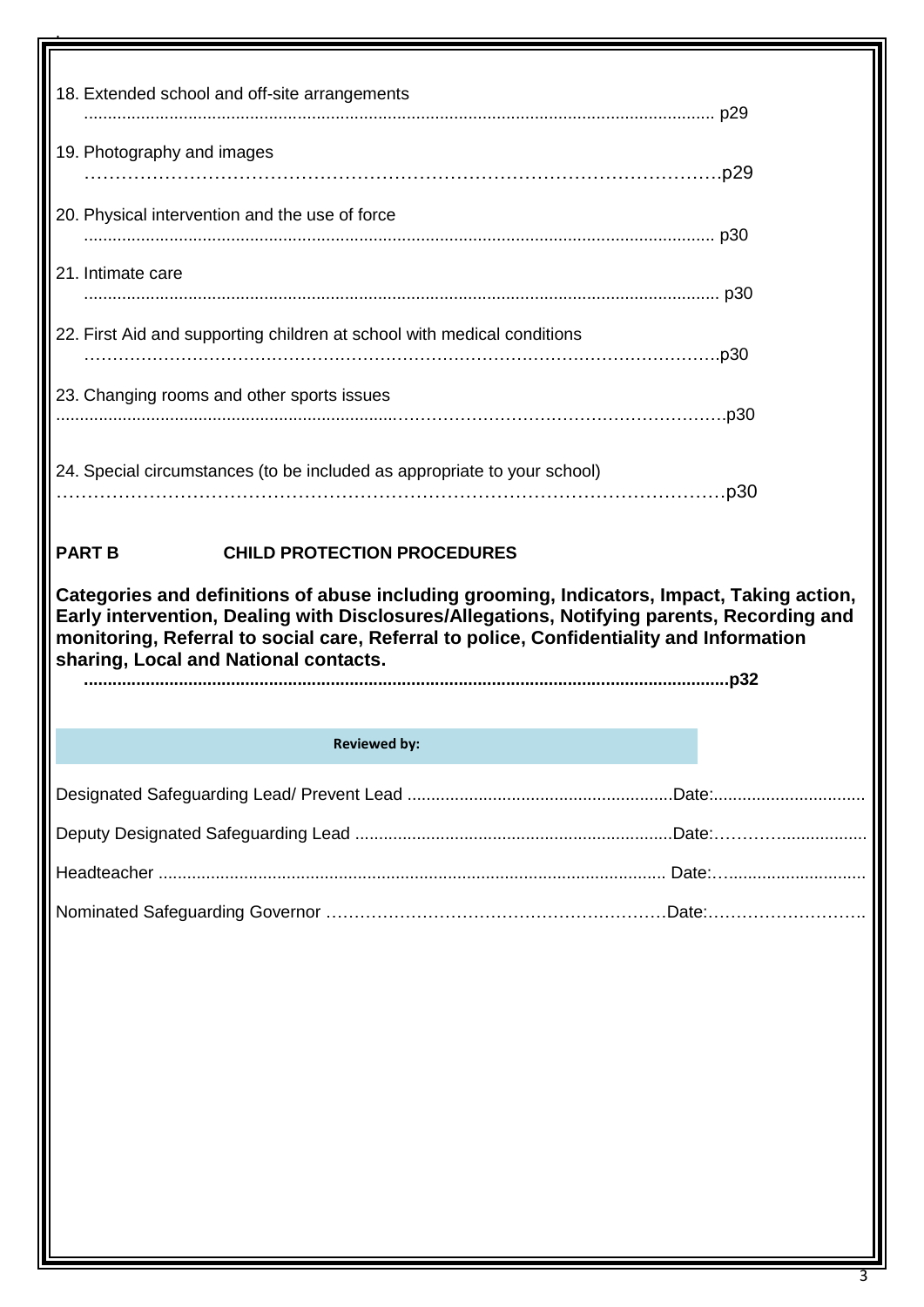# **PART A**

.

# **1. Policy Statement and Principals**

This policy is one of a series in the school's integrated safeguarding portfolios and approach*..*  Related safeguarding portfolio policies/procedures:

- Covid addendum
- Supporting students with a medical condition
- Student Behaviour incl acceptable IT use
- Staff code of conduct incl Acceptable IT use
- Educational Visits
- Attendance/uncollected child
- Tackling bullying
- SEND
- Online Safety
- Missing Children  $-$  on and off site
- Lone working/photography/transporting students
- Physical intervention and the use of reasonable force
- First Aid/sick children
- Personal and intimate care
- Complaints procedure
- Appropriate physical contact
- Whistleblowing
- Safer recruitment
- Managing allegations
- Grievance and disciplinary
- Relationships, Sex and Health education
- Exclusions
- Lock down /invacuation Emergency Planning

It should be considered alongside Health and Safety legislative requirements **<https://www.gov.uk/government/publications/health-and-safety-advice-for-schools>** and Covid 19 addendum.

The school's safeguarding arrangements are inspected by Ofsted Inspecting Safeguarding in early years, education and skills settings.

# **Our core safeguarding principles are**:

- The school's responsibility to safeguard and promote the welfare of children is of paramount importance
- Safer children make more successful learners
- Representatives of the school community will be involved in policy development and review
- Policies will be reviewed annually unless an incident or new legislation or guidance suggests the need for an interim review.
- The school will work with other agencies and share information appropriately to ensure the safety and wellbeing of our students.
- Actions will be taken in the best interests of the child.

#### **Child protection statement**

We recognise our moral and statutory responsibility to safeguard and promote the welfare of all children. We endeavour to provide a safe and welcoming environment, maintaining a culture of vigilance, where children are respected and valued. We will act quickly and follow our procedures to ensure children receive early help and effective support, protection and justice.

Safeguarding is;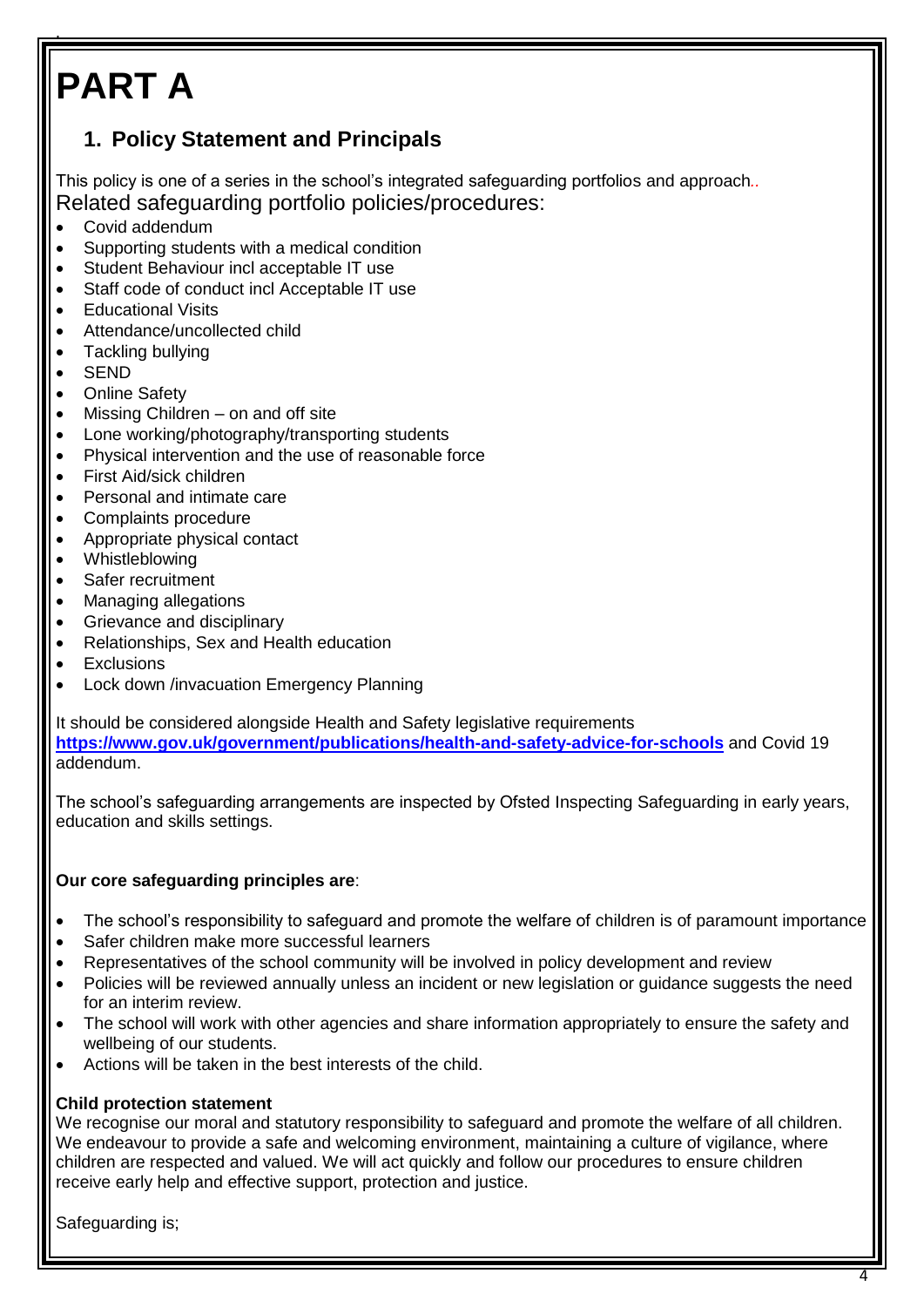Protecting children from maltreatment;

Preventing the impairment of children's mental and physical health or development;

Ensuring that children grow up in circumstances consistent with the provision of safe and effective care; and

Taking action to enable all children to have the best outcomes.

## **Policy principles**

- Welfare of the child is paramount; actions will be taken in the child best interests.
- All children, regardless of age, gender, ability, culture, race, language, religion or sexual identity, have equal rights to protection
- All staff have an equal responsibility to identify children who may benefit from early help and to act on any suspicion or allegation that may suggest a child is at risk of harm.
- There is a culture of vigilance, transparency, openness and, if needed, challenge with regards to maintaining high standards in safeguarding.
- Pupils and staff involved in child protection issues will receive appropriate support

#### **Policy aims**

- To provide all staff with the necessary information to enable them to meet their child protection responsibilities
- To ensure consistent good practice
- To demonstrate the school's commitment with regard to child protection to pupils, parents and other partners
- To contribute to the school's safeguarding portfolio

The procedures contained in this policy apply to all staff and governors and are consistent with those of the;

West Yorkshire Consortium Procedures **<http://westyorkscb.proceduresonline.com/index.htm>**

WSCP Wakefield Safeguarding Children Partnership **<https://www.wakefieldscp.org.uk/>**

We will engage locally with Wakefield Safeguarding Children Partnership including taking part in the annual safeguarding audit and training offer.

#### Equality Act 2010

**<https://www.gov.uk/government/publications/equality-act-2010-advice-for-schools>** As a school we welcome our duties under the Equality Act 2010. The general duties are to:

- eliminate discrimination,
- advance equality of opportunity
- foster good relations

We will ensure that those with protected characteristics are not discriminated against and are given equality of opportunity. We recognise, welcome and respect diversity.

Guidance for Schools Coronavirus 2020; **<https://www.gov.uk/government/collections/guidance-for-schools-coronavirus-covid-19>**

#### **Coronavirus**

**We recognise that the global Covid 19 pandemic has had a significant impact on some of our pupils and increased pressure on our safeguarding staff. It is recognised that the Coronavirus lockdown was, and may continue to be, a highly vulnerable time for children and families. We understand that poor behaviour may be a sign of trauma. The school outlines the continued support offered in this policy and in any covid 19 addendum. We recognise and have prepared for increased safeguarding issues in the initial part of the autumn term and will increase the time and resources given to our safeguarding team.**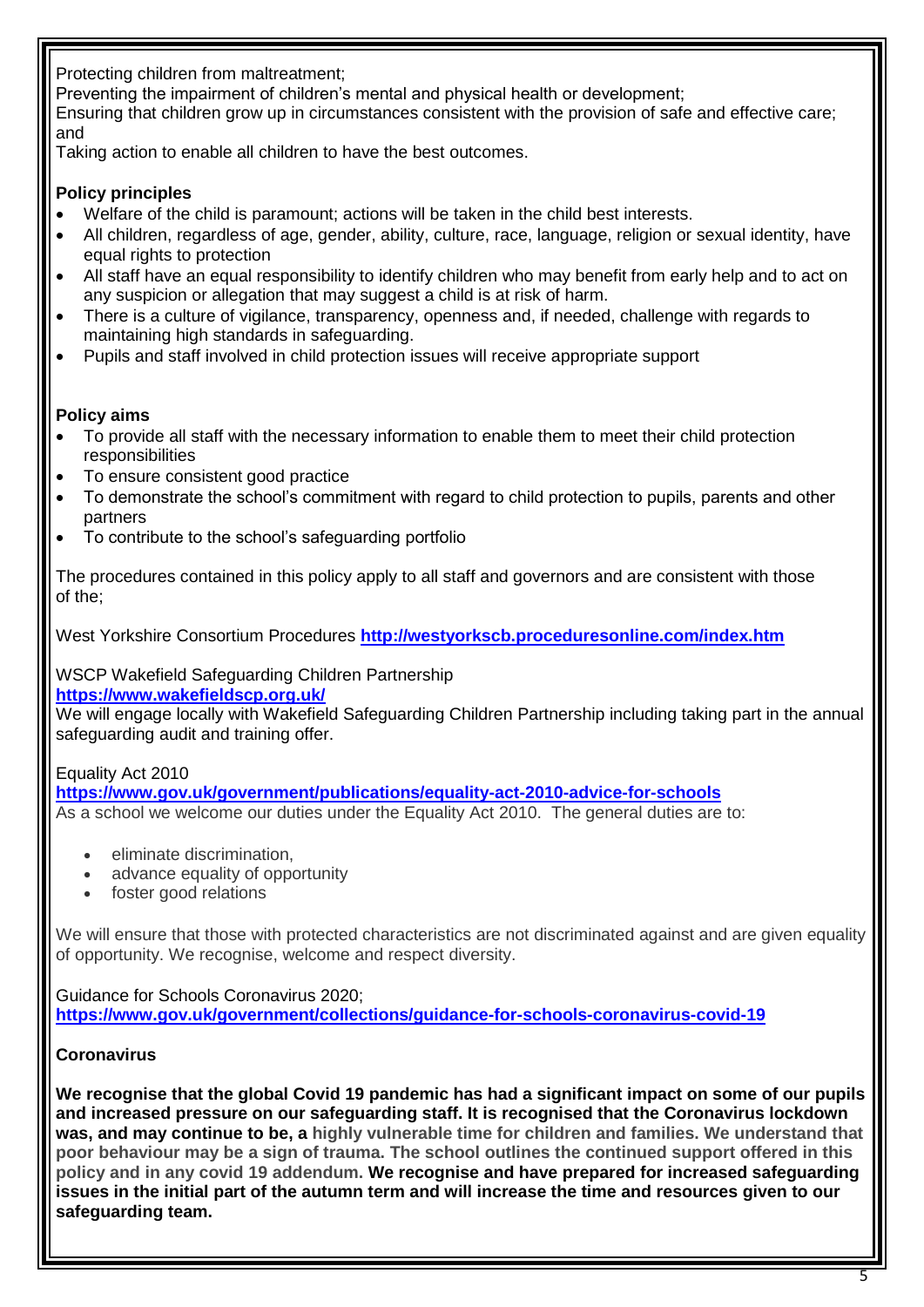Research suggests that between 6-19% of school aged children will suffer severe maltreatment, and disabled children are three to four times more likely to be abused. Three children in an average classroom have a diagnosable mental health condition. Due to their day-to-day contact with pupils, school staff are uniquely placed to observe changes in children's behaviour and the outward signs of abuse and mental health concerns. Children may also turn to a trusted adult in school when they are in distress or at risk. It is vital that school staff are alert to the signs of abuse, both inside (e.g. bullying or staff grooming behaviours) and outside the school and understand the procedures for reporting their concerns. We will create an open transparent culture and environment where staff and students feel safe and can raise any issues. Staff will be supported to be professionally curious with regards to safeguarding matters and to use a restorative approach when working with children, families and other agencies. The school will act on identified concerns and provide early help, or support others to do so, to prevent concerns from escalating.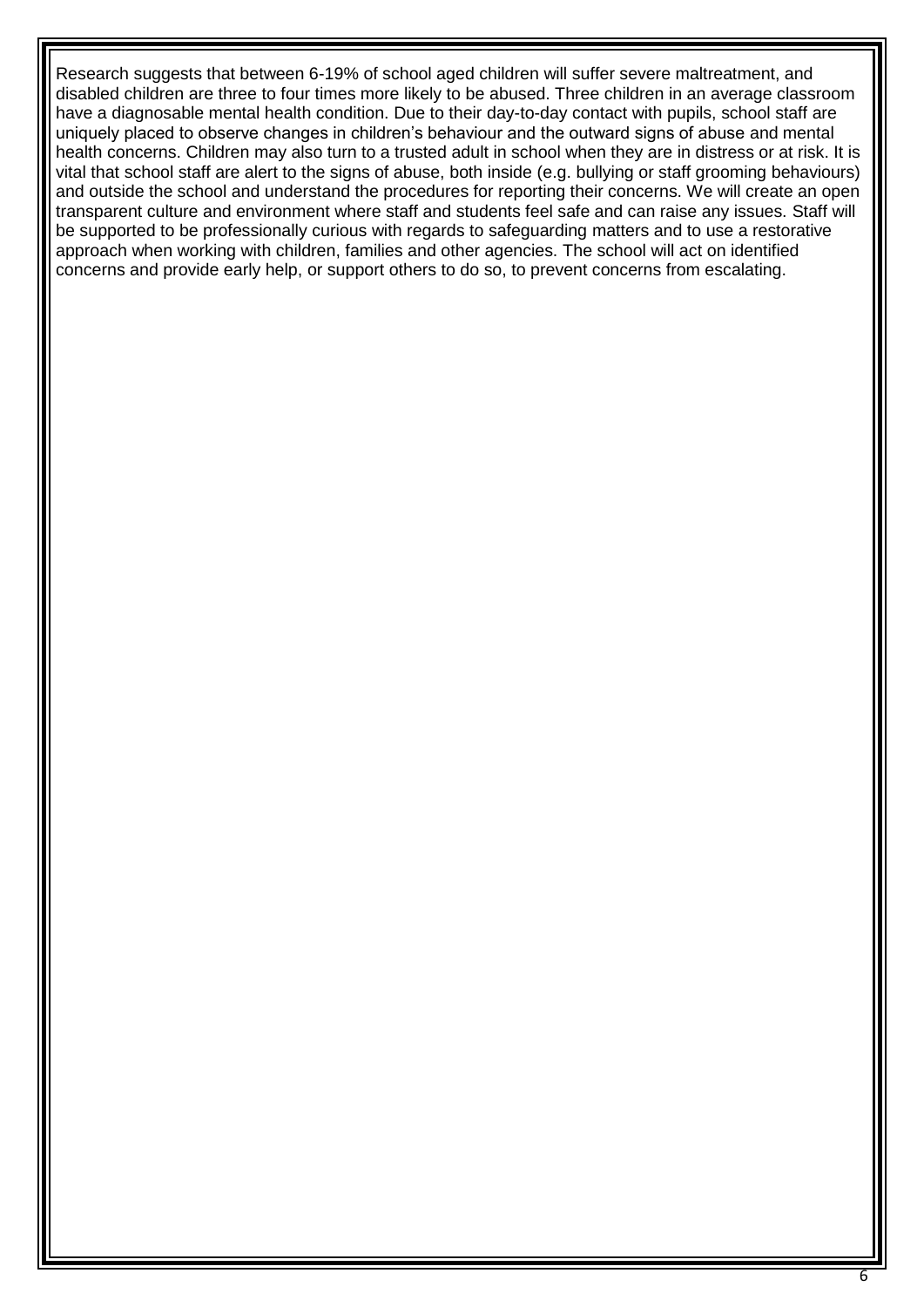# **Terminology**

**Child/Children** includes everyone under the age of 18.

**Child protection** refers to the processes undertaken to protect children who have been identified as suffering, or being at risk of suffering significant harm.

**Early Help** providing support as soon as a problem emerges at any point in a child's life, from the foundation years through to the teenage years. It is about providing support quickly whenever difficulties emerge to reduce the impact of problems.

**Early help Assessment** All Early help assessments offer a basis for early identification of children's additional needs, the sharing of this information between organisations and the coordination of service provision. Early help assessments should identify what help the child and family require to prevent needs escalating to a point where intervention would be needed via a statutory assessment under the Children Act 1989. The findings from early help assessments may give rise to concerns about the child's safety and welfare. In these circumstances, it should be used to support a Referral to Children's Social Care: however this is not a prerequisite for making a referral in emergency circumstances. **CAF –** Common Assessment Framework is one form of early help interagency assessment. Any Early help assessment can be used in Wakefield.

#### **TAC/F/S/EY** Team around Child/Family/School/Early Years

**Staff** refers to all those working for or on behalf of the school, full time or part time, temporary or permanent, in either a paid or voluntary capacity.

**Parent** refers to birth parents and other adults who are in a parenting/carer role, for example step-parents, foster carers and adoptive parents.

**LADO – Local Authority Designated Officer/Designated Officer** a post in the local authority, to coordinate and manage allegations against staff.

**Social Care MASH** – Wakefield's children social care/Family services/Front Door/Multi Agency Safeguarding Hub

**CAMHS** Child and adolescent mental health service

**WSCP** Wakefield Safeguarding Children Partnership. This has replaced WDSCB Wakefield District Safeguarding Children Board.

**Signs Of Safety** – an approach to family intervention work, used across the Continuum of Need. This has been incorporated into **Wakefield Families Together – Connecting Practice Approach** now used in Wakefield.

**Restorative Approach** – using language and skills to reduce conflict and foster relationships in order to help people reach sustainable solutions to problems. This is the overarching aim of any work and training in Wakefield district.

**Continuum of Need** – outlines the difference levels of support for children and families in Wakefield District.

**DSL -** Designated Safeguarding Lead. School will have a team or at least two DSL's.

**FIM** – Future in Mind. Program to help in promoting, protecting and improving our children and young people's mental health and wellbeing

**MARF –** Multi Agency Referral Form used in Wakefield District

**MACE panel** Multi Agency Child Exploitation panel.

ACES Adverse Childhood Experiences

CiC Child In Care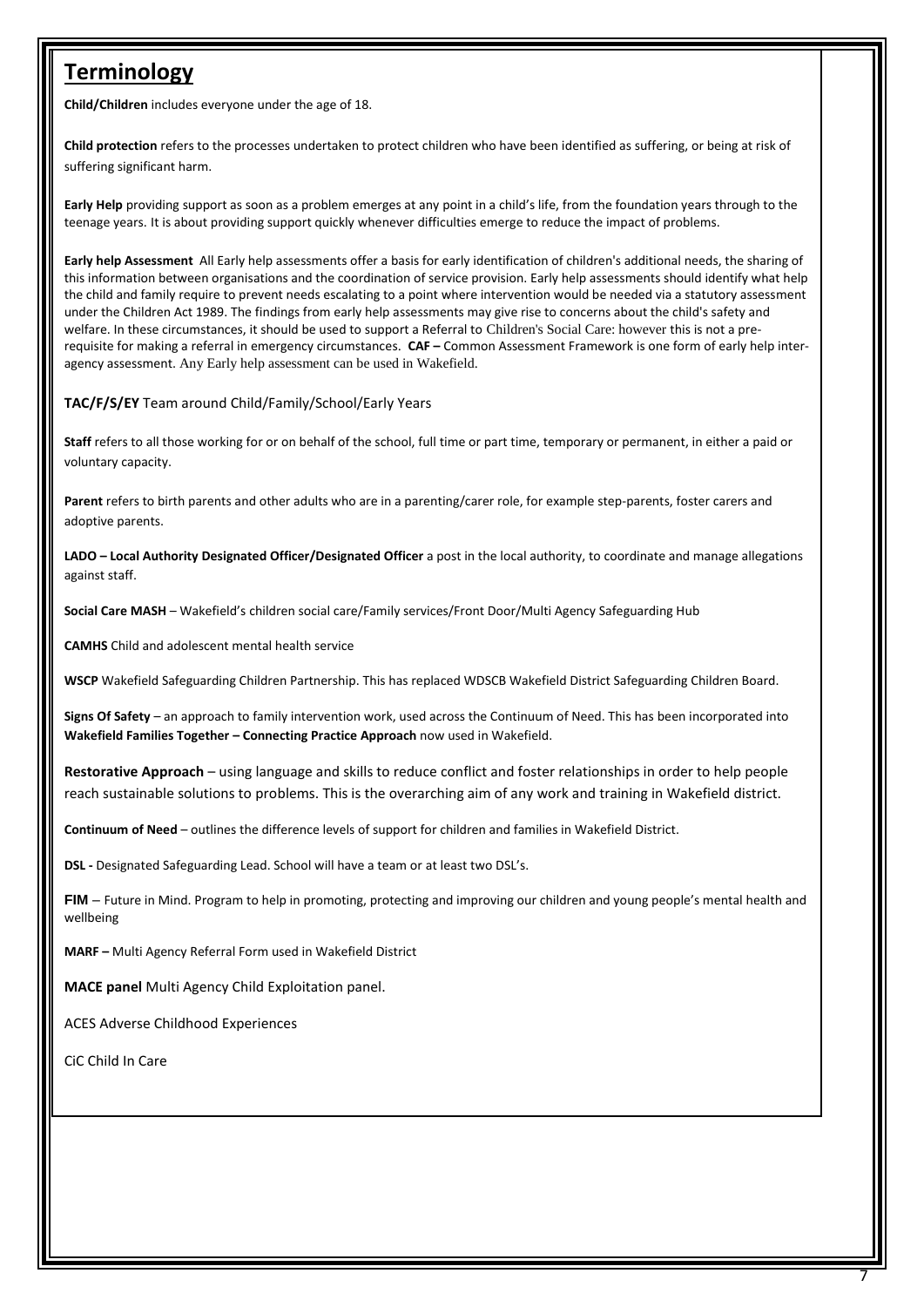# **2. Safeguarding Legislation and Guidance**

## **Education Act 2002**

Section 175 of the Education Act 2002 requires local education authorities and the governors of maintained schools and further education (FE) colleges to make arrangements to ensure that their functions are carried out with a view to safeguarding and promoting the welfare of children.

Education (Independent Schools Standards) Regulations 2014 require independent schools to have arrangements to safeguard and promote the welfare of children who are pupils at the school. The same applies through the Non Maintained Special Schools (England) Regulations 2015

## **Counter Terrorism and Security Act 2015**,

Section 26 Applies to schools and other providers; To have due regard to the need to prevent people being drawn into terrorism.

## **Serious Crime Act 2015**

Includes the mandatory reporting of FGM.

**Working Together to Safeguarding Children (2018)** covers the legislative requirements and expectations on all services working with children to safeguard and promote the welfare of Children. The three safeguarding Partners of Health, Police and Local Authority will make arrangements for education to be fully engaged in their local area arrangements. <https://www.gov.uk/government/publications/working-together-to-safeguard-children--2>

# **Keeping Children Safe in Education (2020)**

Schools and colleges must have regard to this guidance when carrying out their duties to safeguard and promote the welfare of children.

Unless otherwise specified:

• 'school' means: all schools whether maintained, non-maintained or independent schools (including academies, free schools and alternative provision academies), maintained nursery schools1 and pupil referral units.

• 'college' means further education colleges and sixth-form colleges as established under the Further and Higher Education Act 1992 and institutions designated as being within the further education sector.2 It relates to their responsibilities towards children who are receiving education or training at the college. It excludes 16-19 academies and free schools (which are required to comply with relevant safeguarding legislation by virtue of their funding agreement).

<https://www.gov.uk/government/publications/keeping-children-safe-in-education--2>

**All staff should read Part One of this guidance (and annex A for those working directly with students) and staff can find a copy on safeguarding notice board.**

# **Prevent Duty Guidance – England and Wales**

Covers the duty of schools and other providers in section 29 Counter Terrorism and Security Act 2015, to have due regard to the need to prevent people being drawn into terrorism. <https://www.gov.uk/government/publications/prevent-duty-guidance> <https://www.gov.uk/government/publications/protecting-children-from-radicalisation-the-prevent-duty>

#### **Teaching Standards**

The Teacher Standards 2012 state that teachers, including head teachers should safeguard children's wellbeing and maintain public trust in the teaching profession as part of their professional duties.

#### **Safeguarding Guidance for Schools during Coronavirus;**

**Guidance for schools Coronavirus;**

<https://www.gov.uk/government/collections/guidance-for-schools-coronavirus-covid-19>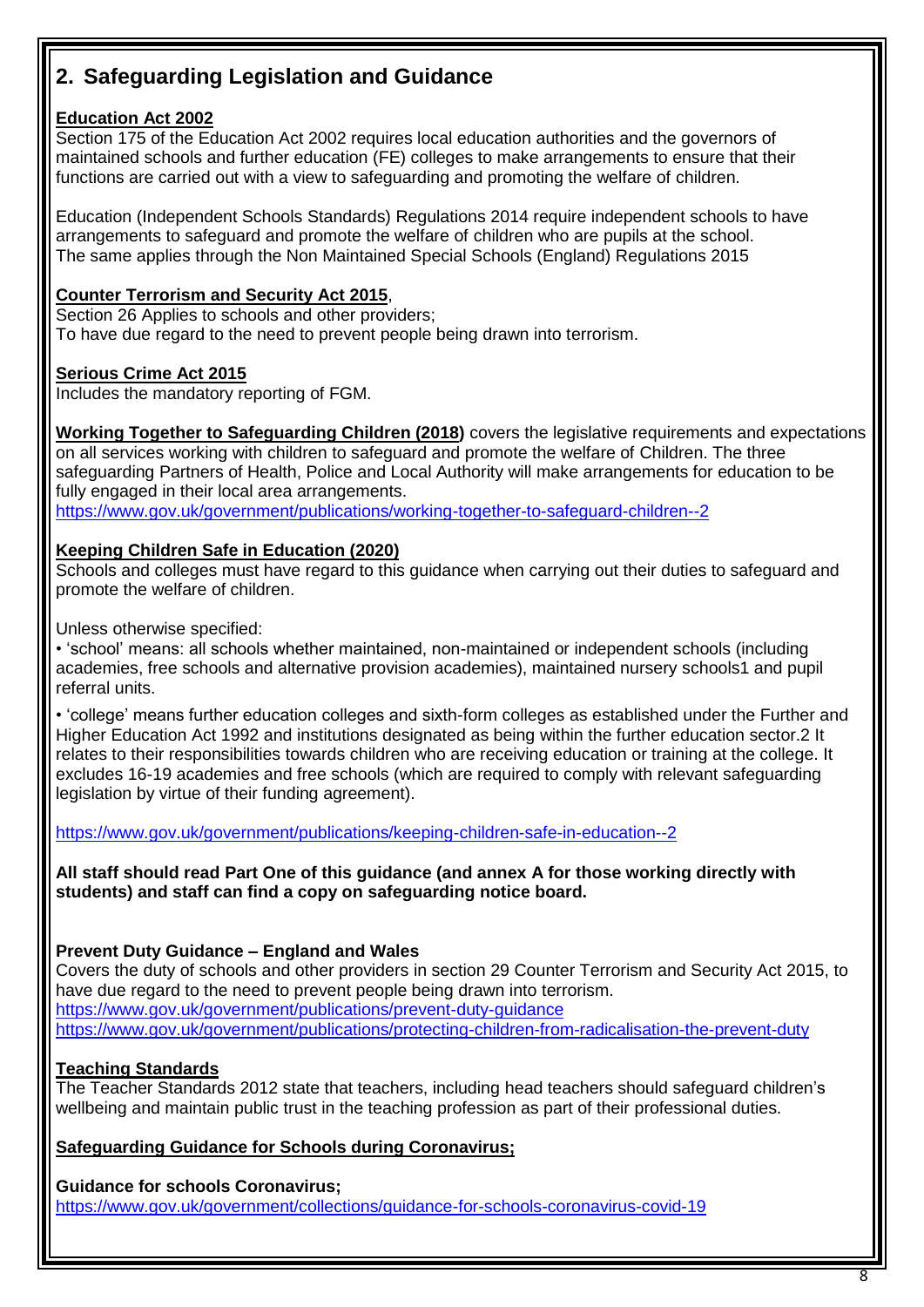| <b>Supporting students wellbeing</b><br>https://www.gov.uk/guidance/supporting-pupils-wellbeing                                                                                                      |                                                                                                        |  |  |  |  |  |
|------------------------------------------------------------------------------------------------------------------------------------------------------------------------------------------------------|--------------------------------------------------------------------------------------------------------|--|--|--|--|--|
| <b>Parental Advice supporting wellbeing</b><br>mental-health-and-wellbeing                                                                                                                           | https://www.gov.uk/government/publications/covid-19-guidance-on-supporting-children-and-young-peoples- |  |  |  |  |  |
| Safeguarding and remote education<br>https://www.gov.uk/guidance/safeguarding-and-remote-education-during-coronavirus-covid-19                                                                       |                                                                                                        |  |  |  |  |  |
| Implementing protective measures in educational settings<br>https://www.gov.uk/government/publications/coronavirus-covid-19-implementing-protective-measures-in-<br>education-and-childcare-settings |                                                                                                        |  |  |  |  |  |
| For nurserie<br><b>Statutory Framework for the Early Years Foundation Stage</b>                                                                                                                      |                                                                                                        |  |  |  |  |  |
| 3. Roles and Responsibilities                                                                                                                                                                        |                                                                                                        |  |  |  |  |  |
| Key personnel The designated safeguarding lead (DSL) for child protection (member of senior management) is :<br><b>Miss K Lea</b>                                                                    |                                                                                                        |  |  |  |  |  |
| Contact details: email: AP-Enquiries@ipmat.co.uk<br>Tel: 01977 802322                                                                                                                                |                                                                                                        |  |  |  |  |  |
| The deputy DSL's are Miss A Bustard (SENDCO) Mrs A Stringwell (Learning mentor) Mr K Allanson (SLT)                                                                                                  |                                                                                                        |  |  |  |  |  |
| Contact details: email: AP-Enquiries@ipmat.co.uk                                                                                                                                                     | Tel: 01977 802322                                                                                      |  |  |  |  |  |
| The mental health lead is___ Miss L Vollands ___                                                                                                                                                     |                                                                                                        |  |  |  |  |  |
| Contact details: email<br>AP-Enquiries@ipmat.co.uk                                                                                                                                                   | Tel: 01977 802322                                                                                      |  |  |  |  |  |
|                                                                                                                                                                                                      |                                                                                                        |  |  |  |  |  |
| Contact details: email: AP-Enquiries@ipmat.co.uk                                                                                                                                                     | Tel: 01977 802322                                                                                      |  |  |  |  |  |
|                                                                                                                                                                                                      |                                                                                                        |  |  |  |  |  |
| Contact details: email: AP-Enquiries@ipmat.co.uk                                                                                                                                                     | Tel: 01977 802322                                                                                      |  |  |  |  |  |
| The acting headteacher is Miss K Lea                                                                                                                                                                 |                                                                                                        |  |  |  |  |  |
| Contact details: email: AP-Enquiries@ipmat.co.uk                                                                                                                                                     | Tel: 01977 802322                                                                                      |  |  |  |  |  |
|                                                                                                                                                                                                      |                                                                                                        |  |  |  |  |  |
|                                                                                                                                                                                                      |                                                                                                        |  |  |  |  |  |
| All staff have a responsibility for Safeguarding no matter what their role. These are outlined clearly in Part<br>One of Keeping Children Safe in Education 2020 which will be issued to all staff.  |                                                                                                        |  |  |  |  |  |

**Due To Coronavirus we have implemented the following measures in school;** social distancing between staff and children remaining in consistent peer group bubbles, enhanced cleaning and hygiene routines, staggered start and finish times, quarantine procedures for item coming into school (e.g. reading books) removal of soft furnishings and materials which are difficult to clean and PPE available for first aid and intimate care.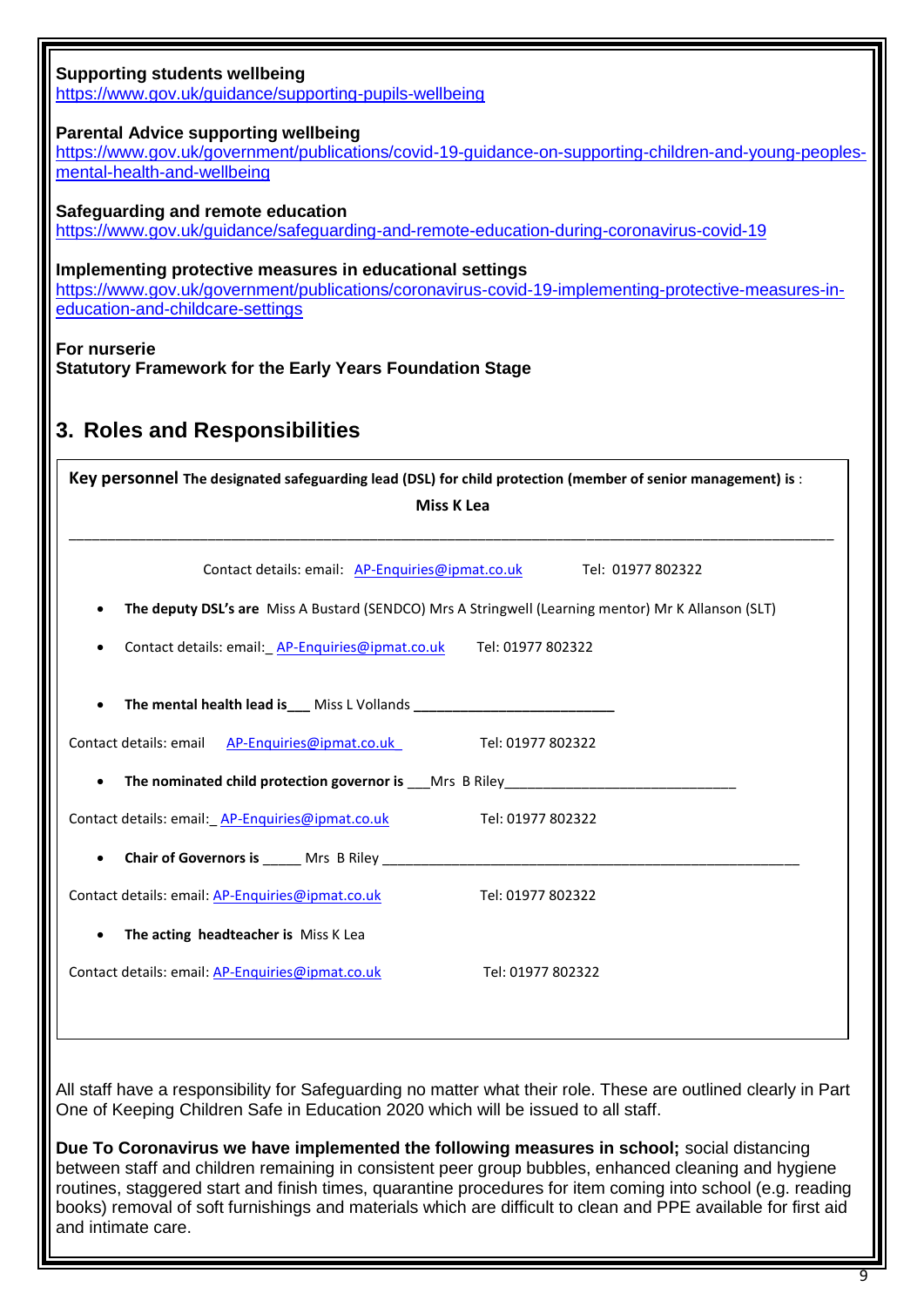Visitors onto the school site are strictly by appointment only and only permitted when they have an essential need for health or safeguarding purposes. Any routine visits for maintenance purposes are carried out where ever possible when children are not on the school site. For further details of control measures implemented please refer to our academy risk assessment.

We will ensure that an appropriate **senior member** of staff, from the school or college **leadership team**, is appointed to the role of designated safeguarding lead. The designated safeguarding lead will take **lead responsibility** for safeguarding and child protection (including online safety). This will be explicit in the role holder's job description. This person will have the appropriate status and authority within the school to carry out the duties of the post. They will be given the time, funding, training, resources and support to provide advice and support to other staff on child welfare and child protection matters, to take part in strategy discussions and inter-agency meetings, and/or to support other staff to do so, and to contribute to the assessment of children.

#### **Voice of the child**

We will always seek and record the voice of the child and take this into consideration when taking decisions. However there may be circumstances where we override the students wishes and feelings to act in their best interests.

#### **Equality and Diversity**

All members of the school staff and governing body will uphold the ethos of the Equality Act and any prejudicial related incidents will be recorded and actioned immediately.

#### **Deputy designated safeguarding leads**

Any deputies will be trained to the same standard as the designated safeguarding lead and the role will be explicit in their job description.

Whilst the activities of the designated safeguarding lead can be delegated to appropriately trained deputies, the ultimate **lead responsibility** for child protection, as set out, remains with the designated safeguarding lead, this **lead responsibility** should not be delegated.

#### **DSL responsibilities;**

- refer cases of suspected abuse to the local authority children's social care as required/ support staff who make referrals to local authority children's social care.
- refer cases to the Channel programme where there is a radicalisation concern as required/support staff who make referrals to the Channel programme.
- refer cases where a person is dismissed or left due to risk/harm to a child to the Disclosure and Barring Service as required.
- refer cases where a crime may have been committed to the Police as required.
- act as a point of contact with the three safeguarding partners
- liaise with the headteacher or principal to inform him or her of issues especially ongoing enquiries under section 47 of the Children Act 1989 and police investigations.
- as required, liaise with the "case manager" (as per Part four) and the LADO/designated officer(s) at the local authority for child protection concerns in cases which concern a staff member.
- liaise with staff (especially pastoral support staff, school nurses, IT Technicians, and SENCOs or the named person with oversight for SEN in a college) on matters of safety and safeguarding (including online and digital safety) and when deciding whether to make a referral by liaising with relevant agencies.
- act as a source of support, advice and expertise for all staff.

#### **Training**

The DSL (and any deputies) will undergo training to provide them with the knowledge and skills required to carry out the role. This training will be updated at least every two years.

The designated safeguarding lead will undertake Prevent awareness training.

In addition to the formal training set out above, their knowledge and skills will be refreshed (this might be via e-bulletins, meeting other designated safeguarding leads, or simply taking time to read and digest safeguarding developments) at regular intervals, as required, and at least annually, to allow them to understand and keep up with any developments relevant to their role.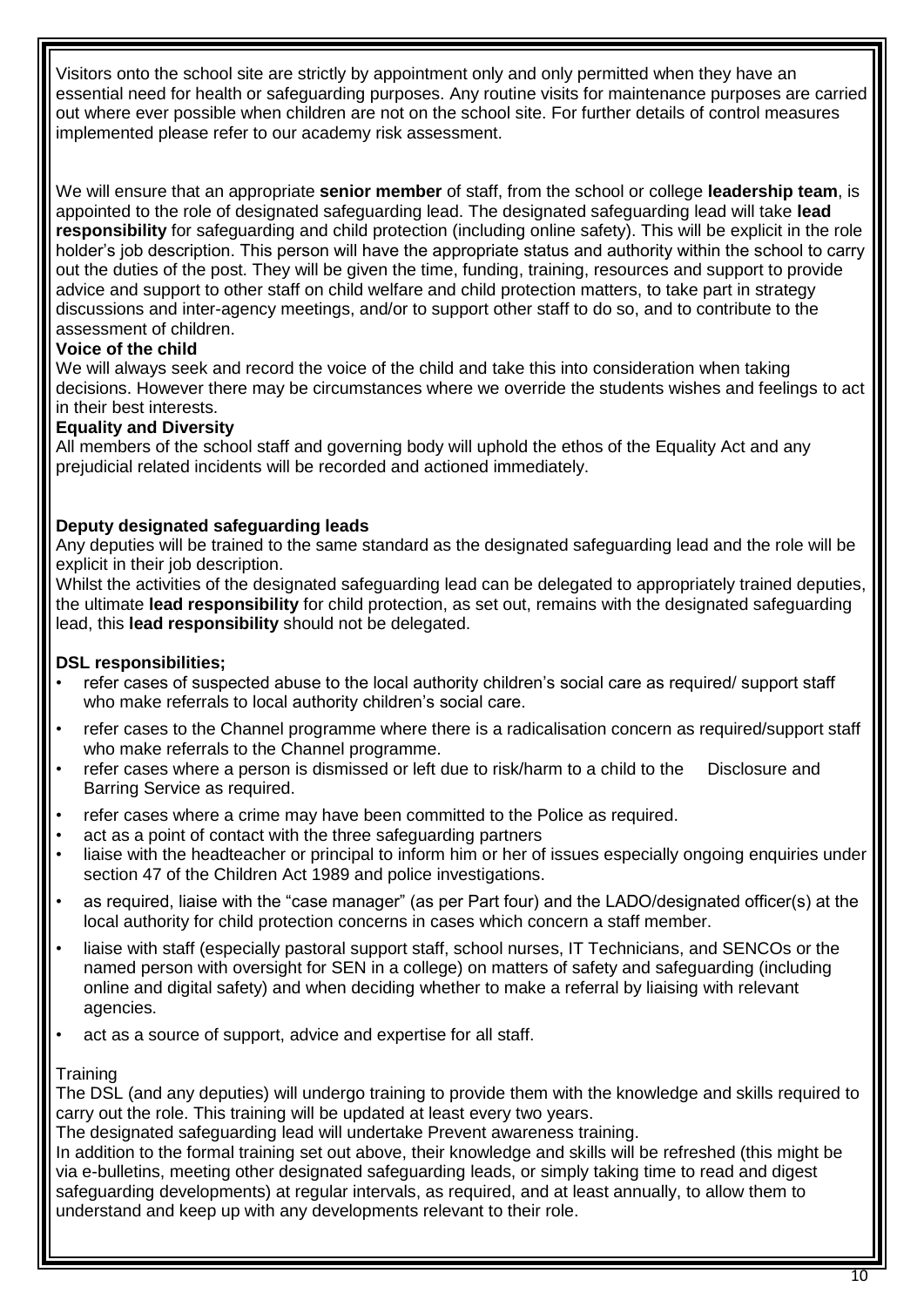- understand the assessment process for providing early help and statutory intervention, including local criteria for action and local authority children's social care referral arrangements.
- have a working knowledge of how local authorities conduct a child protection case conference and a child protection review conference and be able to attend and contribute to these effectively when required to do so.
- ensure each member of staff has access to, and understands, the school or college's child protection policy and procedures, especially new and part time staff.
- are alert to the specific needs of children in need, those with special educational needs and young carers.
- understand relevant date protection legislation and regulations- GDPR
- understand the importance of information sharing, both within the school/college and with the three safeguarding partners, other agenices, organisations and practitioners.
- are able to keep detailed, accurate, secure written records of concerns and referrals.
- understand and support the school or college with regards to the requirements of the Prevent duty and are able to provide advice and support to staff on protecting children from the risk of radicalisation.
- are able to understand the unique risks associated with online safety and be confident that they have the relevant knowledge and up to date capability required to keep children safe whilst they are online at school or college.
- can recognise the additional risks that children with SEN and disabilities (SEND) face online, for example, from online bullying, grooming and radicalisation and are confident they have the capability to support SEND children to stay safe online.
- obtain access to resources and attend any relevant or refresher training courses.
- encourage a culture of listening to children and taking account of their wishes and feelings, among all staff, in any measures the school or college may put in place to protect them.
- ensure the school or college's child protection policies are known, understood and used appropriately.
- ensure the school or college's child protection policy is reviewed annually (as a minimum) and the procedures and implementation are updated and reviewed regularly, and work with governing bodies or proprietors regarding this.
- ensure the child protection policy is available publicly and parents are aware of the fact that referrals about suspected abuse or neglect may be made and the role of the school or college in this. (see Wakefield Neglect toolkit)
- link with the local safeguarding partner arrangements to make sure staff are aware of any training opportunities and the latest local policies on local safeguarding arrangements.
- **help promote educational outcomes by sharing the information about the welfare, safeguarding and child protection issues that children, including children with a social worker, are experiencing, or have experienced, with teachers and school and college leadership staff. Their role could include ensuring that the school or college, and their staff, know who these children are, understand their academic progress and attainment and maintain a culture of high aspirations for this cohort; supporting teaching staff to identify the challenges that children in this group might face and the additional academic support and adjustments that they could make to best support these children.**

#### • Child protection file

Where children leave the school or college (including in-year transfers) ensure their child protection file is transferred to the new school or college as soon as possible. This will be transferred separately from the main pupil file, ensuring secure transit, and confirmation of receipt should be obtained. Receiving schools and colleges should ensure key staff such as designated safeguarding leads and SENCOs or the named person with oversight for SEN in colleges, are aware as required.

In addition to the child protection file, the designated safeguarding lead will also consider if it would be appropriate to share any information with the new school or college in advance of a child leaving. For example, information that would allow the new school or college to continue supporting victims of abuse and have that support in place for when the child arrives.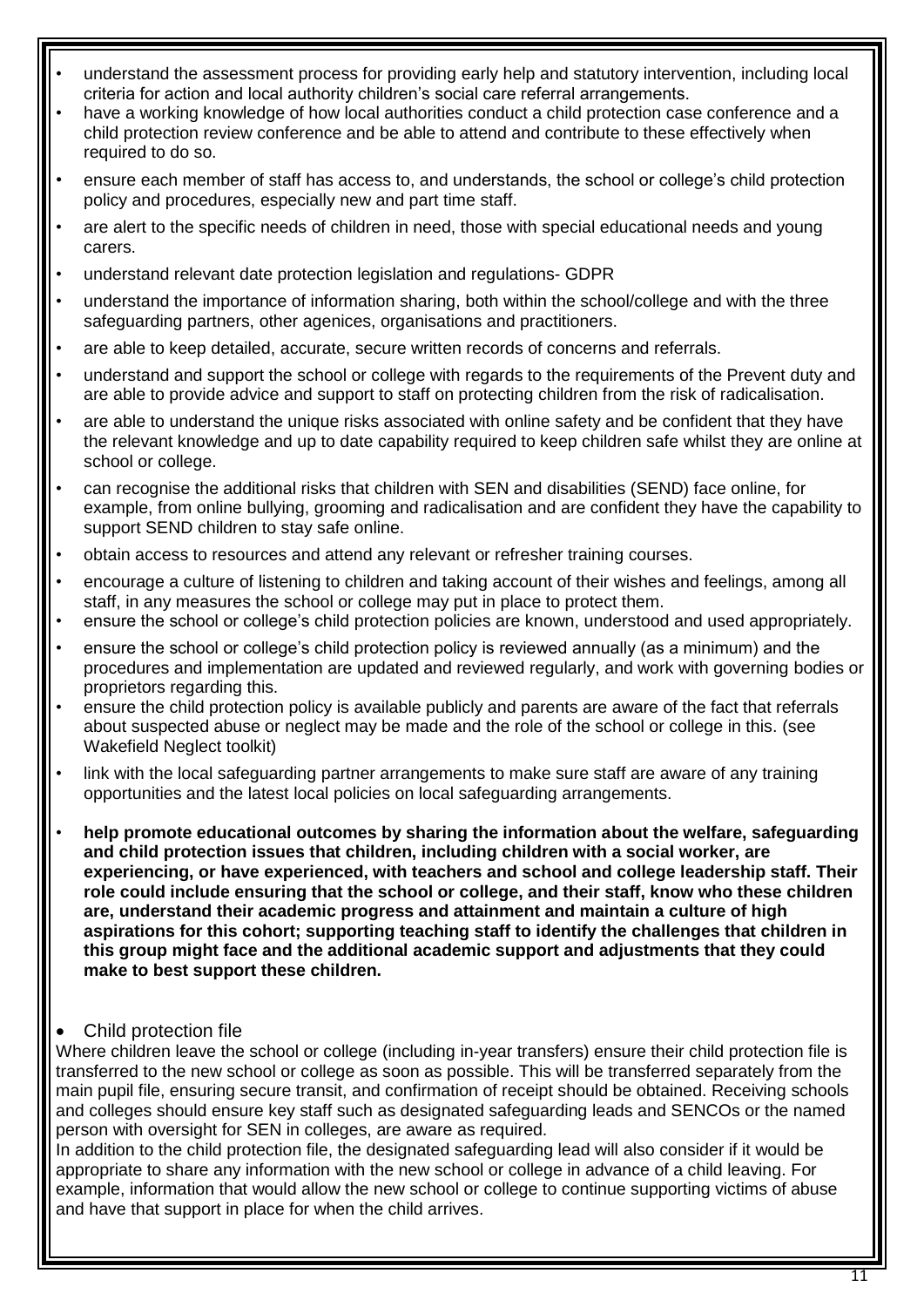# **Availability**

During term time the designated safeguarding lead (or a deputy) will always be available (during school or college hours) for staff in the school or college to discuss any safeguarding concerns. Whilst generally speaking the designated safeguarding lead (or deputy) would be expected to be available in person, it is a matter for individual schools and colleges, working with the designated safeguarding lead, to define what "available" means and whether in exceptional circumstances availability via phone and or Skype or other such media is acceptable.

It is a matter for individual schools and colleges and the DSL to arrange adequate and appropriate cover arrangements for any out of hours/out of term activities.

## **The Governing Body** ensures that the school:

- Creates a culture where the welfare of students is paramount and staff feel confident to challenge over any concerns.
- Nominates a Safeguarding Governor senior board level to take leadership responsibility.
- Complies with their duties under legislation, including SEND and use of reasonable force.
- Contributes to interagency working and plans including information sharing.
- Takes into account WSCP three partner /local procedures.
- Has a nominated governor (usually the chair) who liaises with the Designated Officer/LADO in the event of an allegation being made against the head teacher.
- Has an effective safeguarding policy (updated annually and on website) as well as staff behaviour policy and both are provided to and followed by all staff in a timely manner. Staff expertise within the school is used to shape these.
- Has an appropriate safeguarding response to children who go missing from education, particularly on repeat occasions, and inform and report to the Local Authority when required. Ensure where possible the school holds more than one emergency contact number for students.
- Appoints a DSL who is a member of the senior leadership team, trained every 2 years, and that the responsibilities are explicit in the role holder's job description. The DSL's should be given time, funding and training to support this. There should always be cover for this role. The DSL regularly meets with the safeguarding governor and provides reports.
- **Has ensured the school has clear systems and processes for mental health concerns.**
- Has considered how children are taught about safeguarding PSHE/RSE.
- Has evidence of the child's voice and that there are systems in place for feedback and pupils' views.
- Appoints a designated Looked After Children LAC teacher and ensures appropriate training. Ensure staff have awareness of this group and their needs including contact arrangements. Ensure school linked with Care Leaver personal advisors.
- Have procedures for dealing with allegations of abuse made against members of staff including allegations made against the Headteacher and allegations against other children – peer on peer abuse. Procedures are in place for referral to the DBS disclosure and barring service.( Ch4 Keeping Children safe in Education)
- Has safer recruitment procedures that include statutory checks on staff suitability to work with children and ensures recording of this. Ensures volunteers are appropriately supervised. Ensures at least one person on appointment panel is safer recruitment trained. (ch3 Keeping Children Safe in Education)
- Develops a training strategy that ensures all staff, including site staff and the Headteacher, receive information about the school's safeguarding arrangements on induction and appropriate child protection training, which is regularly updated in line with any requirements of the Safeguarding Partnership.
- Ensure appropriate online filter and monitoring systems are in place and ensure online safety is included in lessons.
- In sole proprietor owned schools the DSL can perform their duties with sufficient independence e.g. we will write into the job description that they may need to seek advice from the LADO and we will engage with consultants external to the school to support.

# **The Headteacher:**

- Ensures that the child protection policy and code of conduct are implemented and followed by all staff
- Allocates sufficient time, training, support and resources, including cover arrangements when necessary, to enable the DSL and deputy to carry out their roles effectively, including the assessment of pupils and attendance at strategy discussions and other necessary meetings.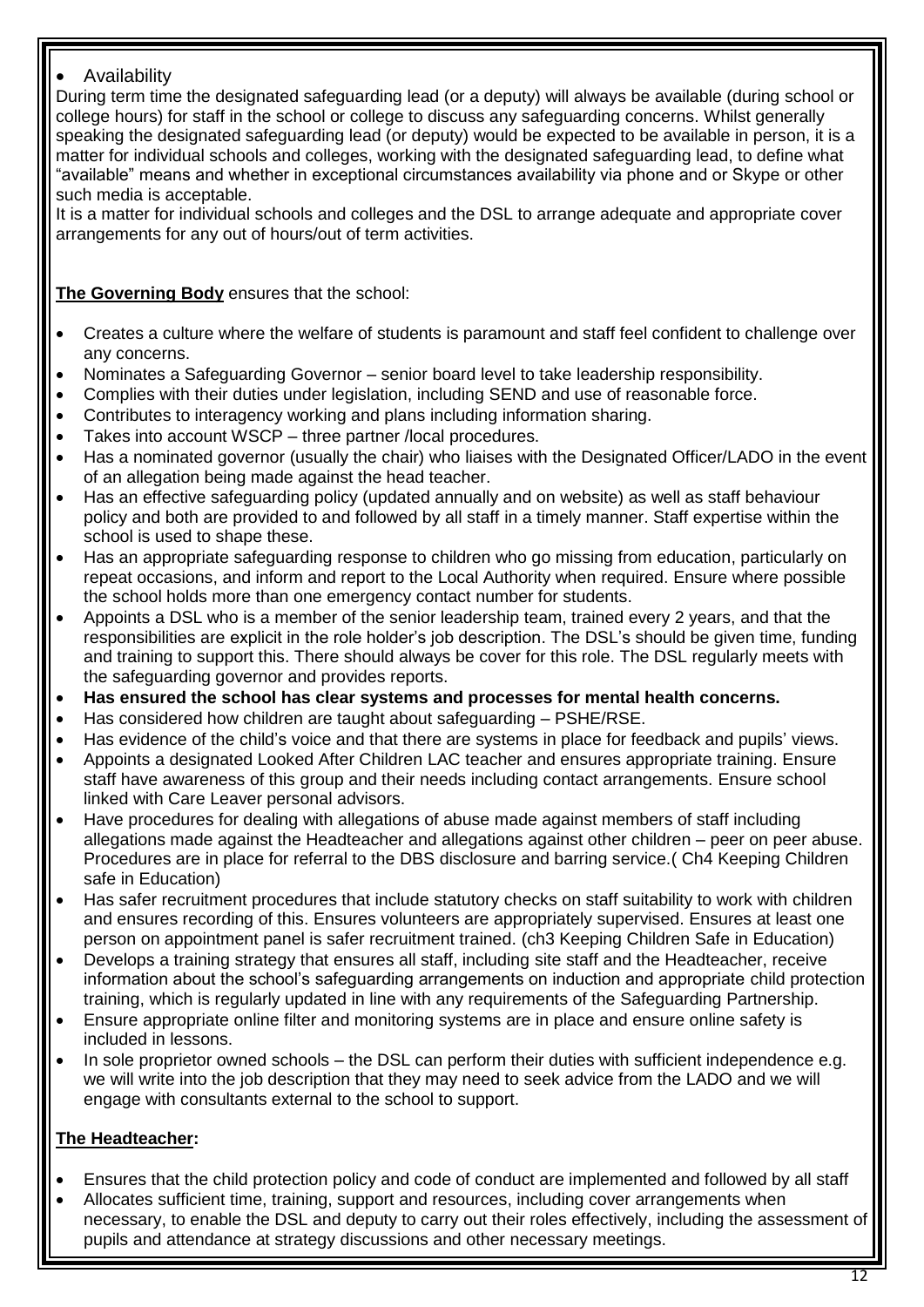- Works closely with the DSL and ensure job descriptions reflect the role.
- Ensures that all staff feel able to raise concerns about poor or unsafe practice and that such concerns are handled sensitively and in accordance with the whistle blowing procedures
- Ensures that pupils are provided with opportunities throughout the curriculum to learn about safeguarding, including keeping themselves safe online
- Liaises with the Designated Officer/LADO where an allegation is made against a member of staff
- Ensures that anyone who has harmed or may pose a risk to a child is referred to the Disclosure and Barring Service.
- Ensures induction and training of all staff.

# **4. Good Practice Guidelines and Staff Code of Conduct**

To meet and maintain our responsibilities towards pupils we need to agree standards of good practice which form a code of conduct for all staff. Good practice includes:

- treating all pupils with respect
- being alert to changes in pupils' behaviour and to signs of abuse and neglect
- recognising that challenging behaviour may be an indicator of abuse
- setting a good example by conducting ourselves appropriately, including online.
- involving pupils in decisions that affect them
- encouraging positive, respectful and safe behaviour among pupils including challenging inappropriate or discriminatory language or behaviour.
- avoiding behaviour or language which could be seen as favouring pupils.
- avoiding any behaviour which could lead to suspicions of anything other than a professional relationship with pupils.
- reading and understanding the school's child protection policy and guidance documents on wider safeguarding issues, for example bullying, behaviour, missing education and appropriate IT/social media use.
- asking the pupil's permission before initiating physical contact, such as assisting with dressing, physical support during PE or administering first aid
- maintaining appropriate standards of conversation and interaction with and between pupils. Avoiding the use of sexualised or derogatory language, even in joke.
- being clear on professional boundaries and conduct with other staff when pupils are present.
- being aware that the personal, family circumstances and lifestyles of some pupils lead to an increased risk of abuse
- applying the use of reasonable force only as a last resort and in compliance with school procedures
- dealing with student infatuations in an open and transparent way e.g. informing the correct managers and managing the situation in a way which is sensitive to the feelings of the student.
- referring all concerns about a pupil's safety and welfare to a DSL, or, if necessary directly to police or children's social care
- following the school's rules with regard to communication with pupils and use of social media and online networking
- avoiding unnecessary time alone with pupils and risk manage any time alone or 1:1 working.
- avoiding sharing excessive personal information with pupils.

#### **Transporting Students**

• In general staff will not transport students in their own vehicles. If it is necessary staff will ensure they have business insurance, ensure student is in the back seat wearing a seatbelt and that other staff and parents are informed of departure and estimated arrival times.

All of our staff are aware of the following; Safer Working Practices in Education guidance 2019 **<https://www.saferrecruitmentconsortium.org/>**

**5. Abuse of Position of Trust**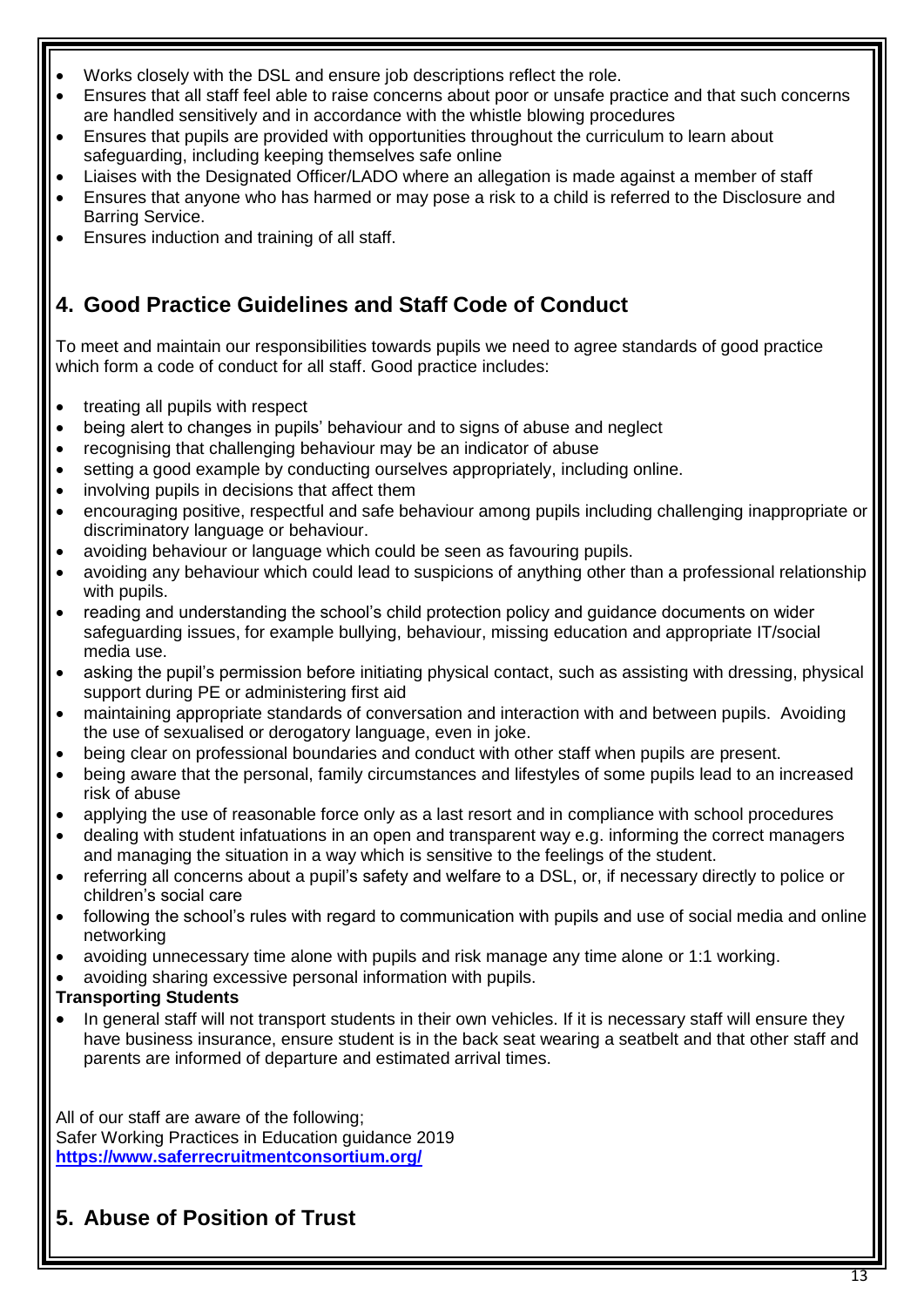All school staff are aware that inappropriate behaviour towards pupils is unacceptable and that their conduct towards pupils must be beyond reproach. Disciplinary and, in some cases, legal action can be taken if professional standards are not upheld.

In addition, staff should understand that, under the Sexual Offences Act 2003, it is an offence for a person over the age of 18 to have a sexual relationship with a person under the age of 18, where that person is in a position of trust, even if the relationship is consensual. This means that any sexual activity between a member of the school staff and a pupil under 18 may be a criminal offence, even if that pupil is over the age of consent.

# **6. Children Who May Be Particularly Vulnerable**

Some children may have an increased risk of abuse. It is important to understand that this increase in risk is due more to societal attitudes and assumptions, and child protection procedures that fail to acknowledge children's diverse circumstances, rather than the individual child's personality, impairment or circumstances. Many factors can contribute to an increase in risk, including prejudice and discrimination, isolation, social exclusion, communication issues and reluctance on the part of some adults to accept that abuse can occur.

To ensure that all of our pupils receive equal protection, we will give special consideration to children who are:

- disabled or have special educational needs SEND
- Young Carers
- Children who need a social worker
- Children in Care/ those recently returned to family from care
- Children Missing Education CME and children missing from school.
- privately fostered children
- LGBT (lesbian gay bisexual trans)
- asylum seekers
- living transient lifestyles
- do not have English as a first language
- affected by domestic abuse
- affected by substance misuse/drug use
- affected by mental health issues including self-harm and eating disorders.
- affected by poor parenting
- at risk of Fabricated or Induced Illness
- at risk of gang and youth violence.
- living away from home
- vulnerable to being bullied, or engaging in bullying including cyber, homophobic, racist etc.
- missing from home or care
- living in chaotic and unsupportive home situations
- vulnerable to discrimination and maltreatment on the grounds of race, ethnicity, religion, disability or sexuality
- vulnerable to extremism or radicalisation.
- vulnerable to faith abuse
- involved directly or indirectly in child sexual exploitation CSE,CCE or trafficking
- at risk of Honour Based Violence/Abuse (HBV/A) including; female genital mutilation (FGM) ,forced marriage and breast ironing.

This list provides examples of additional vulnerable groups and is not exhaustive.

# **SEND Pupils**

We know disabled children are 3-4 times more likely to suffer abuse than those without disabilities and can be disproportionally impacted by bullying. Our staff are alert to this and do not ignore signs and indicators nor dismiss them as 'part of the disability'. Additional time and communication means will be in place to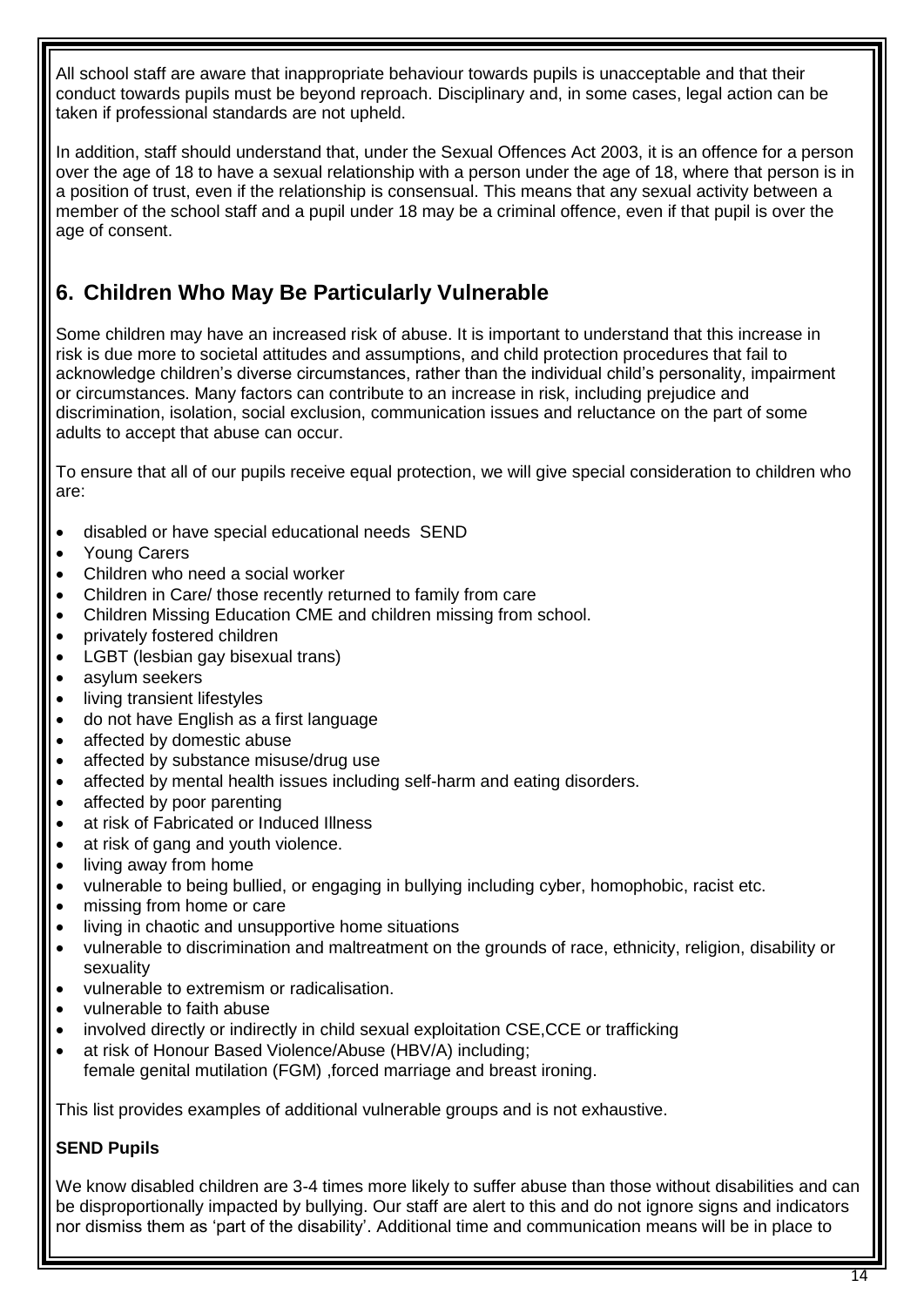allow children to communicate effectively with staff and extra consideration will be given if using restraint. **<https://www.gov.uk/government/publications/safeguarding-disabled-children-practice-guidance>**

How Wakefield supports SEND students is outlined below.

**<http://wakefield.mylocaloffer.org/Home>**

# **7. Emotional Health and Wellbeing**

*Mental health is a state of well-being in which every individual realises his or her own potential, can cope with the normal stresses of life, can work productively and fruitfully, and is able to make a contribution to her or his community. (World Health Organization)*

In an average classroom 3 students will be suffering from a diagnosable mental health condition. All staff are aware that mental health problems can, in some cases, be an indicator that a child has suffered or is suffering abuse. Only appropriately trained professionals can diagnose mental health problems but staff in school are well placed to identify behaviour that may suggest an issue.

If staff have concerns about the mental health of a pupil they will speak to relevant staff within the school including, if necessary, the DSL. If a student presents with a medical emergency then this is actioned immediately. Where a CAMHS referral is necessary then this is managed by Miss Bustard and Mrs Stringwell.

Our mental health lead is Miss L Vollands.

If individual care plans are required this should be drawn up involving the pupil, the parents and relevant health professionals. This can include:

- Details of a pupil's condition
- Special requirements and precautions
- Medication and any side effects
- What to do and who to contact in an emergency
- The role the school can play

We understand the impact that the global pandemic of coronavirus will have on our staff and students. At our school, we aim to promote positive mental health for every member of our staff and student body as well as respond to mental ill health. We will ensure emotional support is provided especially during stressful time e.g. exams.

Possible warning signs of mental health issues can include:

- Physical signs of harm that are repeated or appear non-accidental
- Changes in eating or sleeping habits
- Increased isolation from friends or family, becoming socially withdrawn
- Changes in activity and mood
- Lowering of academic achievement
- Talking or joking about self-harm or suicide
- Abusing drugs or alcohol
- Expressing feelings of failure, uselessness or loss of hope
- Changes in clothing e.g. long sleeves in warm weather
- Secretive behaviour
- Skipping PE or getting changed secretively
- Lateness to or absence from school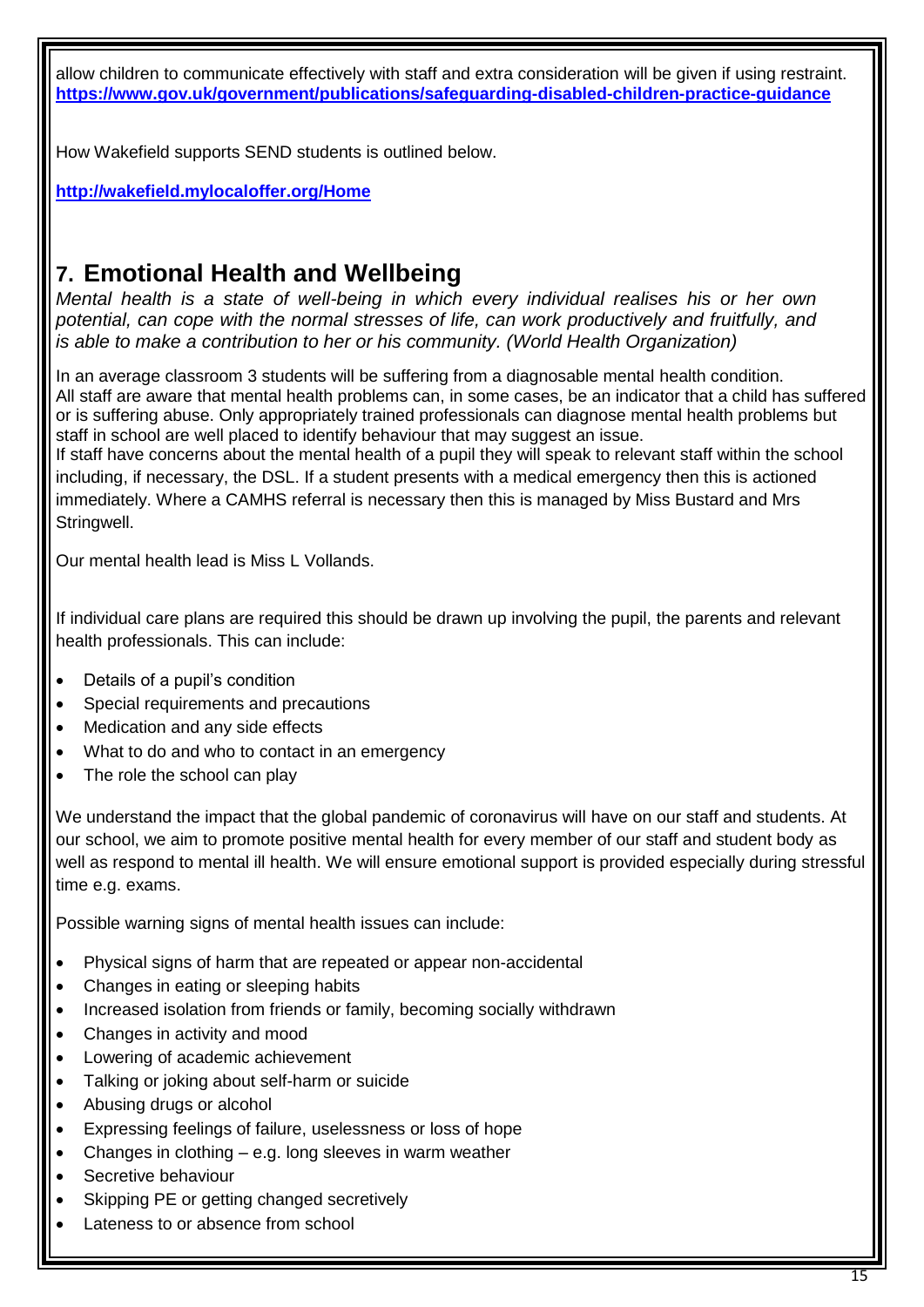- Repeated physical pain or nausea with no evident cause
- An increase in lateness or absenteeism

We understand that taking a listening and empathetic approach is important when talking to students about their mental health issues. This can sometimes be what is initially needed by the student rather than advice or direction. If there are any safeguarding concerns discussion with the DSL will take place.

We do this by utilising the expertise of our pastoral team and signposting families to FIM/ Pastoral support/counselling on school where appropriate.

We use Wakefield Resilience framework to build resilience in our students. **<https://www.riskandresilience.org.uk/>**

**<https://www.pshe-association.org.uk/curriculum-and-resources/resources>**

**<https://youngminds.org.uk/youngminds-professionals/> <https://www.selfharm.co.uk/>**

**<https://www.beateatingdisorders.org.uk/types/do-i-have-an-eating-disorder>**

**<https://www.gov.uk/government/publications/mental-health-and-behaviour-in-schools--2>**

# **Suicide**

We recognise that suicide is one of the biggest killers of children and young people in the UK. We are working towards the national guidance document 'Building a Suicide Safer School/College' by Papyrus; advice on policy, prevention, postvention etc.

**<https://papyrus-uk.org/wp-content/uploads/2018/10/400734-Schools-guide-PAPYRUS.pdf>**

**We have issued all of our staff with Wakefield Public Health 'Supporting a young person with suicidal thoughts'. Which provides staff with practical tips on how to talk to young people about suicide.**

**[http://www.wakefield.gov.uk/health-care-and-advice/public-health/mental-health](http://www.wakefield.gov.uk/health-care-and-advice/public-health/mental-health-wellbeing/childrens-mental-health)[wellbeing/childrens-mental-health](http://www.wakefield.gov.uk/health-care-and-advice/public-health/mental-health-wellbeing/childrens-mental-health)**

**Samaritans step by step guide responding to a suicide;**

**<https://www.samaritans.org/how-we-can-help/schools/step-step/step-step-resources/>**

#### **Wakefield suicide prevention strategy**

**[http://www.wakefield.gov.uk/Documents/health-care-advice/public-health/suicide-prevention](http://www.wakefield.gov.uk/Documents/health-care-advice/public-health/suicide-prevention-strategy.pdf)[strategy.pdf](http://www.wakefield.gov.uk/Documents/health-care-advice/public-health/suicide-prevention-strategy.pdf)**

If a serious incidents happens involving one of our pupils we will immediately inform the Local Authority by contacting social care/MASH.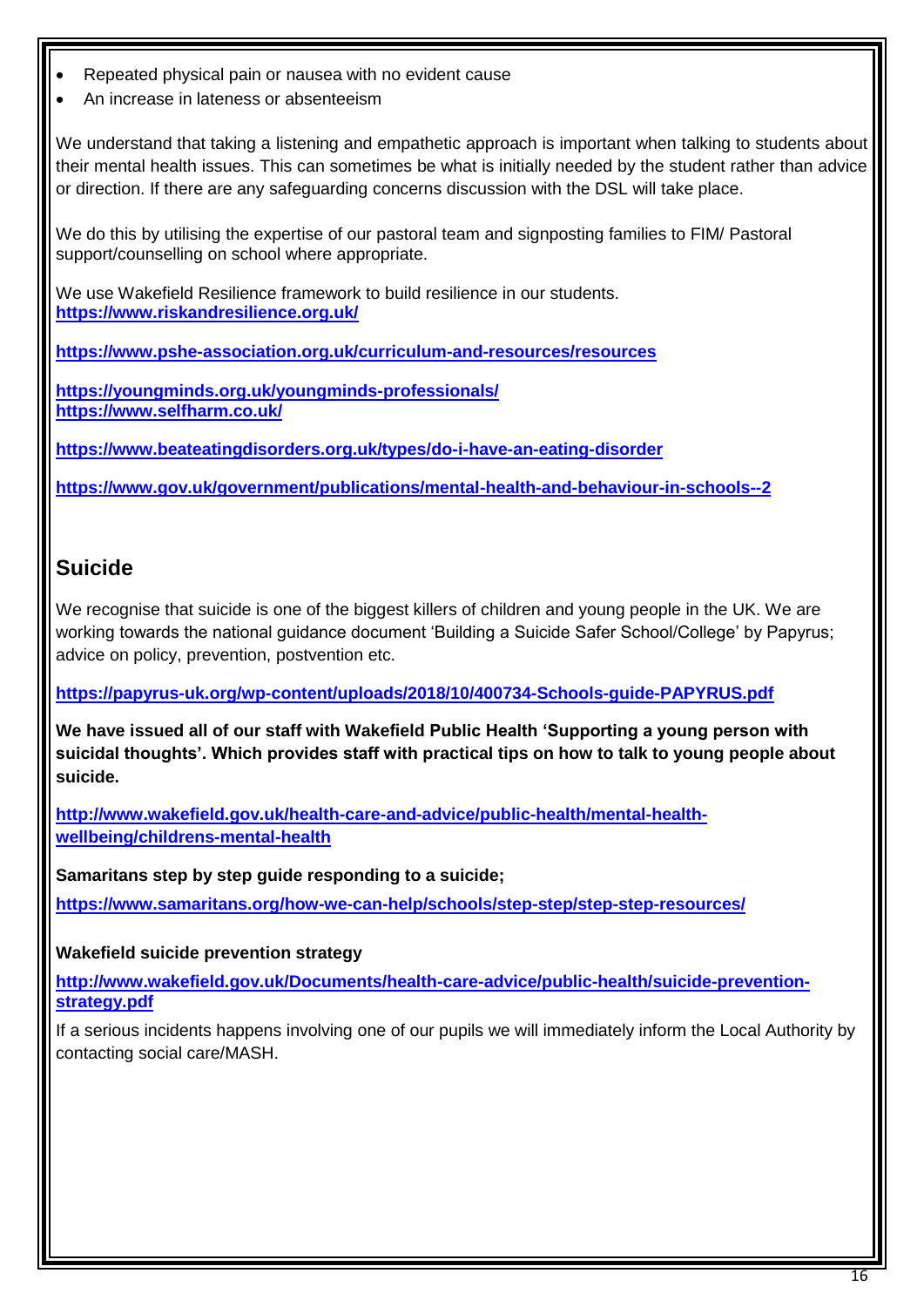# **8. Some Current Issues**

There are many issues of concern affecting children today and not all can be listed here. For a guidance list, (including children and the court system and children with family in prison) see annex A in Keeping Children Safe in Education. The issues are often complex and overlap. For resources on a wide range of safeguarding topics locally **<https://www.wakefieldscp.org.uk/education/>**

We will have a consistent approach of following our procedures and consulting with other agencies if there are any concerns with any of our pupils.

# **When to report to police** the following guidance will be followed;

**[https://www.npcc.police.uk/documents/Children%20and%20Young%20people/When%20to%20call%](https://www.npcc.police.uk/documents/Children%20and%20Young%20people/When%20to%20call%20the%20police%20guidance%20for%20schools%20and%20colleges.pdf) [20the%20police%20guidance%20for%20schools%20and%20colleges.pdf](https://www.npcc.police.uk/documents/Children%20and%20Young%20people/When%20to%20call%20the%20police%20guidance%20for%20schools%20and%20colleges.pdf)**

Online safety is exceptionally important and will continue to receive a high priority as an issue, as it is often how issues are facilitated such as CCE, CSE, radicalisation, bullying etc. Appropriate filters and monitoring are in place, as well as education of staff and pupils. See later section.

**Peer on Peer Abuse** – sexting/bullying/racism/sexual assaults/physical assault/hazing or initiating

Child on child abuse, will always be taken seriously and acted upon, under the appropriate policy e.g. safeguarding, behaviour, bullying and a risk assessed as required.

It will not dismissed as 'banter' or 'part of growing up'. These issues will be part of PSHE lessons and discussions. Victims will be supported through the school's pastoral system.

**Sexual Violence and Harassment** can occur between children of any age and sex.

Sexual violence includes rape, assault by penetration and sexual assault.

Sexual harassment is unwanted conduct of a sexual nature and can include sexual comments/jokes, physical behaviour e.g. showing sexual pictures deliberately touching/brushing up against someone, online sexual harassment

we will;

- never tolerate or normalise this behaviour and are very clear is not an inevitable part of growing up;
- not tolerate or dismiss sexual violence or sexual harassment as "banter", "part of growing up", "just having a laugh" or "boys being boys";
- challenge behaviour (potentially criminal in nature), such as grabbing bottoms, breasts and genitalia and flicking bras and lifting up skirts.
- understand that all of the above can be driven by wider societal factors beyond the school and college, such as everyday sexist stereotypes and everyday sexist language.

We recognise children with Special Educational Needs and Disabilities (SEND) are three times more likely to be abused than their peers. Additional barriers can sometimes exist when recognising abuse in SEND children. These can include:

- assumptions that indicators of possible abuse such as behaviour, mood and injury relate to the child's disability without further exploration;
- the potential for children with SEND being disproportionately impacted by behaviours such as bullying and harassment, without outwardly showing any signs; and
- communication barriers and difficulties overcoming these barriers.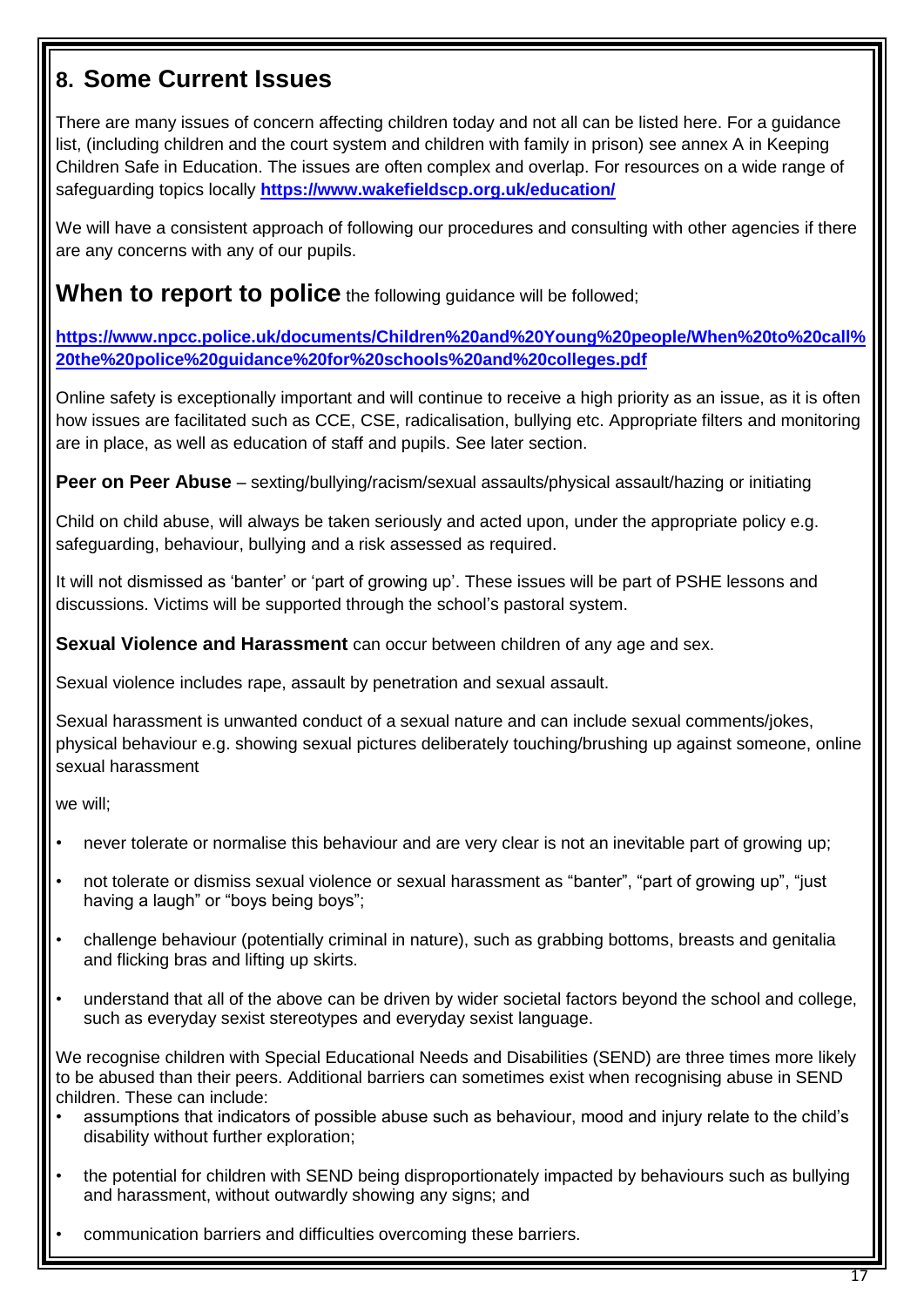Therefore any reports of abuse involving children with SEND will involve liaison with the Designated Safeguarding Lead (or deputy) and the SENCO

Children who are lesbian, gay, bi, or trans (LGBT) can be targeted by their peers. In some cases, a child who is perceived by their peers to be LGBT (whether they are or not) can be just as vulnerable as children who identify as LGBT.

**[https://www.gov.uk/government/publications/sexual-violence-and-sexual-harassment-between](https://www.gov.uk/government/publications/sexual-violence-and-sexual-harassment-between-children-in-schools-and-colleges)[children-in-schools-and-colleges](https://www.gov.uk/government/publications/sexual-violence-and-sexual-harassment-between-children-in-schools-and-colleges)**

Local sexual assault centre;

**<https://www.hazlehurstcentre.org/>**

## **Upskirting**

Upskirting is a term used to describe the act of taking a sexually intrusive photograph up someone's skirt without their permission. This is a criminal offence. We will take police advice on any cases of this in school.

# **Sexting/Youth Produced Sexual Imagery**

Sexting is when someone shares sexual, naked or semi-naked images or videos of themselves or others, or sends sexually explicit messages. They can be sent using mobiles, tablets, smartphones, laptops - any device that allows you to share media and messages.

School will follow the below guidance;

All Staff;

**[https://assets.publishing.service.gov.uk/government/uploads/system/uploads/attachment\\_data/file/](https://assets.publishing.service.gov.uk/government/uploads/system/uploads/attachment_data/file/647389/Overview_of_Sexting_Guidance.pdf) [647389/Overview\\_of\\_Sexting\\_Guidance.pdf](https://assets.publishing.service.gov.uk/government/uploads/system/uploads/attachment_data/file/647389/Overview_of_Sexting_Guidance.pdf)**

**<http://swgfl.org.uk/magazine/Managing-Sexting-Incidents/Sexting-Advice.aspx>**

DSL;

**[https://assets.publishing.service.gov.uk/government/uploads/system/uploads/attachment\\_data/file/](https://assets.publishing.service.gov.uk/government/uploads/system/uploads/attachment_data/file/609874/6_2939_SP_NCA_Sexting_In_Schools_FINAL_Update_Jan17.pdf) [609874/6\\_2939\\_SP\\_NCA\\_Sexting\\_In\\_Schools\\_FINAL\\_Update\\_Jan17.pdf](https://assets.publishing.service.gov.uk/government/uploads/system/uploads/attachment_data/file/609874/6_2939_SP_NCA_Sexting_In_Schools_FINAL_Update_Jan17.pdf)**

Searching screening and confiscation guidance for schools; **<https://www.gov.uk/government/publications/searching-screening-and-confiscation>**

If a device is involved in any incident of sexting, it will be confiscated and set to flight mode; if this is not possible, the device will be switched off. Staff would report any concerns to the DSL who would report this to the police, Social Care Direct and parents, if required. All incidents are recorded and logged on our school system CPOMS.

# **Bullying**

Is usually defined as behaviour that is:

- repeated
- intended to hurt someone either physically or emotionally
- often aimed at certain groups, for example because of race, religion, gender or sexual orientation

Is a very serious issue that can cause considerable anxiety and distress. At its most serious level, bullying can have a disastrous effect on a child's wellbeing and in very rare cases has been a feature in the suicide of some young people.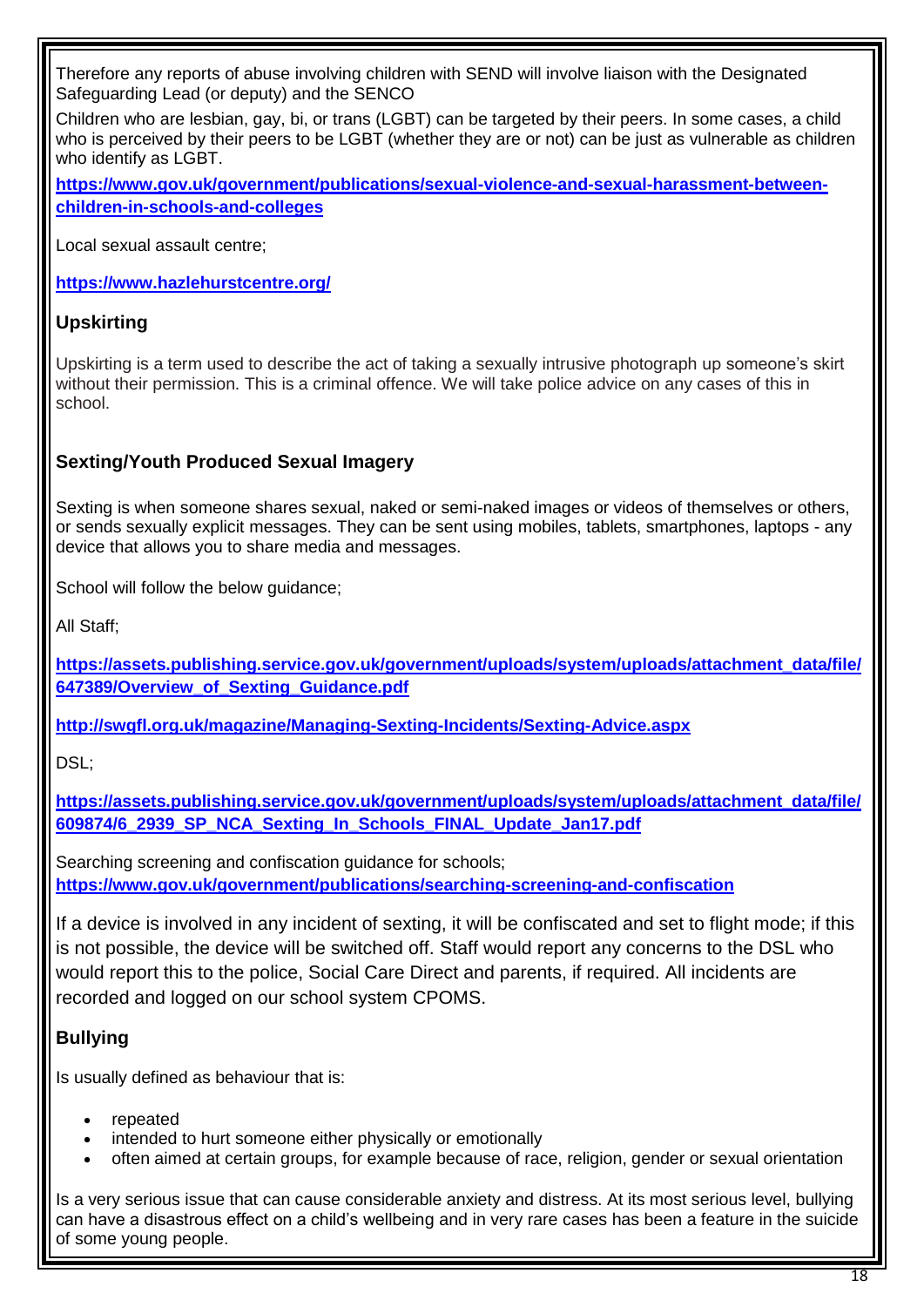### **<https://www.gov.uk/government/publications/preventing-and-tackling-bullying>**

All incidences of bullying, including cyber-bullying, sexual bullying and prejudice-based bullying will be recorded and reported and will be managed through our behaviour and tackling-bullying procedures. All pupils and parents receive a copy of the procedures on joining the school and the subject of bullying is addressed at regular intervals in PSHE education**.** If the bullying is particularly serious, or the tackling bullying procedures are deemed to be ineffective, the Headteacher and the DSL's will consider implementing child protection procedures.

## **<https://www.childnet.com/resources/cyberbullying-guidance-for-schools>**

Bullying incidents including discriminatory and prejudicial behaviour e.g. racist, disability and homophobic bullying and use of derogatory language will be recorded and analysed. Further information on our antibullying procedures can be found at:

#### <https://www.acktonpastures.com/policies>

# **Children with Harmful Sexual Behaviour HSB**

Research suggests that up to 40 per cent of child sexual abuse is committed by someone under the age of 18.

The management of children and young people with sexually harmful behaviour is complex and the school will work with other agencies to risk assess and maintain the safety of the whole school community. Young people who display such behaviour may be victims of abuse themselves and the child protection procedures will be followed for both victim and perpetrator. Staff who become concerned about a pupil's sexual behaviour should speak to a DSL as soon as possible. We will consider the Brook Traffic Light tool when making judgements.

**<https://www.brook.org.uk/our-work/the-sexual-behaviours-traffic-light-tool>**

**[https://www.southwestyorkshire.nhs.uk/services/forensic-child-and-adolescent-mental-health](https://www.southwestyorkshire.nhs.uk/services/forensic-child-and-adolescent-mental-health-services-camhs/)[services-camhs/](https://www.southwestyorkshire.nhs.uk/services/forensic-child-and-adolescent-mental-health-services-camhs/)**

# **Contextual Safeguarding/ Extra Familial abuse**

Contextual Safeguarding is an approach to understanding, and responding to, young people's experiences of significant harm beyond their families i.e. extra familial abuse. It recognises that the different relationships that young people form in their neighbourhoods, schools and online can feature violence and abuse. Parents and carers have little influence over these contexts, and young people's experiences of extra-familial abuse can undermine parent-child relationships. Contextual Safeguarding, therefore, expands the objectives of child protection systems in recognition that young people are vulnerable to abuse in a range of social contexts.

Contextual Safeguarding Network

**<https://contextualsafeguarding.org.uk/>**

# **Hate Crime**

Any hate crime/incident will be reported through local reporting mechanisms –Hate Crime/incident is any behaviour that anyone thinks was caused by hatred of:

race, sexual orientation, gender identification, disability, religion or faith

A hate crime could be name calling, arson/fire, attacks or violence, damage such as to your house or car, graffiti or writing.

# **Prejudice Related Incidents**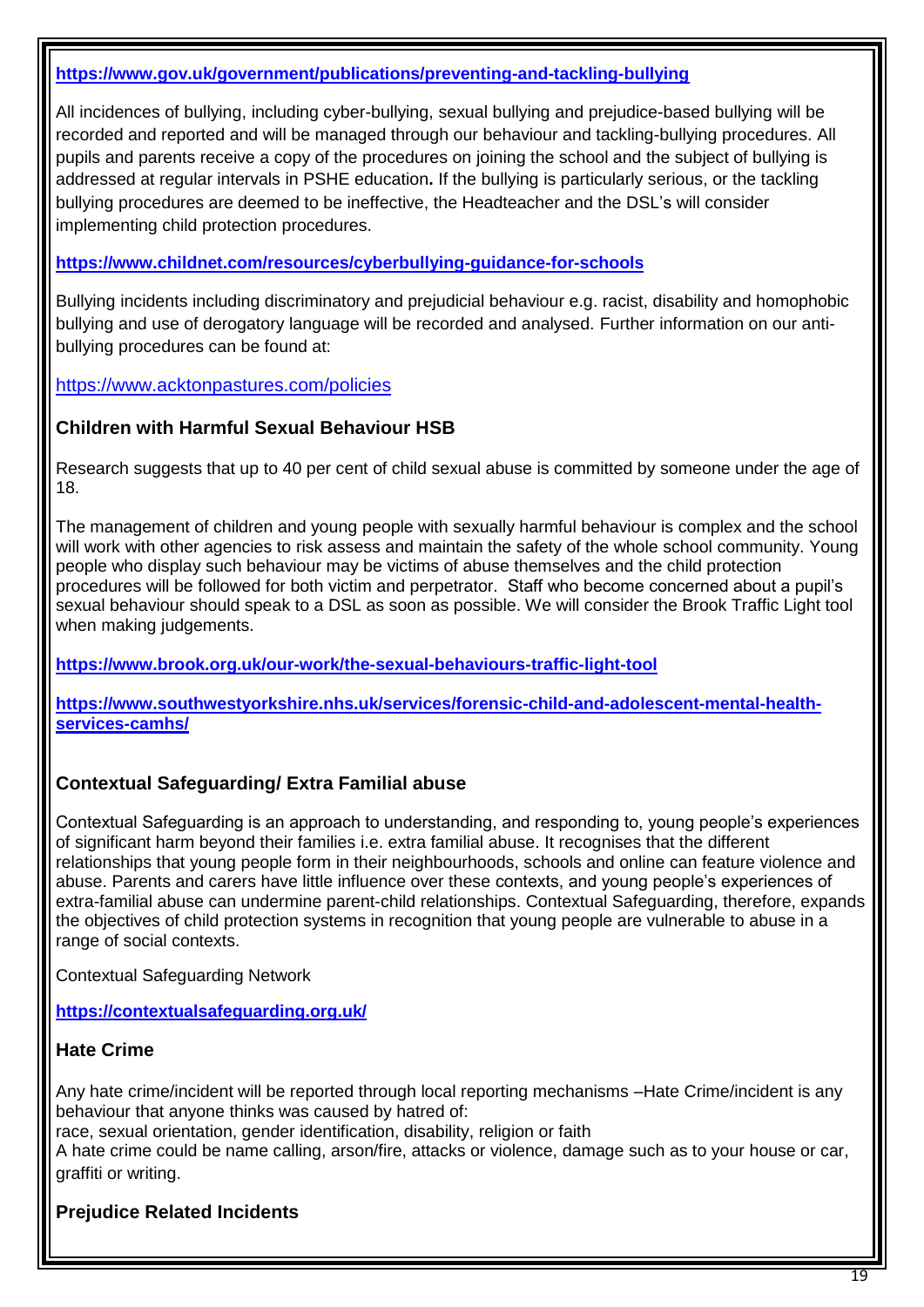This school is opposed to all forms of prejudice and any incidents of prejudice will be addressed immediately under the appropriate policy. Advice will be sought from other agencies if appropriate.

# **Children Missing Education CME**

CME is defined as children of compulsory school age who are not registered pupils at a school and are not receiving suitable education otherwise that at school e.g. home schooling. However at any stage any child going missing from school, which includes within the school day, is a potential indicator of abuse and neglect, including exploitation, mental health concerns, risk of forced marriage etc. Unauthorised absences will be monitored and followed up in line with procedures, particularly where children go missing on repeated occasions. All staff will be aware of the signs of risk and individual triggers including travelling to conflict zones, FGM and forced marriage.

All pupils will be placed and removed from admission and attendance registers as required by law.

We will collect, where possible, more than one emergency contact number for each pupil.

We will inform the local authority of any child removed from our admission register. We will inform the local authority of any pupil who fails to attend for a continuous period in line with local Wakefield procedures. Missing Officer – details in appendix.

**[http://www.wakefield.gov.uk/schools-and-children/supporting-families/education-welfare](http://www.wakefield.gov.uk/schools-and-children/supporting-families/education-welfare-service/children-missing-education)[service/children-missing-education](http://www.wakefield.gov.uk/schools-and-children/supporting-families/education-welfare-service/children-missing-education)**

# **Child Sexual Exploitation CSE**

CSE is a form of sexual abuse. It occurs where an individual or group takes advantage of an imbalance of power to coerce, manipulate or deceive a child (male or female) into sexual activity (a) in exchange for something the victim wants or needs, and/or (b) for the financial advantage or increased status of the perpetrator of facilitator. The victim may have been sexually exploited even if the sexual activity appears consensual. CSE does not always involve physical contact; it can occur through the use of technology. CSE can affect 16 and 17 year olds who can legally consent to have sex. It includes contact and noncontact sexual activity e.g. copying images and posting on social media.

This is a serious crime and is never the victim's fault even if there is some form of exchange.

The police team can be contacted for extra support and information. (details in appendix) NB they do not take the place of your usual reporting procedures.

**[https://www.gov.uk/government/publications/child-sexual-exploitation-definition-and-guide-for](https://www.gov.uk/government/publications/child-sexual-exploitation-definition-and-guide-for-practitioners)[practitioners](https://www.gov.uk/government/publications/child-sexual-exploitation-definition-and-guide-for-practitioners)**

# **Child Criminal Exploitation CCE / County Lines**

In a similar way to sexual exploitation CCE is when there is a power imbalance where children are used by individuals or gangs to take part in criminal activity, this can include drug running, stealing, threatening other young people etc. The child often believes they are in control of the situation. High levels of violence, coercion and intimidation are common.

# County lines is a term used to describe

gangs supplying drugs to suburban areas and market and coastal towns using dedicated mobile phone lines or "deal lines". It involves child criminal exploitation (CCE) as gangs use children and vulnerable people to move and store drugs and money. Gangs establish a base in the market location, typically by taking over the homes of local vulnerable adults by force or coercion in a practice referred to as 'cuckooing'.

County lines is a major, cross-cutting issue involving drugs, violence, gangs, safeguarding, criminal and sexual exploitation, modern slavery, and missing persons; and the response to tackle it involves the police,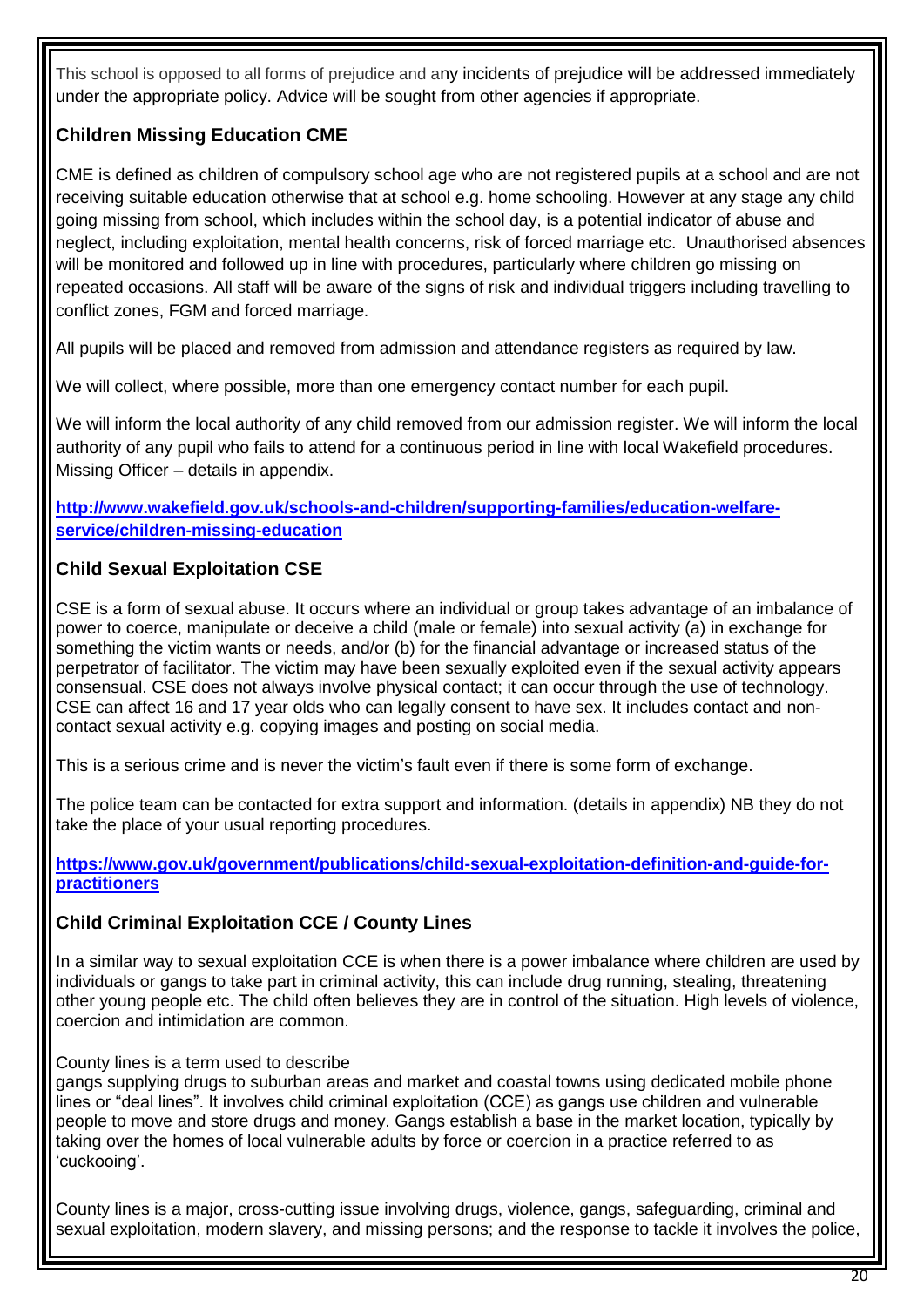the National Crime Agency, a wide range of Government departments, local government agencies and VCS (voluntary and community sector) organisations. County lines activity and the associated violence, drug dealing and exploitation have a devastating impact on young people, vulnerable adults and local communities.

## **[https://www.gov.uk/government/publications/criminal-exploitation-of-children](https://www.gov.uk/government/publications/criminal-exploitation-of-children-and-vulnerable-adults-county-lines)[and-vulnerable-adults-county-lines](https://www.gov.uk/government/publications/criminal-exploitation-of-children-and-vulnerable-adults-county-lines)**

# **Serious Violence**

Staff will look out for signs that indicate that a student may be at risk of or involved in serious crime, including criminal networks or gangs and follow the appropriate referral pathways for help and support.

Practical advice for schools/colleges;

#### **[https://assets.publishing.service.gov.uk/government/uploads/system/uploads/at](https://assets.publishing.service.gov.uk/government/uploads/system/uploads/attachment_data/file/418131/Preventing_youth_violence_and_gang_involvement_v3_March2015.pdf) tachment data/file/418131/Preventing youth violence and gang involvement v [3\\_March2015.pdf](https://assets.publishing.service.gov.uk/government/uploads/system/uploads/attachment_data/file/418131/Preventing_youth_violence_and_gang_involvement_v3_March2015.pdf)**

Searching screening and confiscation guidance for schools **<https://www.gov.uk/government/publications/searching-screening-and-confiscation>**

# **Domestic Abuse**

This does not have to include violence to be classed as abuse.

Any incident or pattern of incidents of controlling, coercive, threatening behaviour, violence or abuse between those aged 16 or over who are, or have been, intimate partners or family members regardless of gender or sexuality. The abuse can encompass, but is not limited to:

- psychological
- physical
- sexual
- financial
- emotional

1:4 women and 1:6 men will experience Domestic abuse at some time in their lifetime. We will be mindful of the abusive affect this has on children, even when they are not directly involved in incidents and that our staff may themselves be victims.

**This school is taking part in Operation Encompass.** Where we receive information, the next day, if police have been called out to a domestic abuse incident and any of our pupils were present. The purpose of this information sharing is to make the next day better for the child.

**<http://www.operationencompass.org/>**

**[http://www.wakefield.gov.uk/health-care-and-advice/adults-and-older-people-services/domestic](http://www.wakefield.gov.uk/health-care-and-advice/adults-and-older-people-services/domestic-abuse)[abuse](http://www.wakefield.gov.uk/health-care-and-advice/adults-and-older-people-services/domestic-abuse)**

Resources for children **<http://thehideout.org.uk/>**

Parental Conflict advice website; **<https://relationshipmatters.org.uk/>**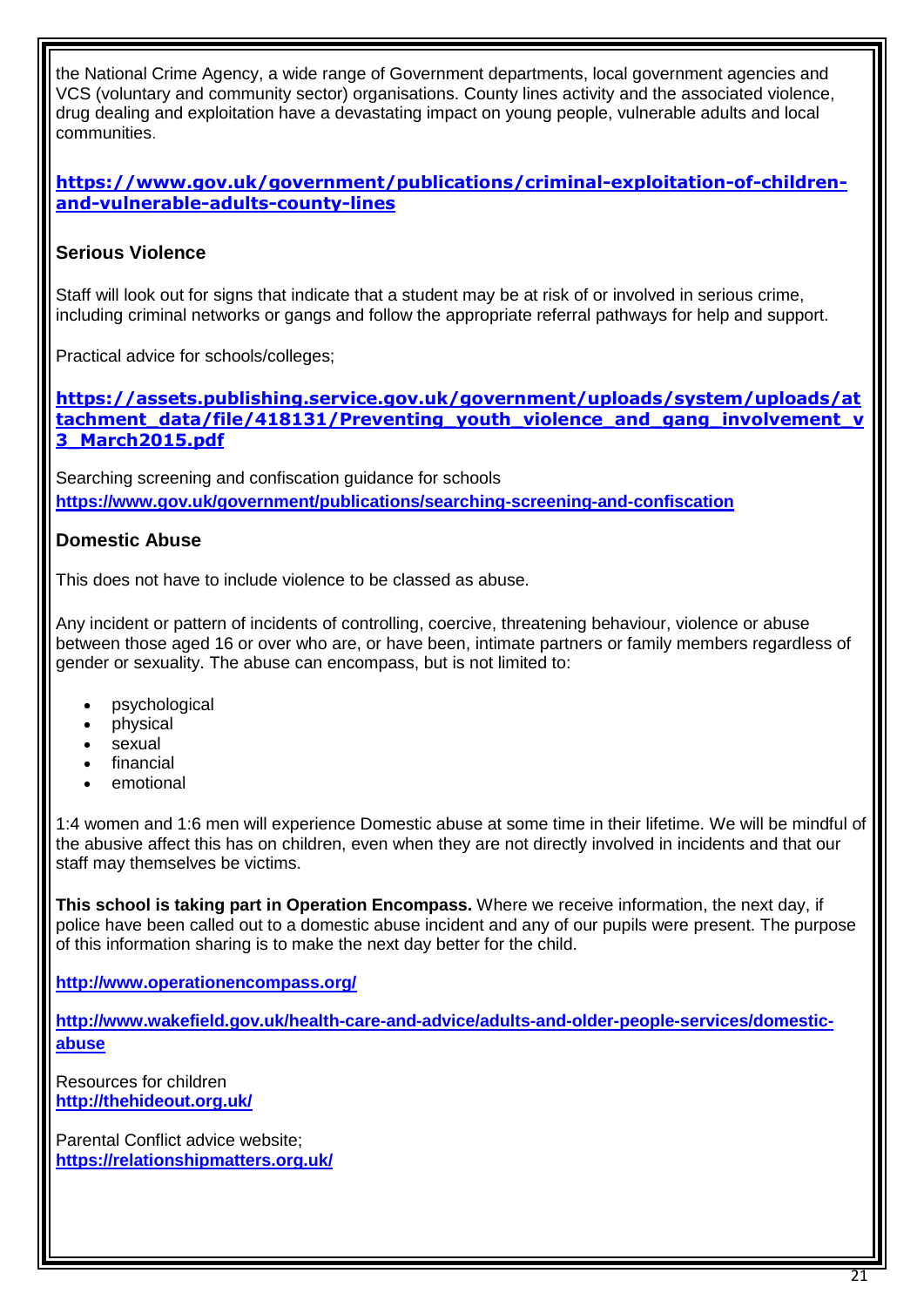# **Honour Based Violence/Abuse HBV/A – e.g. FGM/Forced Marriage/Breast Ironing.**

## **Female Genital Mutilation FGM**

This is illegal and a form of child abuse. It involves a procedure to remove all or some of the female genitalia or any other injury to these organs. Staff will be aware of the signs and indicators of this and their legal duty to report *known cases* on under 18's to the police. Reporting form is available on the wscp website – education- templates.

Multi agency guidelines;

[https://www.gov.uk/government/publications/multi-agency-statutory-guidance-on-female-genital](https://www.gov.uk/government/publications/multi-agency-statutory-guidance-on-female-genital-mutilation)**[mutilation](https://www.gov.uk/government/publications/multi-agency-statutory-guidance-on-female-genital-mutilation)**

**[http://nationalfgmcentre.org.uk/wp-content/uploads/2019/06/FGM-Schools-Guidance-National-FGM-](http://nationalfgmcentre.org.uk/wp-content/uploads/2019/06/FGM-Schools-Guidance-National-FGM-Centre.pdf)[Centre.pdf](http://nationalfgmcentre.org.uk/wp-content/uploads/2019/06/FGM-Schools-Guidance-National-FGM-Centre.pdf)**

## **Forced Marriage**

Is illegal and a form of child abuse. A marriage entered into without the full and free consent of one or both parties, where violence, threats or coercion is used.

Multi agency guidelines;

**[https://www.gov.uk/government/publications/handling-cases-of-forced-marriage-multi-agency](https://www.gov.uk/government/publications/handling-cases-of-forced-marriage-multi-agency-practice-guidelines-english)[practice-guidelines-english](https://www.gov.uk/government/publications/handling-cases-of-forced-marriage-multi-agency-practice-guidelines-english)**

National Charity;

**<https://karmanirvana.org.uk/>**

**Breast ironing**, also known as **breast** flattening, is the pounding and massaging of a pubescent girl's breasts, using hard or heated objects, to try to make them stop developing or disappear.

# **Preventing Radicalisation**

This is part of our wider safeguarding duty. We recognise that school plays a significant part in the prevention of this type of harm. We will include education through our PSHE curriculum and encourage 'British Values' and critical thinking.

We will intervene where possible to prevent vulnerable children being radicalised. The internet has become a major factor in radicalisation and recruitment.

Extremism – vocal or active opposition to our fundamental values, including democracy, rule of law, individual liberty and mutual respect and tolerance of different faiths and beliefs. This also incudes calling for the death of members of the armed forces.

Radicalisation – refers to the process by which a person comes to support terrorism and extremist ideologies associated with terrorist groups.

Terrorism – an action that endangers or courses serious violence to a person/people; causes serious damage to property ;or seriously interferes or disrupts an electronic system. The use or threat must be designed to influence the government or to intimidate the public and is made for the purpose of advancing a political, religious or ideological cause.

As with all other forms of abuse, staff should be confident in identifying pupils at risk and act proportionately.

We will work with other partners including the Channel Panel – a voluntary confidential support program for those who are considered vulnerable to being drawn into terrorism.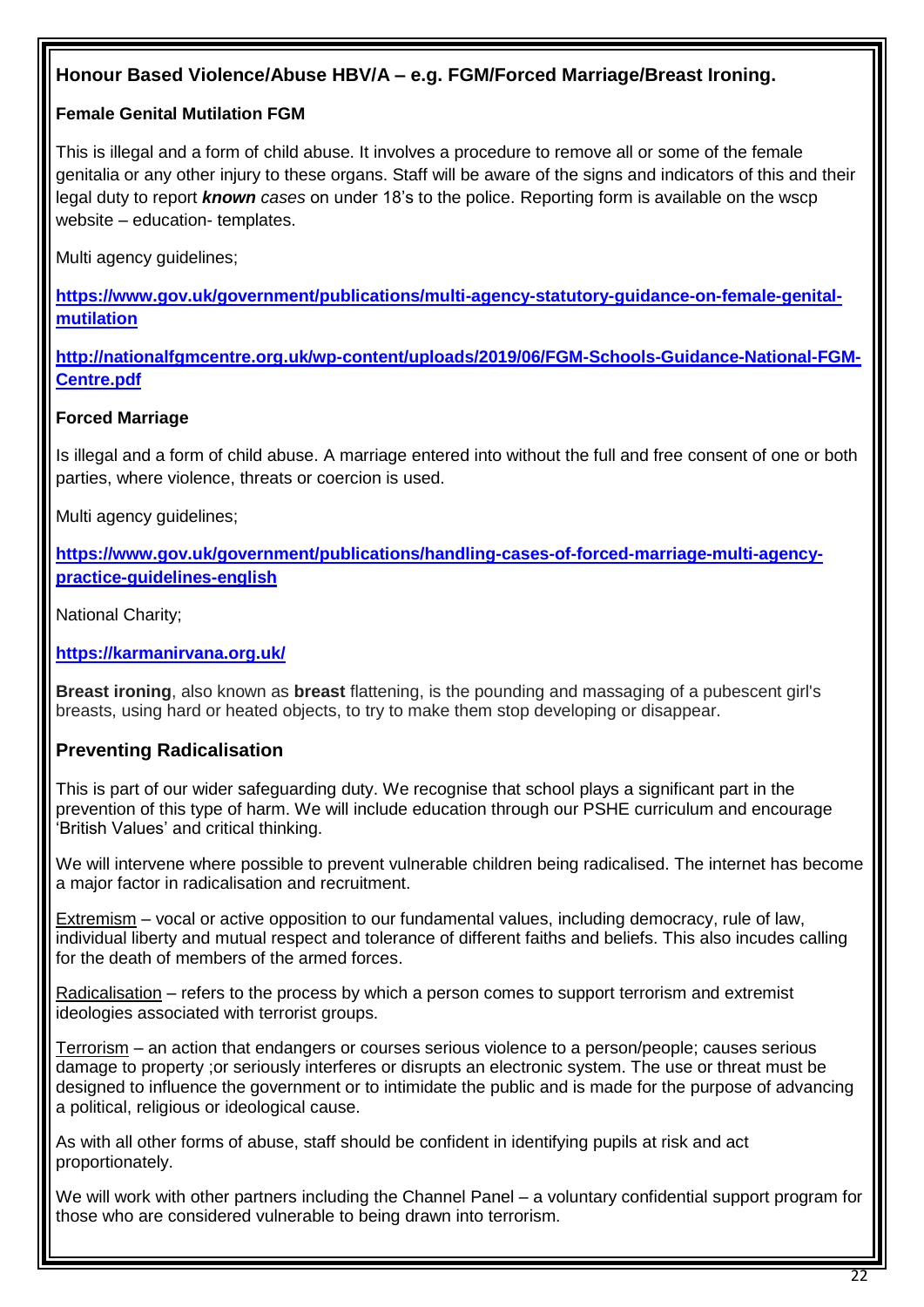The DSL team is appropriately trained and be able to offer advice, support and information to other staff.

We will ensure safe internet filters are in place and ensure our pupils are educated in online safety.

Prevent police officer in Wakefield – details in appendix.

Prevent duty – link in legislation section.

Prevent referral form – wscp website- education - templates

**<http://educateagainsthate.com/>**

# **Private Fostering**

A private fostering arrangement is one that is made privately (without the involvement of a local authority) for the care of a child under the age of 16 years (under 18, if disabled) by someone other than a parent or close relative, in their own home, with the intention that it should last for 28 days or more. (\*Close family relative is defined as a 'grandparent, brother, sister, uncle or aunt' and includes half-siblings and stepparents; it does NOT include great-aunts or uncles, great grandparents or cousins.)

The school will follow the legal requirements of reporting to the Local Authority as set out by WSCP.

**<http://www.wakefield.gov.uk/Documents/schools-children/fostering/private-fostering.pdf>**

# **Homelessness**

Wakefield procedures and support, including 16 and 17 year olds;

**[http://www.wakefield.gov.uk/health-care-and-advice/adults-and-older-people](http://www.wakefield.gov.uk/health-care-and-advice/adults-and-older-people-services/homelessness)[services/homelessness](http://www.wakefield.gov.uk/health-care-and-advice/adults-and-older-people-services/homelessness)**

# **Drug Use**

Local service – Turning Point Inspiring Recovery

**<https://www.wakefieldscp.org.uk/children-and-young-people/drugs-alcohol/>**

National website

**<https://www.talktofrank.com/>**

**Dealing with issues relating to Parental Responsibility – Dispute Resolution**

**<https://www.gov.uk/government/publications/dealing-with-issues-relating-to-parental-responsibility>**

**<https://helpwithchildarrangements.service.justice.gov.uk/>**

# **Fabricated Illness**

Fabricated or induced illness (FII) is a rare form of child abuse. It occurs when a parent or carer, usually the child's biological mother, exaggerates or deliberately causes symptoms of illness in the child

**[https://www.gov.uk/government/publications/safeguarding-children-in-whom-illness-is-fabricated](https://www.gov.uk/government/publications/safeguarding-children-in-whom-illness-is-fabricated-or-induced)[or-induced](https://www.gov.uk/government/publications/safeguarding-children-in-whom-illness-is-fabricated-or-induced)**

**<https://www.nhs.uk/conditions/fabricated-or-induced-illness/>**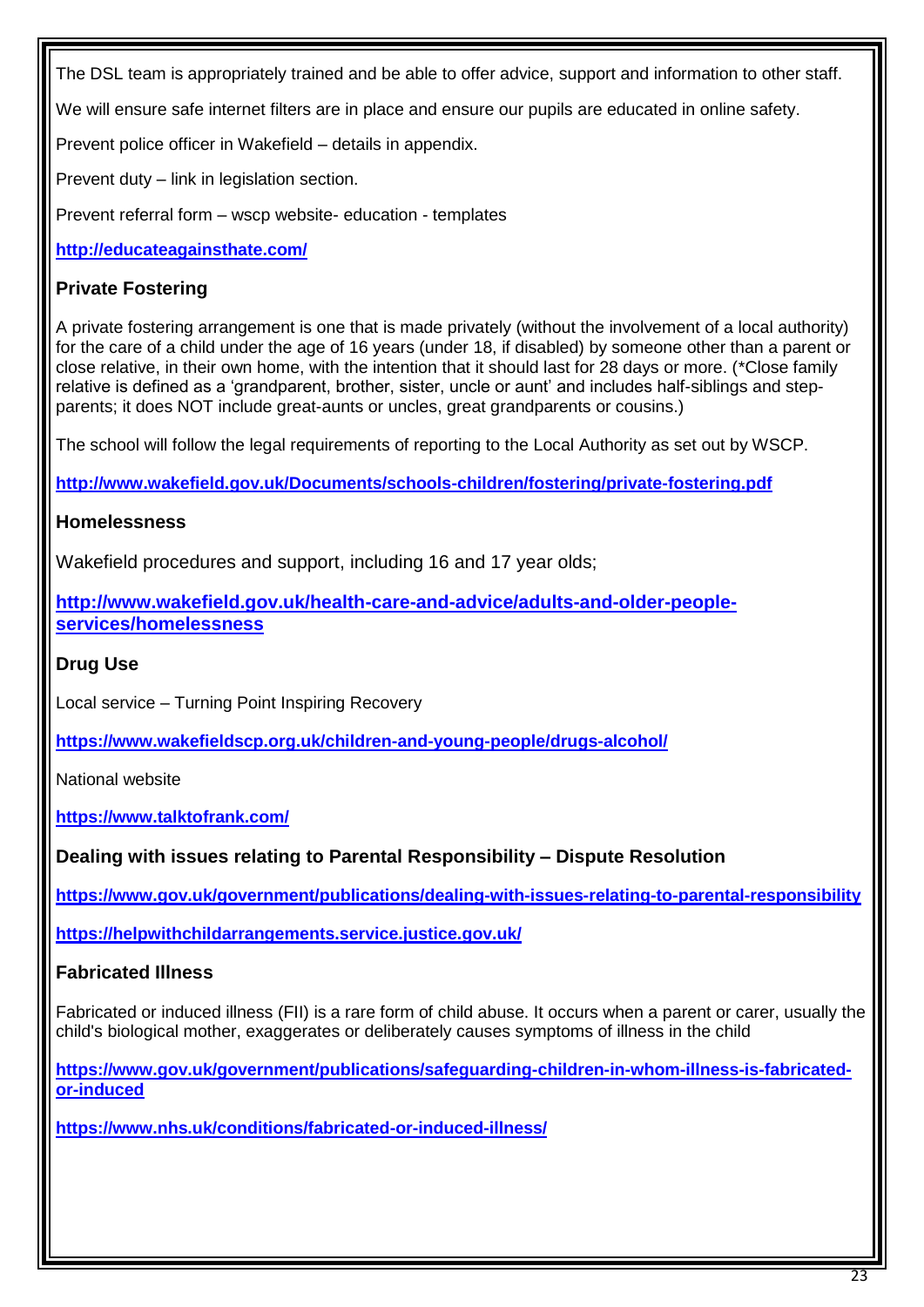# **9. Online Safety**

Many of our pupils will use mobile phones, tablets and computers on a daily basis. They are a source of fun, entertainment, communication and education. However, we know that some adults and young people will use these technologies to harm children. The harm might range from sending hurtful or abusive communications, to enticing children to engage in sexually harmful conversations, webcam photography, encouraging radicalisation or face-to-face meetings. The school's **online safety policy** <https://www.acktonpastures.com/policies> explains how we aim to keep pupils safe in school which includes reasonable filters and monitoring. Cyberbullying and sexting by pupils, via texts and emails, will be treated as seriously as any other type of bullying and in the absence of a child protection concern will be managed through our anti-bullying and confiscation procedures.

Chatrooms and some social networking sites are the more obvious sources of inappropriate and harmful behaviour and pupils are not allowed to access these sites in school. Some pupils will undoubtedly be 'chatting' outside school and are informed of the risks of this through PSHE/SRE. Parents are encouraged to consider measures to keep their children safe when using social media and **Parent Info website link is on our website for parents to access. We use the Safer Schools app to update staff and parents regularly.**

The breadth of issues classified within online safety is considerable, but can be categorised into three areas of risk:

- **content**: being exposed to illegal, inappropriate or harmful material; for example pornography, fake news, racist or radical and extremist views;
- **contact:** being subjected to harmful online interaction with other users; for example commercial advertising as well as adults posing as children or young adults; and
- **conduct**: personal online behaviour that increases the likelihood of, or causes, harm; for example making, sending and receiving explicit images, or online bullying.

Students will be educated in online safety, and regularly reminded, as an ongoing part of our curriculum.

Acceptable IT use for staff and pupils will be enforced and parents are also informed of expectations. This can be found in our acceptable IT use policy at <https://www.acktonpastures.com/policies>

If we use any external speaker to add to our curriculum we will ensure we follow the below advice and checklist;

**[https://www.gov.uk/government/publications/using-external-visitors-to-support-online-safety](https://www.gov.uk/government/publications/using-external-visitors-to-support-online-safety-education-guidance-for-educational-settings)[education-guidance-for-educational-settings](https://www.gov.uk/government/publications/using-external-visitors-to-support-online-safety-education-guidance-for-educational-settings)**

We will not respond to individual apps or challenges which may occur, so as not to give more attention to the publicity, but will simply reiterate our basic online safety messages as and when required.

**To protect students from mobile technology accessing 3G, 4G and 5G we will have a ban on mobile phones whilst in school.**

Teaching Online Safety in Schools

**<https://www.gov.uk/government/publications/teaching-online-safety-in-schools>**

Education for a Connected World

**<https://www.gov.uk/government/publications/education-for-a-connected-world>**

Safeguarding and remote education;

**<https://www.gov.uk/guidance/safeguarding-and-remote-education-during-coronavirus-covid-19>**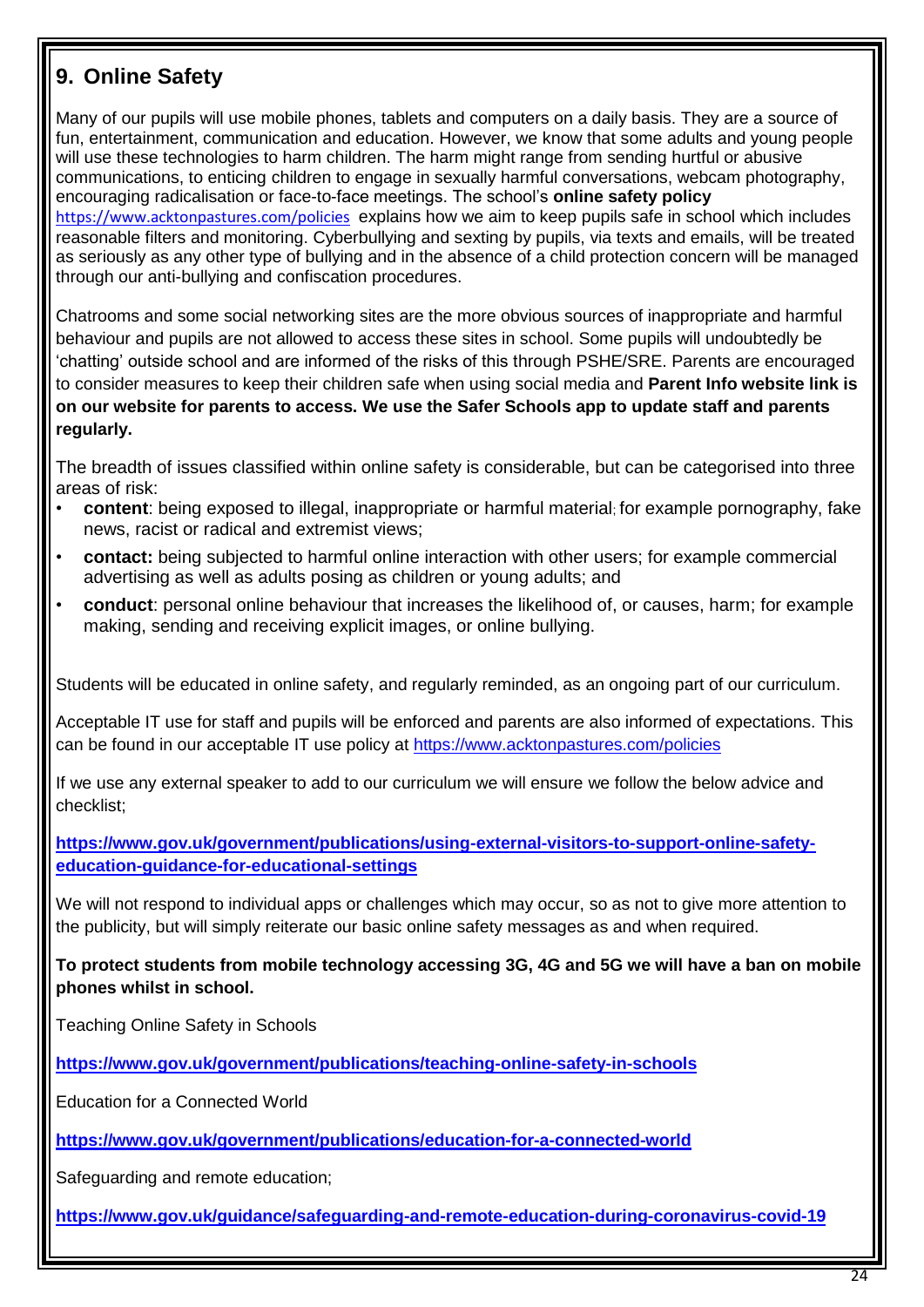Online Safety for SEND

**<https://www.childnet.com/resources/star-sen-toolkit>**

**<https://www.thinkuknow.co.uk/professionals/resources/>**

Gaming Advice

**[https://www.nspcc.org.uk/preventing-abuse/keeping-children-safe/online-safety/online-games](https://www.nspcc.org.uk/preventing-abuse/keeping-children-safe/online-safety/online-games-helping-children-play-safe/)[helping-children-play-safe/](https://www.nspcc.org.uk/preventing-abuse/keeping-children-safe/online-safety/online-games-helping-children-play-safe/)**

Professionals online safety helpline

**<https://www.saferinternet.org.uk/helpline/professionals-online-safety-helpline>**

# **10. Helping Children to Keep Themselves Safe**

Children are taught to understand relationships, respect and promote British values and respond to and calculate risk through our personal, social, health and economic (PSHE) Relationships and Sex Education and Health Education (RSE) lessons and in all aspects of school life. Included in this is the knowledge they need to recognise and to report abuse whilst being clear that it is never the fault of the child who is abused and that victim blaming is always wrong.

Our approach is designed to help children to think about risks they may encounter both on and off line and have help to work out how those risks might be overcome and the support available to them. Discussions about relationships and risk are empowering and enabling for all children and promote sensible behaviour rather than fear or anxiety. Children are taught how to conduct themselves and how to behave in a responsible manner. Children are also reminded regularly about consent, online safety, including sexting and bullying procedures including the legalities and consequences and where to go for help. We mark anti bullying week, children mental health week, internet safety day etc.

The school continually promotes an ethos of respect for children and the emotional health and wellbeing of our students is important to us. Pupils are encouraged to speak to a member of staff in confidence about any worries they may have. Pupils also have access to a wide range of support both on and off line.

However all our pupils are aware that if they disclose that they are being harmed or that they have, or intend, to harm another that this cannot be kept secret and that information will need to be shared.(include students confidentiality statement here)

We will follow the guidance on RSE education. **<https://www.gov.uk/government/publications/sex-and-relationship-education>**

PSHE association **<https://www.pshe-association.org.uk/> <http://www.healthy-relationships.co.uk/>**

We acknowledge and sign up to Wakefield's Young Peoples Charter and actively promote this across school.

**<https://www.wakefieldscp.org.uk/children-and-young-people/young-peoples-charter/>**

We use Wakefield Resilience framework to build resilience in our students. **<https://www.riskandresilience.org.uk/>**

Students are encouraged to access local support via WF-I-Can website. **<https://wf-i-can.co.uk/>**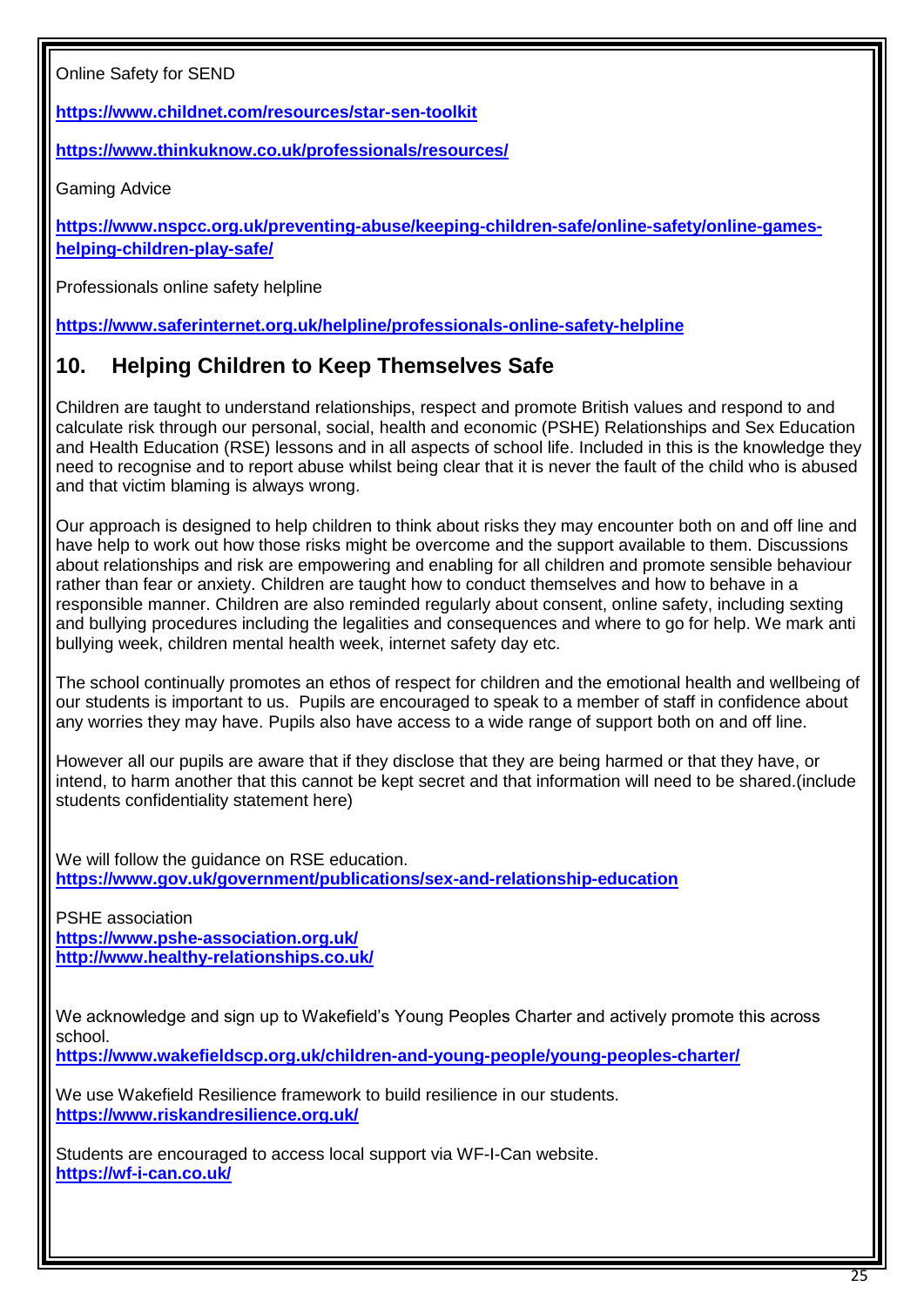# **11. Support for Those Involved in a Child Protection Issue**

Child abuse is devastating for the child and can also result in distress and anxiety for staff who become involved.

We will support pupils, their families, and staff by:

- taking all suspicions and disclosures/ allegations seriously
- nominating a link person *(DSL)* who will keep all parties informed and be the central point of contact
- where a member of staff is the subject of an allegation made by a pupil, a separate link person will be nominated to avoid any conflict of interest
- responding sympathetically to any request from pupils or staff for time out to deal with distress or anxiety
- maintaining confidentiality and sharing information on a need-to-know basis only with relevant individuals and agencies
- maintaining and storing records securely
- offering details of helplines, counselling or other avenues of external support
- following the procedures laid down in our whistleblowing, complaints and disciplinary procedures
- cooperating fully with relevant statutory agencies.

# **12. Complaints Procedure**

Our complaints procedure will be followed where a pupil or parent raises a concern about poor practice towards a pupil that initially does not reach the threshold for child protection action. Poor practice examples include unfairly singling out a pupil, belittling a pupil or discriminating against them in some way. Complaints are managed by senior staff, the Headteacher and governors. An explanation of the complaints procedure is included on the school website.

Complaints from staff are dealt with under the school's complaints and disciplinary and grievance procedures.

# **13. If you have Concerns about a Colleague or Safeguarding Practice**

Staff who are concerned about the conduct of a colleague or safeguarding practice within the school are undoubtedly placed in a very difficult situation.

All staff must remember that the welfare of the child is paramount and staff should feel able to report all concerns about a colleague or the safeguarding practice within the school. The school's whistleblowing code can be found on the academy website; this enables staff to raise concerns or allegations in confidence and for a sensitive enquiry to take place.

All concerns of poor practice or possible child abuse by colleagues should be reported immediately to the Headteacher. Complaints about the Headteacher should be reported to the chair of governors.

Staff may also report their concerns directly to the Designated Officer/LADO or the police if they believe direct reporting is necessary to secure action or to the NSPCC whistleblowing helpline – see appendix.

# **14. Allegations Against Staff**

When an allegation is made against a member of staff, including supply staff and volunteers, set procedures must be followed. See Keeping Children Safe in Education. It is important to have a culture of openness and transparency and a consultation with the Designated Officer/LADO will happen if staff have;

- Behaved in a way which has harmed, or may have harmed a child;
- Possibly committed a criminal offence against or related to a child or
- Behaved towards a child or children in a way that indicates they would pose a risk of harm to children or
- **Behaved or may have behaved in a way that indicates they may not be suitable to work with**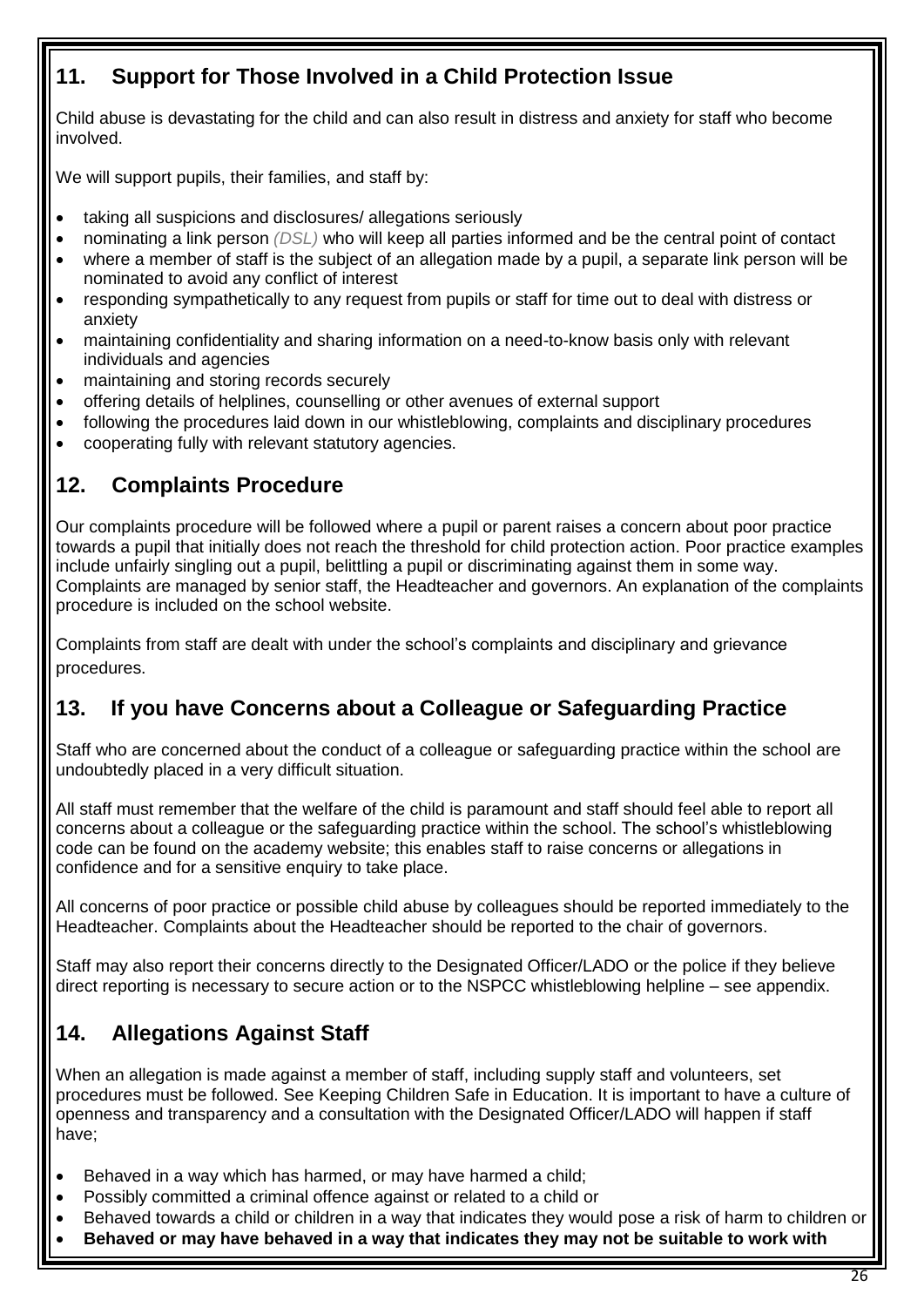#### **children.**

Case Managers.

Allegations against staff should be immediately reported to the Headteacher. Allegations against the Headteacher should be reported to the Chair of Governors. Staff may also report their concerns directly to Police or Designated Officer/LADO or NSPCC Whistle blowing helpline if they believe direct reporting is necessary to secure action.

The head teacher should do an urgent initial consideration in order to establish if there is substance to the allegation, the head teacher should not carry out any investigation until consultation with the LADO. Full and accurate records will be made at every stage.

Referrals must be made to the LADO within one working day. Case managers may then be invited to a meeting coordinated by the LADO.

Depending on outcomes of investigations it may be necessary to report to the DBS/Teaching Regulation Agency as per guidance.

It is rare for a child to make an entirely false or malicious allegation, although misunderstandings and misinterpretations of events do happen. We recognise that a child may also make an allegation against an innocent party because they are too afraid to name the real perpetrator. However if a child is found to continually make false allegations this may be a sign of mental health issues and a referral to services such as CAMHS may be required.

An uncomfortable fact is that some professionals do pose a serious risk to pupils and we must act on every allegation. However staff who are the subject of an allegation have the right to have their case dealt with fairly, quickly and consistently and to be kept informed of its progress. Suspension is not the default option and alternatives to suspension will always be considered. In some cases, staff may be suspended where this is deemed to be the best way to ensure that children are protected. Staff will be advised to contact their trade union and will also be given access to a named representative.

The full procedures for dealing with allegations against staff, including supply staff, can be found in *Keeping Children Safe in Education* part 4.

**Staff, parents and governors are reminded that publication of material that may lead to the identification of a teacher who is the subject of an allegation is prohibited by law. Publication includes verbal conversations or writing, including content placed on social media sites. We will communicate this to all parties.**

# **15. Staff Training and Induction**

It is important that all staff, including temporary and volunteers, have regular training to enable them to recognise the possible signs of abuse and neglect and to know what to do if they have a concern, including Early Help and whistleblowing. All staff, including site staff and the Headteacher, will be regularly trained in Safeguarding and given at least annual updates in the form of email/newsletter/staff meetings. WSCP advice is that all school staff receive face to face training once every 2 years.

Staff are trained to seek and record the voice of the child and take this into consideration when taking decisions. However there may be circumstances where we override the students wishes and feelings to act in their best interests e.g. in case of CSE where, as a result of perpetrator grooming, the student does not want any intervention.

Our staff are trained in ACEs Adverse Childhood Experiences, they understand and aim to work towards trauma informed practice.

All of our staff are aware of the following; Safer Working Practices in Education guidance 2019 **<https://www.saferrecruitmentconsortium.org/>**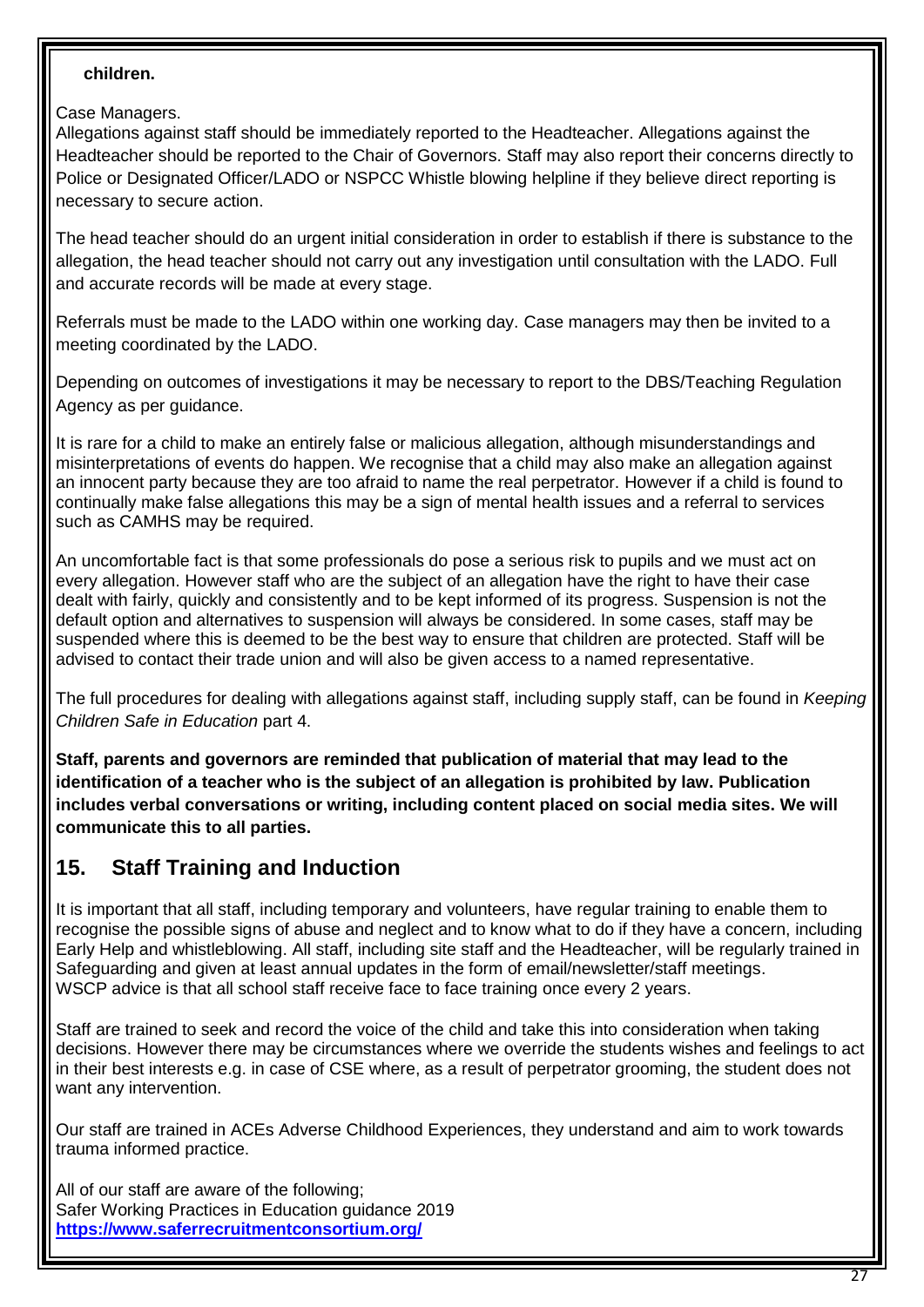DSL's will receive face to face training updated every two years. They must also do Prevent training. All DSL's are strongly recommended to attend the multi-agency Working Together Training – A Shared Responsibility.

DSL's will be supported and encouraged to attend additional training to keep up to date, including DSL forums and other multi-agency training offered by WSCP and the Safeguarding Advisor. Specifically they are encouraged to attend specific Domestic Abuse training, before signing up to Operation Encompass, and specific Online Safety training.

For further info on free face to face or online courses see **<https://www.wakefieldscp.org.uk/education/training-schools-colleges/>**

Governors will receive strategic governor safeguarding training.

Headteacher and Chair of Governors are encouraged to undertake managing allegations against staff training.

All training will be recorded, including sign in sheets, and monitored to flag in advance when updates are required. Any training done by third party or independent providers must reflect local protocols and training minimum standards.

The booklet 'What to do if you're worried a child is being abused' 2015 and Part One & Annex A of Keeping Children Safe in Education is available on the staff safeguarding notice board and on the academy website.

New staff and governors will receive an induction in safeguarding which includes the school's child protection policy, details of the DSL's, reporting and recording arrangements specific to the school, dates of their last training, the staff code of conduct, CME and behaviour policy and the whistleblowing policy. **Staff will sign to say they have received this and understood.**

Supply staff and other visitors in contact with students will be given the school's visitor leaflet with a brief summary of the above.

# **16. Safer Recruitment**

Our school endeavours to ensure that we do our utmost to employ 'safe' staff by following the guidance in Keeping Children Safe in Education together with WSCP and the school's individual procedures.

Recruitment, selection and pre-employment vetting is carried out in accordance with Keeping Children Safe in Education - flowchart in Chapter 3. Including;

Verifying identity Enhanced DBS (disclosure and barring service) with barred list check for those in regulated activity Prohibition from teaching check/directions/sanctions/restrictions – teacher services system – for all teaching posts EEA restrictions. Verification on mental and physical fitness Right to work in UK

Professional qualifications.

Governors of maintained school will have enhanced DBS check Sect 128 provision (managers of independent schools in addition to DBS)

References will be sought before interview so any concerns can be explored.

At least one member of each recruitment panel will have attended safer recruitment training.

The Single Central Record is maintained in accordance with Keeping Children Safe in Education. *(templates available from Wakefield HR)*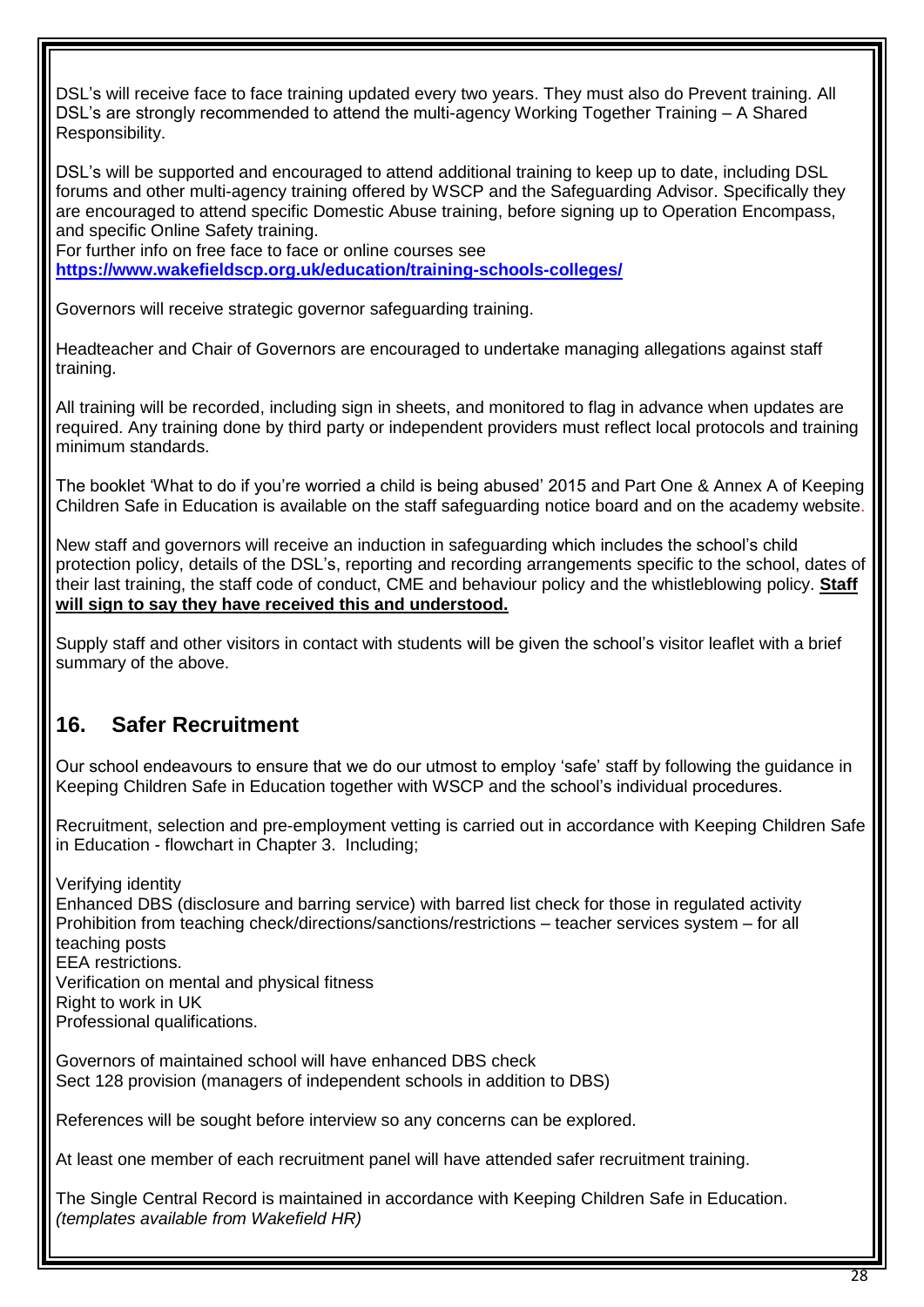We will obtain written confirmation from supply agencies that agency and third party staff have been appropriately checked and trained and ensure the correct person arrives in school.

#### **Volunteers**

Volunteers, including governors will undergo checks commensurate with their work in the school and contact with pupils i.e. if they are in regulated activity or not and this will be recorded.

## **Contractors**

We will check the identity of all contractors working on site and request evidence of checks where they work in regulated activity or unsupervised.

## **Visitors**

Schools do not have the power to ask for DBS checks or see the certificate. If they work in regulated activity we will request identification when they visit and written evidence from their employer that all relevant checks have been carried out. The Headteacher will use their professional judgement regarding escorting visitors in the school. All visitors will be asked to wear a badge identifying them as a visitor.

Supply staff and other visiting staff will be given the school's visitors leaflet.

# **17. Site Security**

Visitors to the school are asked to sign in, if necessary show ID, and are given a badge, which confirms they have permission to be on site, they will not be asked for DBS at reception as above. All visitors will be issued with a leaflet informing them of who the DSL's are, the code of conduct expected and what to do if they have a safeguarding concern. Parents who are simply delivering or collecting their children do not need to sign in. All visitors are expected to enter through one entrance and observe the school's safeguarding and health and safety regulations to ensure children in school are kept safe. The Headteacher will exercise professional judgement in determining whether any visitor should be escorted or supervised while on site. All staff are expected to clearly wear their ID badges whilst on site.

# **18. Extended School and Off-Site Arrangements**

Where extended school activities are provided by and managed by the school, our own child protection policy and procedures apply and a DSL will be available. If other organisations provide services or activities on our site we will check that they have appropriate procedures in place, including safer recruitment procedures and clarify whose procedure is to be followed if there are concerns. There will be clear communication channels to ensure the DSL is kept appropriately informed.

When our pupils attend off-site activities, including day and residential visits and work related activities, we will risk assess and check that effective child protection arrangements are in place. We will clarify whose procedures are to be followed, with the DSL kept appropriately informed. **If external staff have regular contact with our pupils they will be asked to sign up to the schools code of conduct to ensure clarity of expectations e.g. mobile phone use and social media restrictions.**

# **Alternative Provision**

We will obtain written confirmation from any alternative provision that all relevant checks have been carried out as we would with our own staff. We will share any risk assessments and safeguarding issues where relevant and will regularly visit the provision and our students. We will ensure they have effective safeguarding in place and keep the DSL appropriately informed.

# **19. Photography and Images**

The vast majority of people who take or view photographs or videos of children do so for entirely innocent and acceptable reasons. Sadly, some people abuse children through taking or using images, so we must ensure that we have some safeguards in place.

To protect pupils we will:

• seek their consent for photographs to be taken or published (for example, on our website or in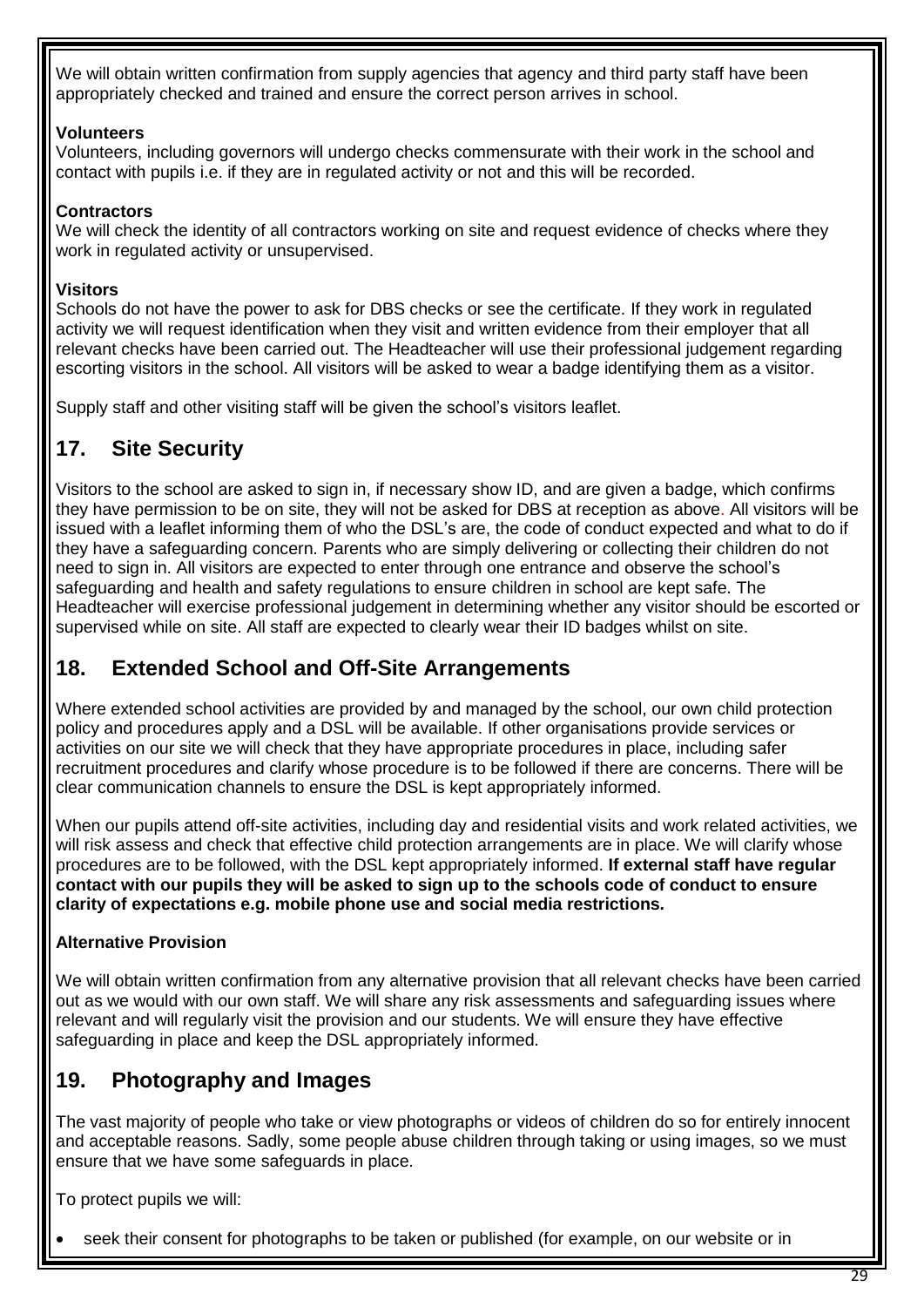newspapers or publications)

- seek parental consent
- not use pupil's full name with an image
- ensure pupils are appropriately dressed
- ensure that personal data is not shared.
- store images appropriately, securely and for no longer than necessary.
- only use school equipment, i.e. not personal devices.
- encourage pupils to tell us if they are worried about any photographs that are taken of them.

# **20. Physical Intervention and Use of Reasonable Force**

All staff are encouraged to use de-escalation techniques and creative alternative strategies that are specific to the child. Restraint will only be used as a last resort and all incidents of this are reviewed, recorded and monitored. Reasonable force will be used in accordance with government guidance. Safeguarding and welfare concerns will be explicitly taken into account if restraint is used on SEND students.

**<https://www.gov.uk/government/publications/use-of-reasonable-force-in-schools>**

# **21. Intimate Care**

If a child requires regular intimate care on site this is likely to be written into a care plan which staff will adhere to. If an accident occurs and a child needs assistance with intimate care this will be risk managed to afford dignity to the child as well as security to the staff member. Staff will behave in an open and transparent way by informing another member of staff and having the child's consent to help. Parents will be informed and incidents recorded.

# **22. First Aid and Managing Medical Conditions.**

Staff will be trained appropriately in first aid and follow safer working practice guidance of 'saying before touching'.

Section 100 of the Children and Families Act 2014 places a duty on schools to make arrangements for supporting pupils at their school with medical conditions. Individual Health Care Plans may need to be drawn up and multi-agency communication will be essential. Staff will be appropriately trained and responsibilities will be carried on in accordance with government guidance Sept 2014.

**[https://www.gov.uk/government/publications/supporting-pupils-at-school-with-medical-conditions--](https://www.gov.uk/government/publications/supporting-pupils-at-school-with-medical-conditions--3) [3](https://www.gov.uk/government/publications/supporting-pupils-at-school-with-medical-conditions--3)**

Supporting pupils with medical conditions policy can be found at <https://www.acktonpastures.com/policies>

# **23. Changing Rooms and Other Sports Issues**

We will take advice from the local Safeguarding Partners as well as national advice from the NSPCC Sports unit.

# **<https://thecpsu.org.uk/>**

# **24. Special Circumstances**

#### **Looked after Children LAC/Children in Care CiC**

The most common reason for children becoming looked after is as a result of abuse or neglect. The school ensures that appropriate staff have information about a child's looked after status and care arrangements, including contact. The designated teacher for Looked After Children and the DSL team have details of the child's social worker. As well as the name and contact details of the local authority's virtual head for children in care. They will work with the virtual head to discuss how funding can be best used to support the progress of LAC/CiC and meet the needs in their PEP (Personal Education Plan)

**<https://www.gov.uk/government/publications/promoting-the-education-of-looked-after-children> <https://www.gov.uk/government/publications/designated-teacher-for-looked-after-children>**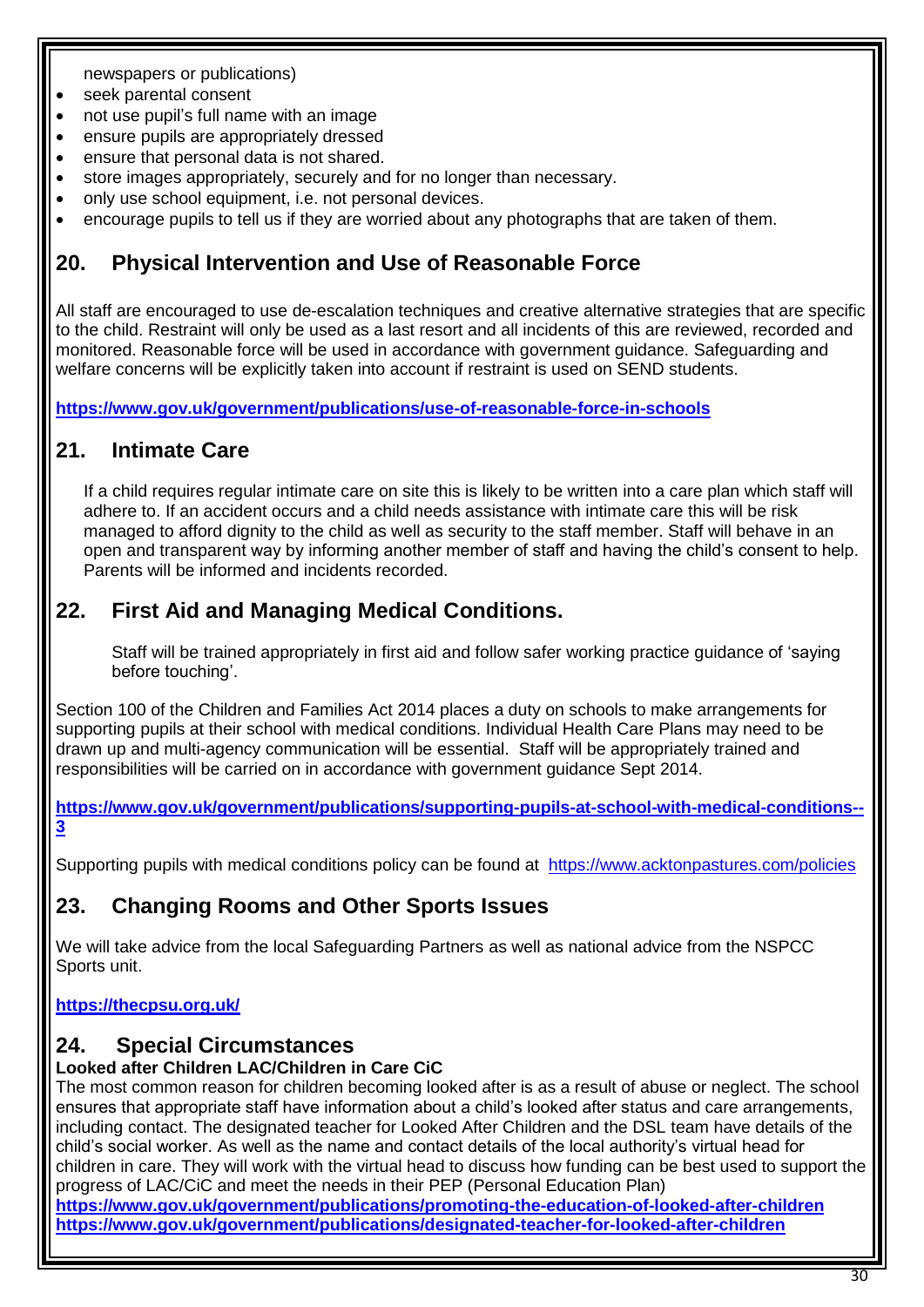Wakefield Virtual School – see contacts section

#### **Children with a social worker**

**We will promote educational outcomes of this group by DSL's appropriately sharing information about the welfare, safeguarding and child protection issues that this group of children are experiencing, or have experienced, with teachers and school and college leadership staff. DSL's will ensure staff, know who these children are, understand their academic progress and attainment and maintain a culture of high aspirations for this cohort; supporting teaching staff to identify the challenges that children in this group might face and the additional academic support and adjustments that they could make to best support these children.**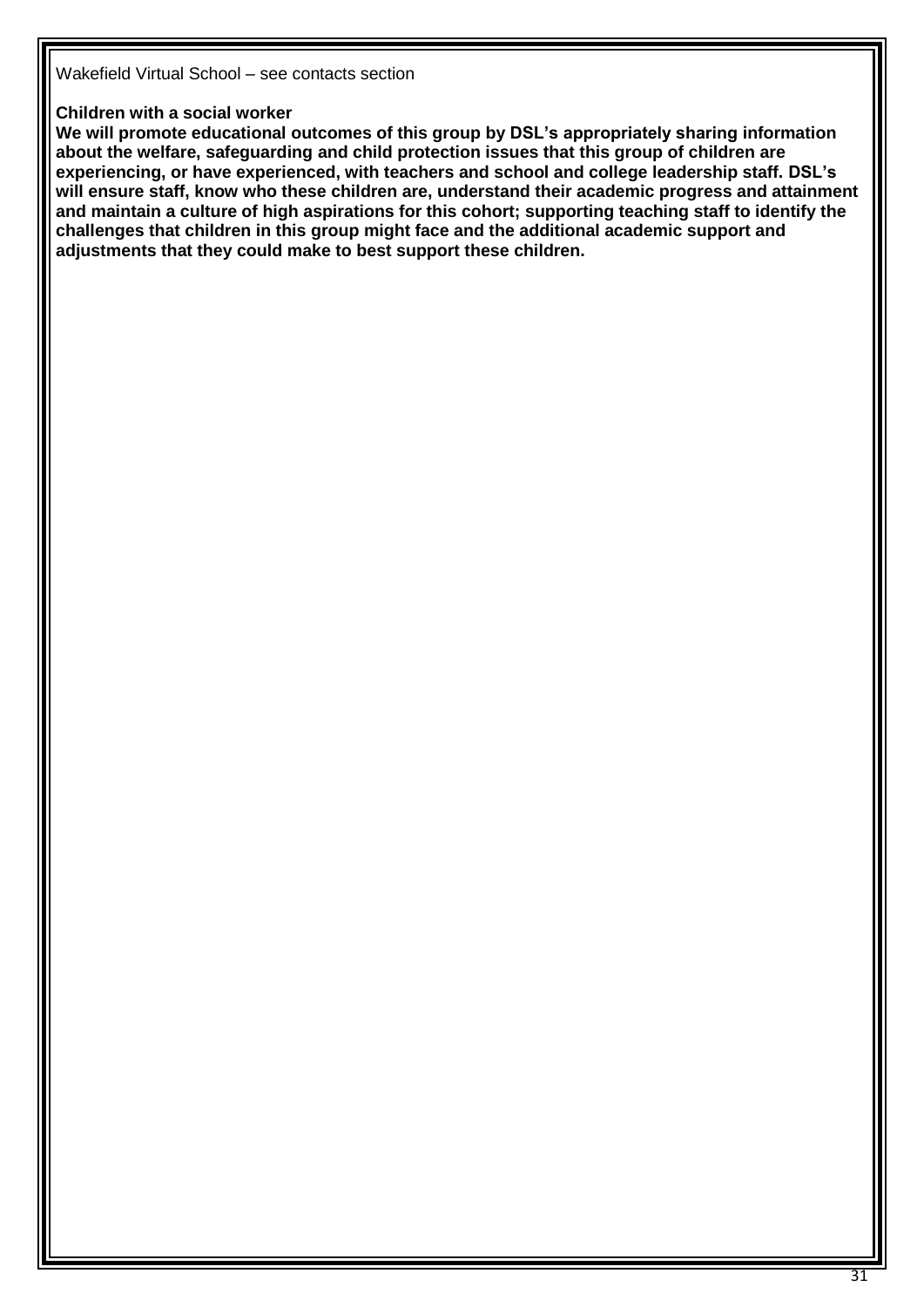# **Part B Child Protection Procedures**

## **Categories and Definitions**

To ensure that our pupils are protected from harm, we need to understand what types of behaviour constitute abuse and neglect.

**For allegations against staff please see earlier section.**

#### **Abuse**

A form of maltreatment of a child. Somebody may abuse or neglect a child by inflicting harm, or by failing to act to prevent harm. Children may be abused in a family or in an institutional or community setting by those known to them or, more rarely, by others. Abuse can take place wholly online, or technology may be used to facilitate offline abuse.

Children may be abused by an adult or adults, however it is important that we recognise that students can also be abused by another child or children.

**Abuse of a child is never acceptable we will ensure we do not have a culture where low standards are considered acceptable or viewed as 'normal for' a family or community.**

For further information on Mental health issues Suicide Peer on Peer abuse including sexual violence and harassment Drug use Sexting/Youth produced sexual imagery **Homelessness** Domestic Abuse HBV/A **CSE** CCE/County Lines Bullying Online safety Radicalisation Serious violence Please see- Current Issues.

#### **Voice of the Child**

We will always seek and record the voice of the child and take this into consideration when taking decisions. However there may be circumstances where we override the students wishes and feelings to act in their best interests e.g. in case of CSE where, as a result of perpetrator grooming, the student does not want any intervention.

**Contextual Safeguarding** is an approach to understanding, and responding to, young people's experiences of significant harm beyond their families i.e. **extra familial abuse**. It recognises that the different relationships that young people form in their neighbourhoods, schools and online can feature violence and abuse. Parents and carers have little influence over these contexts, and young people's experiences of extra-familial abuse can undermine parent-child relationships.

#### **<https://contextualsafeguarding.org.uk/>**

There are four categories of abuse: physical abuse, emotional abuse, sexual abuse and neglect. However it is important to remember that children can be abused outside their family home.

#### **Physical abuse**

Physical abuse may involve hitting, shaking, throwing, poisoning, burning or scalding, drowning, suffocating or otherwise causing physical harm to a child. Physical harm may also be caused when a parent or carer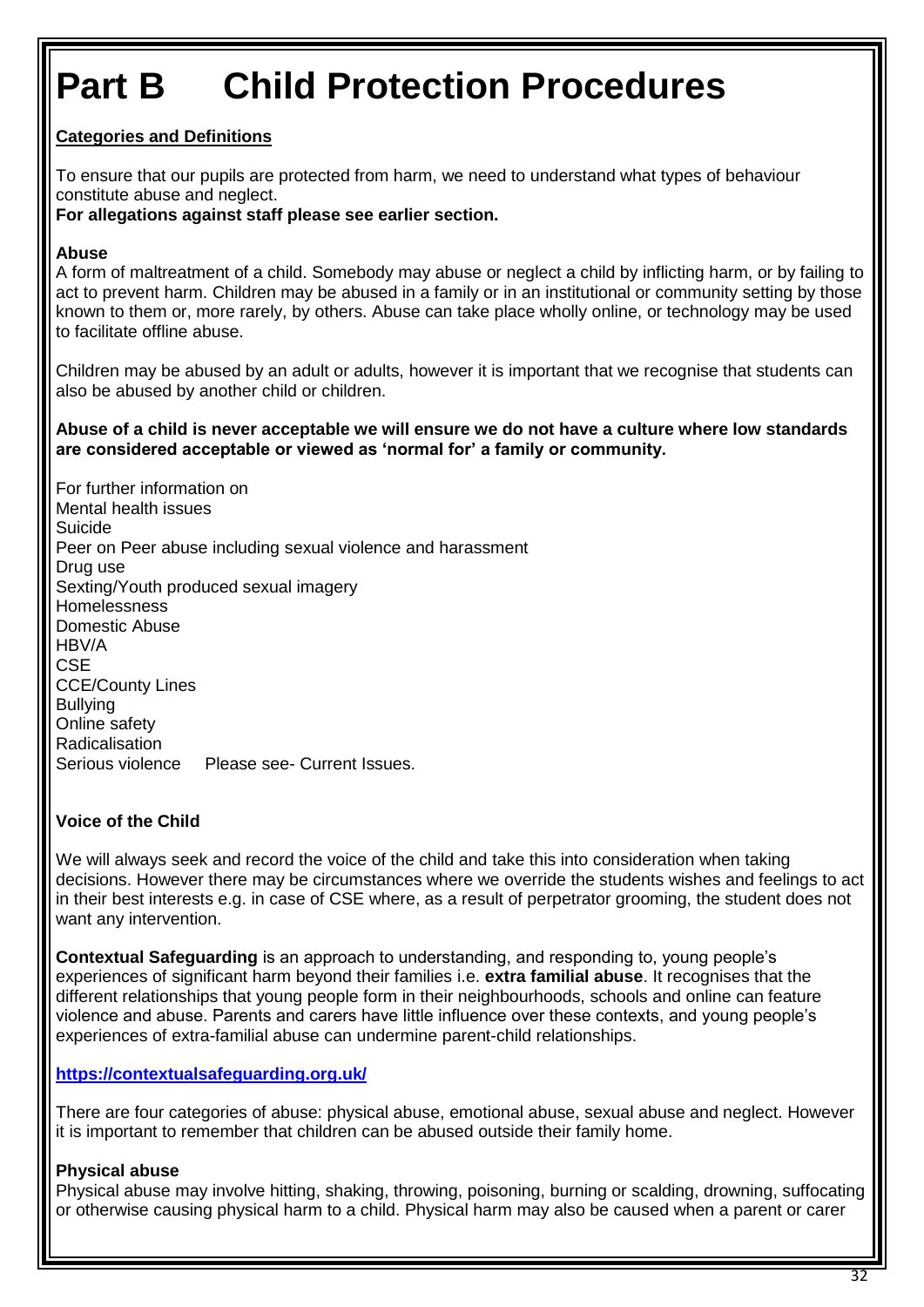fabricates the symptoms of, or deliberately induces, illness in a child. (this used to be called Munchausen's Syndrome by Proxy, but is now more usually referred to as fabricated or induced illness).

## **Emotional abuse**

Emotional abuse is the persistent emotional maltreatment of a child such as to cause severe and persistent adverse effects on the child's emotional development. It may involve conveying to a child that they are worthless or unloved, inadequate, or valued only insofar as they meet the needs of another person. It may include not giving the child opportunities to express their views, deliberately silencing them or 'making fun' of what they say or how they communicate. It may feature age or developmentally inappropriate expectations being imposed on children. These may include interactions that are beyond a child's developmental capability, as well as overprotection and limitation of exploration and learning, or preventing the child participating in normal social interaction. It may involve seeing or hearing the ill-treatment of another. It may involve serious bullying (including cyber bullying), causing children frequently to feel frightened or in danger, or the exploitation or corruption of children. Some level of emotional abuse is involved in all types of maltreatment of a child, although it may occur alone.

#### **Sexual abuse**

Involves forcing or enticing a child or young person to take part in sexual activities, not necessarily involving a high level of violence, whether or not the child is aware of what is happening. The activities may involve physical contact, including assault by penetration (for example, rape or oral sex) or non-penetrative acts such as masturbation, kissing, rubbing and touching outside of clothing. They may also include non-contact activities, such as involving children in looking at, or in the production of, sexual images, watching sexual activities, encouraging children to behave in sexually inappropriate ways, or grooming a child in preparation for abuse Sexual abuse can take place online, and technology can be used to facilitate offline abuse. Sexual abuse is not solely perpetrated by adult males. Women can also commit acts of sexual abuse, as can other children.

## Position of Trust

The age of consent for sexual activity is 18 years old if you are in a position of trust over that child. See abuse of position of trust in earlier section.

#### **Neglect**

Neglect is the persistent failure to meet a child's basic physical and/or psychological needs, likely to result in the serious impairment of the child's health or development. Neglect may occur during pregnancy as a result of maternal substance abuse. Once a child is born, neglect may involve a parent or carer failing to:

- provide adequate food, clothing and shelter (including exclusion from home or abandonment);
- protect a child from physical and emotional harm or danger;
- ensure adequate supervision (including the use of inadequate care-givers); or
- ensure access to appropriate medical care or treatment. It may also include neglect of, or unresponsiveness to, a child's basic emotional needs.

Wakefield Neglect Toolkit – will be consulted before any referral is made regarding Neglect. **<https://www.wakefieldscp.org.uk/professionals-and-practitioners/neglect-strategy/>**

Definitions taken from *Working Together to Safeguard Children* (HM Government, 2018).

# **Grooming**

Grooming is when someone builds an emotional connection with a child to gain their trust for the purposes of abuse such as exploitation. Children and young people can be groomed online or face-to-face, by a stranger or by someone they know - for example a family member, friend or school staff. Groomers may be male or female. They could be any age.

Many children and young people don't understand that they have been groomed or that what has happened is abuse.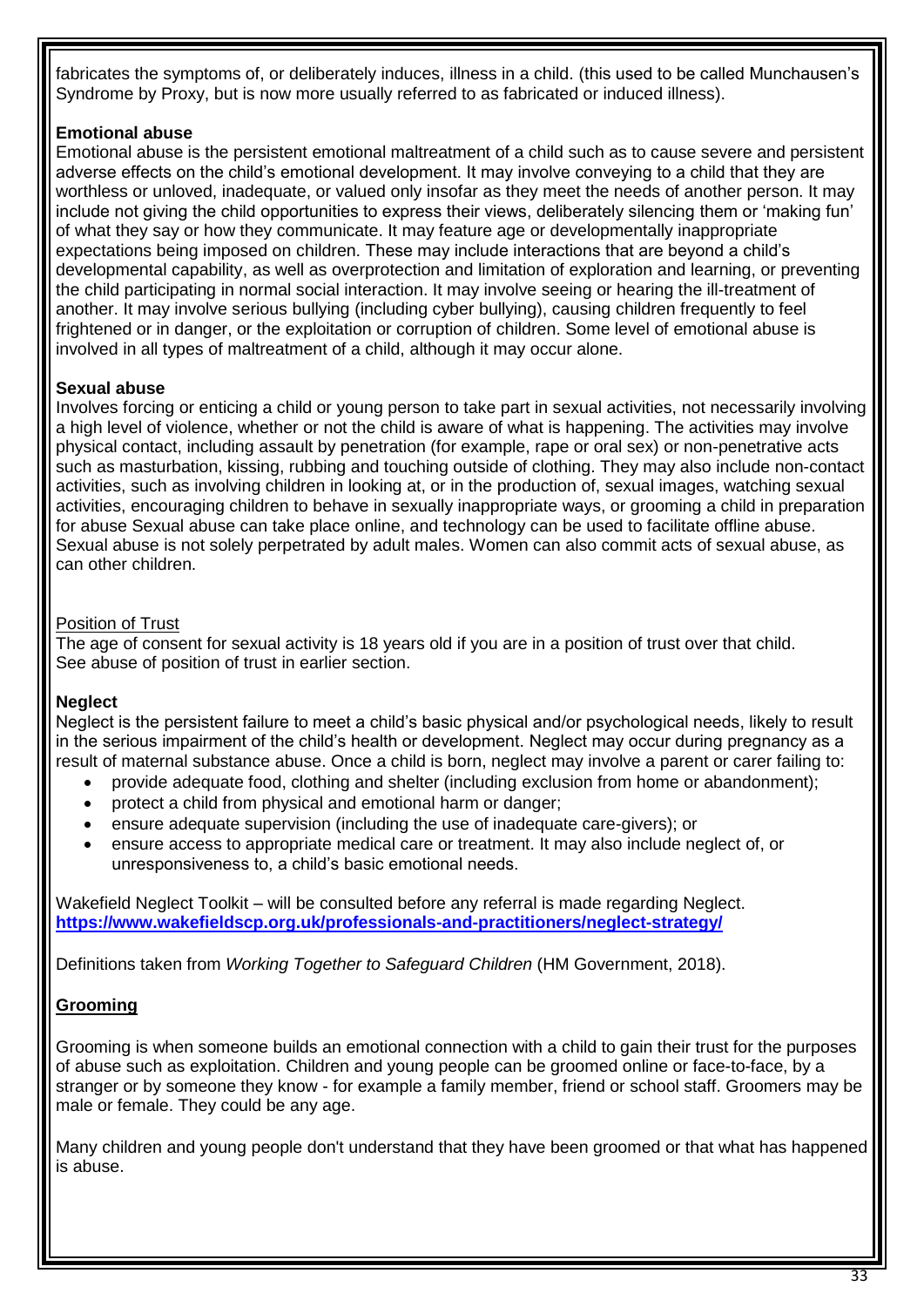#### **Indicators of abuse**

Physical signs define some types of abuse, for example, bruising, bleeding or broken bones resulting from physical or sexual abuse, or injuries sustained while a child has been inadequately supervised. The identification of physical signs is complicated, as children may go to great lengths to hide injuries, because they are ashamed or embarrassed, or their abuser has threatened them or they don't want the abuser to get into trouble. It is also quite difficult for anyone without medical training to categorise injuries into accidental or deliberate with any degree of certainty.

However children may have no physical signs or they may be harder to see (e.g. bruising on black skin) therefore staff need to also be alert to behavioural indicators of abuse.

A child who is being abused or neglected may: (not designed to be a checklist)

- have bruises, burns, fractures or other injuries which do not have a plausible explanation. E.g. bruises on babies who are not yet mobile, bruises on cheeks, ears, palms, arms, feet, back, buttocks, tummy, backs of legs, bruises in clusters, bruises with finger/belt marks, cigarette burns.
- challenge authority, have outbursts of anger, poor behaviour trauma response.
- be reckless with regard to their own or other's safety
- show signs of pain or discomfort
- keep arms and legs covered, even in warm weather
- be concerned about changing for PE or swimming
- display a change in behaviour from quiet to aggressive, or happy-go-lucky to withdrawn
- display affection or attention seeking behaviour
- regularly flinch to sudden but harmless actions e.g. raising a hand
- look unkempt and uncared for
- change their eating habits
- have difficulty in making or sustaining friendships
- appear fearful
- self-harm incl. head banging, eating disorders
- frequently miss school or arrive late
- show signs of not wanting to go home
- display violence/sexualised behaviour towards animals, toys, peers
- regress to younger child behaviour
- become disinterested in their school work
- be constantly tired or preoccupied
- be wary of physical contact
- be involved in, or particularly knowledgeable about drugs or alcohol
- display sexual knowledge or behaviour beyond that normally expected for their age.
- have unexplained gifts/money/mobile phones or are over secretive online
- have low self esteem
- steal or scavenging compulsively
- overly affectional to strangers or people they haven't known for very long
- traumatic mutism

Responses from parents that may cause concern;

- Unexpected delay in seeking treatment medical, dental which is obviously needed
- Denial of any injury
- Explanations that differs from that of the child e.g. for bruising
- Claims of falls/fits etc. that never happen in school
- Unrealistic expectations or constant complaints about the child
- Uninterested in child
- Alcohol /drug misuse
- Mental health issues which affect parenting
- Requesting removal of child
- Domestic abuse.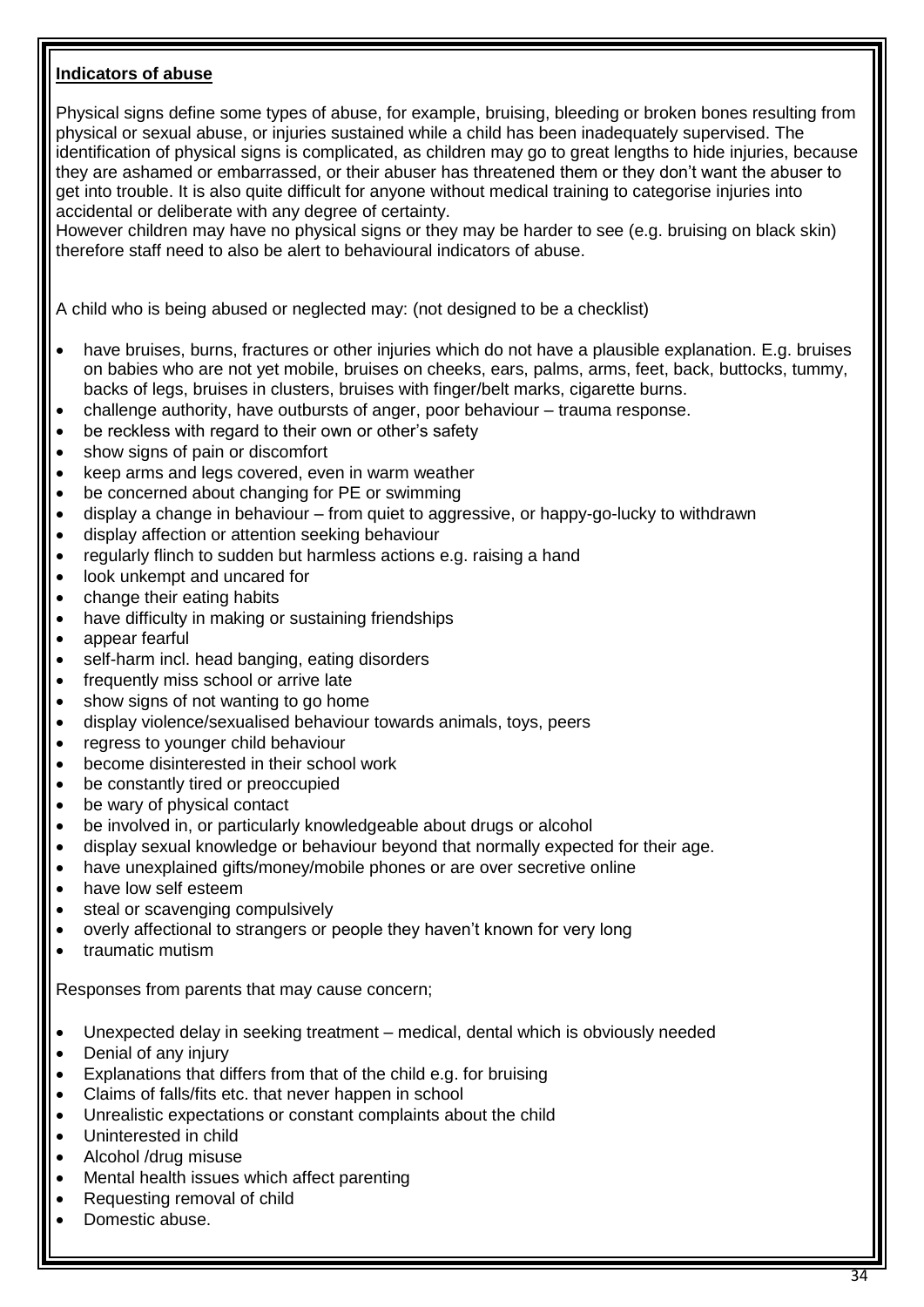# Disabled children; other signs to consider

- Force feeding
- Over medication
- Bruising if non mobile
- Poor toileting arrangements
- Lack of stimulation
- Uniustified use of restraint
- Rough handling
- Unwilling to learn child's means of communication
- Ill-fitting equipment
- Misappropriation of child's finances
- Invasive procedures
- Non consideration of child's dignity.

Please refer to document on the safeguarding notice board for further signs and indicators. Individual indicators will rarely, in isolation, provide conclusive evidence of abuse. They should be viewed as part of a jigsaw, and each small piece of information will help the DSL team to decide how to proceed.

#### **It is very important that staff report and record their concerns as soon as possible – they do not need 'absolute proof' that the child is at risk before taking action.**

# **Impact of abuse**

The impact of child abuse should not be underestimated. Many children do recover well and go on to lead healthy, happy and productive lives, although most adult survivors agree that the emotional scars remain, however well buried. For some, full recovery is beyond their reach, and research shows that abuse can have an impact on the brain and its development. The rest of their childhood and their adulthood may be characterised by anxiety or depression, self-harm, eating disorders, alcohol and substance misuse, unequal and destructive relationships and long-term medical or psychiatric difficulties. Our staff are trained in ACEs Adverse Childhood Experiences, they understand and work towards trauma informed practice.

Adult Survivor helpline -see appendix.

# **Taking Action**

It is the responsibility of staff to report and record their concerns as soon as possible. A DSL will be available at all times, within the school day, for staff to speak to.

We actively encourage a 'never do nothing' attitude if staff have a concern about a child and promote discussion with a DSL if in any doubt. Abuse of a child is never acceptable we will ensure we do not have a culture where low standards are considered acceptable or viewed as 'normal for' a family or community.

Any child, in any family in any school could become a victim of abuse. Staff should always maintain an attitude of "it could happen here" and remain professionally curious.

Key points for staff to remember for taking action are:

- If an emergency take the action necessary to help the child, for example, call 999 or seek medical attention
- **REPORT your concern to a DSL as soon as possible.**
- **Complete a RECORD of your concern, using a professional tone and language, on the schools CPOMS system which will be immediately passed DSL. If you need assistance with this please speak to Miss Lea (Acting Head Teacher), Mrs Stringwell (Learning Mentor), Miss Bustard (SENDCO) or Mr Allanson.**
- Do not start your own investigation
- Share information on a need-to-know basis only do not discuss the issue unnecessarily with colleagues, friends or family.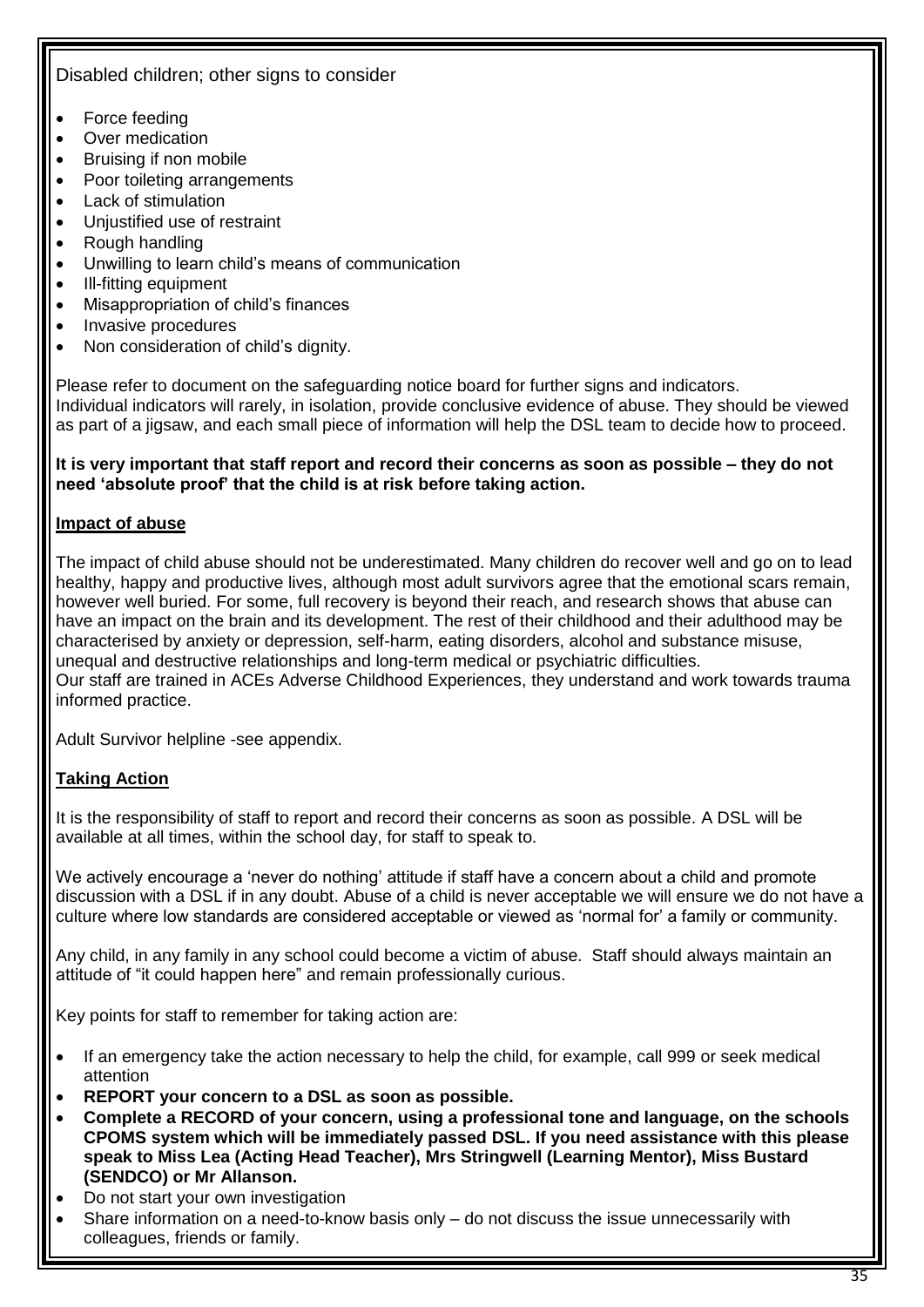- Seek support for yourself if you are distressed, see helplines in contacts section.
- Ask for feedback and if there are no improvements push for reconsideration. See escalation section.

**The DSL team will discuss the concern and agree a course of action. The progress of which will be monitored during DSL team peer supervision meetings.** See flowchart in Keeping Children Safe in Education Part 1.

Wakefield has a Continuum of Need for children and families who need support, this ranges from Level 1 to level 4. It is worth noting that a cause for concern does not always require a Level 4 response, it may be the family need a lower level of support to help the situation. The Children First hubs and Team Around the School (TAS) arrangements are able to signpost school staff and offer support.



Level 1 – Universal services are meeting the needs – no extra intervention needed.

Level 2 – For example a universal service is providing extra support, or have referred to one other single agency. Schools can use Signs of Safety to assess at this level.

Level 3 – Multi agency approach to support. Multi agency early help/ SoS assessment. Children First Hub and TAS arrangements may be able to support.

Level 4 – Statutory intervention and assessment is needed where child is at risk or currently suffering significant harm. Social care/ police assess, investigate and lead at this level.

School does have a duty to intervene early and support however it is not school's responsibility to investigate or decide whether a child has been abused. Schools do not have the powers to investigate child protection concerns.

#### **If you are concerned about a pupil's welfare**

There will be occasions when staff may suspect that a pupil may be at risk, but have no 'real' evidence. The pupil's behaviour may have changed, for example their artwork could be bizarre, they may write stories or poetry that reveal confusion, distress or mental health issues or their behaviour may have changed. In these circumstances, **staff will give the pupil the opportunity to talk**. The signs they have noticed may be due to a variety of factors, for example, a parent has moved out, a pet has died or a grandparent is very ill.

It is fine for staff to ask the pupil if they are OK, if they are worried about anything or if they want to talk.

Staff should record these early concerns. If the pupil does begin to reveal that they are being harmed, staff should follow the dealing with a disclosure/ allegation advice.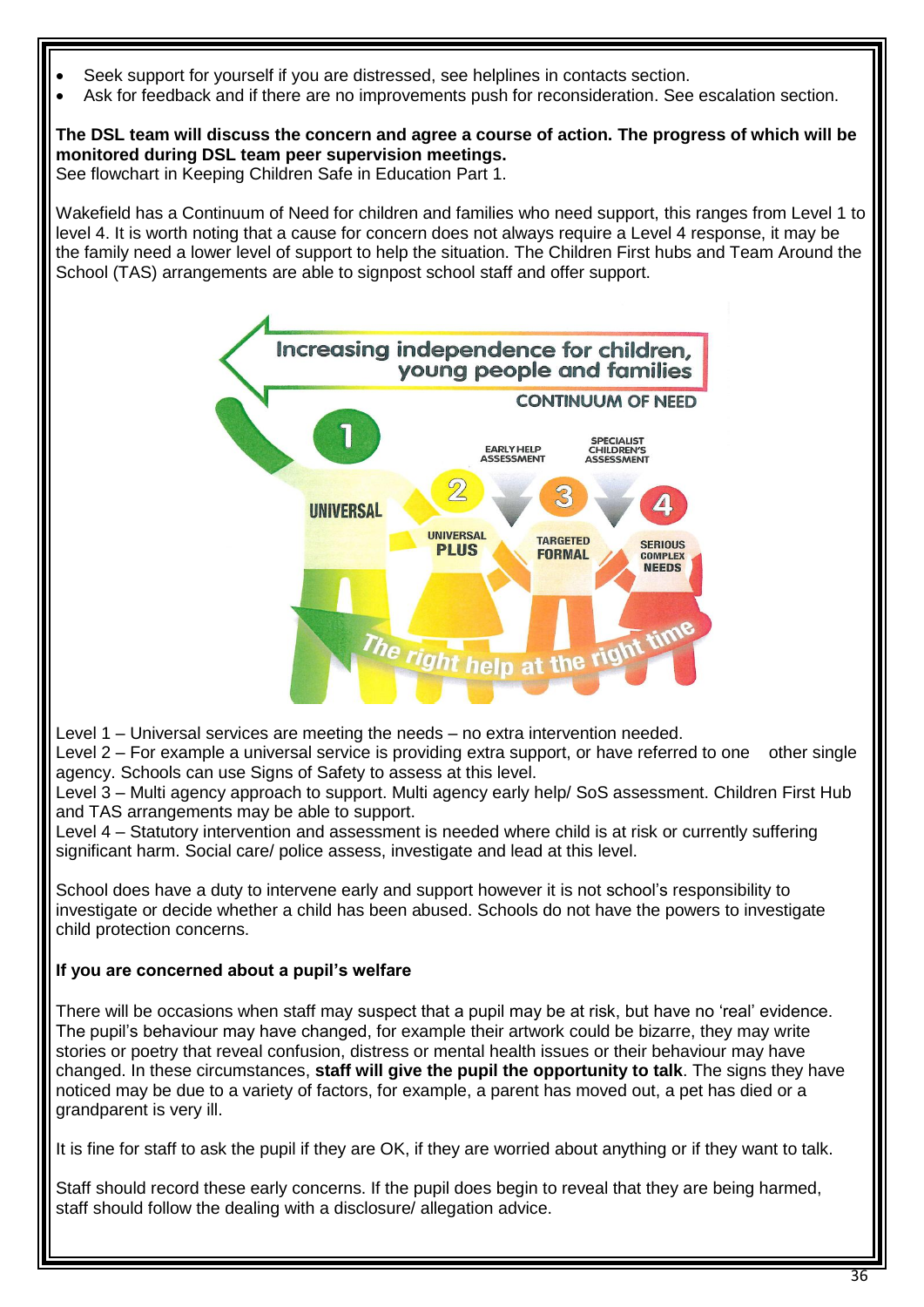Following an initial conversation with the pupil, if the member of staff remains concerned, they should discuss their concerns with a DSL.

# **Notifying parents**

The school will normally seek to discuss any concerns about a pupil with their parents. This must be handled sensitively and a DSL will be in the most informed position to make contact with the parent in the event of a concern, suspicion or disclosure/ allegation.

However, if the school believes that notifying parents could increase the risk to the child or exacerbate the problem, advice will first be sought from Social Care MASH.

We will be alert if parents and students 'stories' differ in any way e.g. with regards to how an injury was caused and will ensure this is noted and shared with other agencies as appropriate.

If parents have any queries regarding safeguarding they are encouraged to contact a DSL.

# **Early Intervention**

**<http://www.wakefield.gov.uk/schools-and-children/early-help>**

#### **Early help directory <http://earlyhelp.wakefield.gov.uk/>**

Any Early intervention work will be registered on Wakefield Early Help Register; **<http://www.wakefield.gov.uk/schools-and-children/early-help>**

If the concern is low level and can be dealt with through the pastoral support in school (Level 2) a DSL will initiate early intervention to;

- Use a restorative approach and engage with the parents/carers as soon as possible (unless the situation is so serious that would put the student at increased risk.) We then can evidence quick action was taken and the length of time of involvement.
- We will invite the parents/carers into school for a meeting to demonstrate professional concerns and discuss a supportive working partnership for the best interests of the student (e.g. breakfast club, additional in school support)
- At this meeting we will discuss the plan of next action should the situation not improve and offer signposting to other local services.
- We will record all contacts with the family, dates and times, including phone calls/letters.
- We will then monitor the student closely behaviour/concerns/interaction with peers and parents/academic progress etc. This will demonstrate the frequency of concerns and help to build patterns.

If necessary, the school will assess using the Signs of Safety framework – what are we worried about?, what's working well?, what needs to happen? (Including all subsections, e.g. complicating factors) and then scaling.

If school needs further help (i.e. move to level 3) other agencies will be contacted and if issues escalate or local advice is needed the Children First Hub/ TAS can be contacted and a referral made using the MARF – Multi agency referral form – on webpage under templates.

Risk assessments may be required in certain circumstances e.g. HSB. Schools can use a general risk assessment template and may wish to consult with other agencies for additional support and input.

The Wakefield Neglect toolkit will be considered in any cases of Neglect. **<https://www.wakefieldscp.org.uk/professionals-and-practitioners/neglect-strategy/>**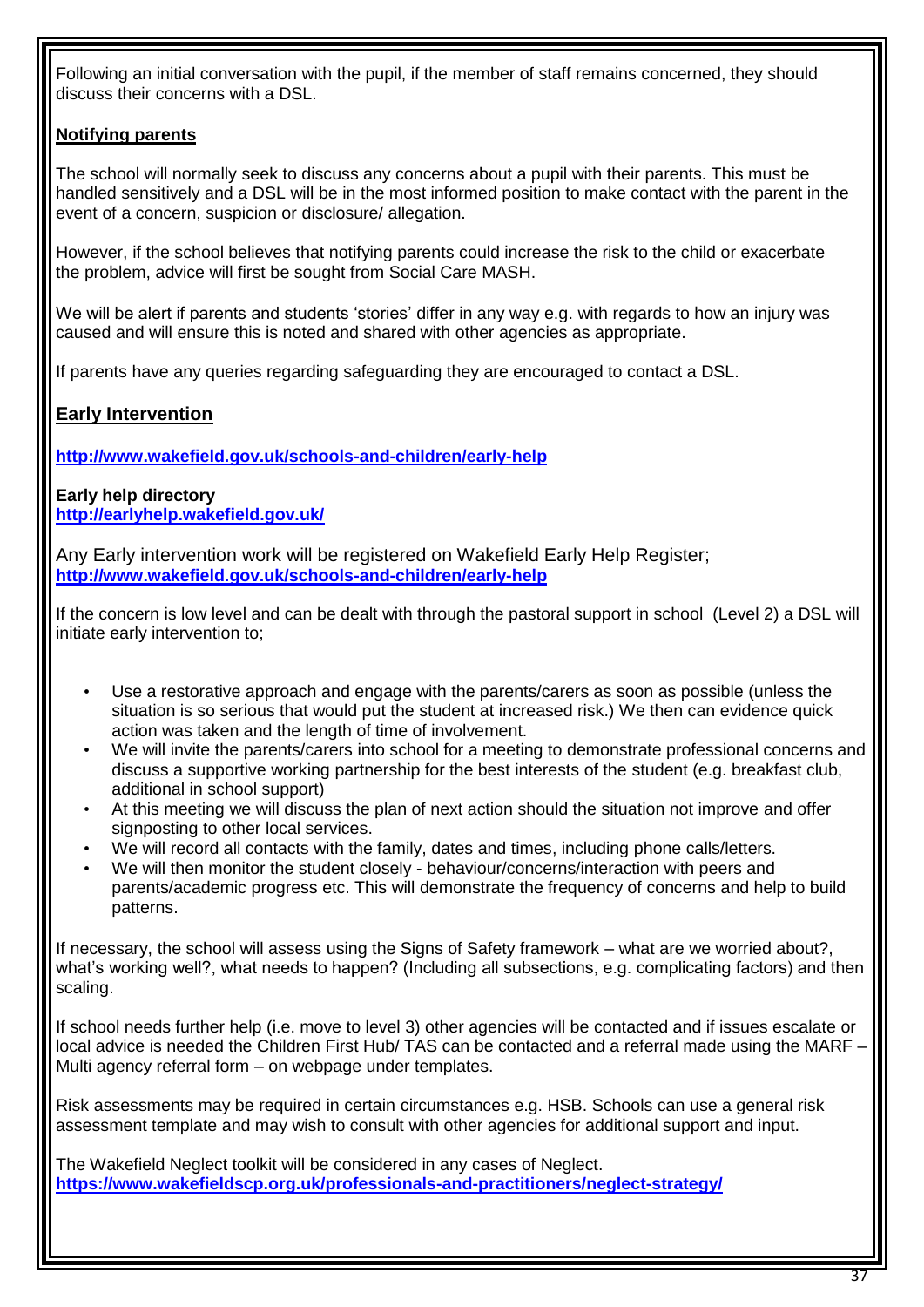## **It is important to continually reassess concerns if there are no improvements. Dealing with Disclosures/ Allegations**

It takes a lot of courage for a child to disclose that they are being abused. There are many reasons why they may be blocked from telling including -they may feel ashamed, particularly if the abuse is sexual; their abuser may have threatened what will happen if they tell; they may have lost all trust in adults; or they may believe, or have been told, that the abuse is their own fault.

If a pupil talks to a member of staff about any risks to their safety or wellbeing, the staff member will need to let the pupil know that they must pass the information on – staff are not allowed to keep secrets. The point at which they tell the pupil this is a matter for professional judgement. If they jump in immediately the pupil may think that they do not want to listen, if left until the very end of the conversation, the pupil may feel that they have been misled into revealing more than they would have otherwise. Bear in mind that in some cases children may tell 'half a truth' to test out how information may be handled by the listener. Children can also withdraw truthful disclosures/allegations later in the process if they feel things have gotten out of their control. Effective communication and relationship building with children will help in these situations.

During their conversations with the pupils it is best practice for staff to:

- Focus on listening rather than giving advice
- Allow pupils to speak freely
- Remain calm and not overreact the pupil may stop talking if they feel they are upsetting their listener
- Give reassuring nods or words of comfort –'I want to help', 'This isn't your fault', 'You are doing the right thing talking to me'
- Not be afraid of silences, and allow space and time for pupil to continue, staff will recognise the barriers the pupil may have had to overcome to disclose.
- Clarifying or repeating back to check what they have heard if needed but will not lead the discussion in any way and *will not* ask direct or leading questions – such as.. whether it happens to siblings too.
- Use questions such as Tell me what happened.....? Is there anything else you want to tell me?
- At an appropriate time tell the pupil that in order to help them, the member of staff must pass the information on
- Not automatically offer physical touch as comfort. It may be anything but comforting to a child who has been abused. However this will be case and age specific. If it is appropriate and in the child's best interest, the member of staff will use safe touch following advice given in Safer Working Practice guidelines and in training.
- Remember professional boundaries and not share personal experiences or information such as 'that happened to me'
- Avoid admonishing the child for not disclosing earlier. Saying things such as 'I wish you had told me about this when it started' or 'I can't believe what I'm hearing' is not helpful and may be interpreted by the child to mean that they have done something wrong
- Not pass judgement on the perpetrator
- Tell the pupil what will happen next. The pupil may agree to go with you to see the Designated Safeguarding Lead. Otherwise let them know that you will be consulting them.
- Write up their conversation as soon as possible and hand it to the designated lead, do not discuss with other staff.
- Seek support if they feel distressed From DSL team / helplines in contacts section.

Staff should be aware that SEND students may face additional safeguarding challenges and any barriers to disclosure etc. should be removed.

# **Records and Monitoring**

#### **Why recording is important**

Our staff will be encouraged to understand why it is vital that recording is timely, comprehensive and accurate.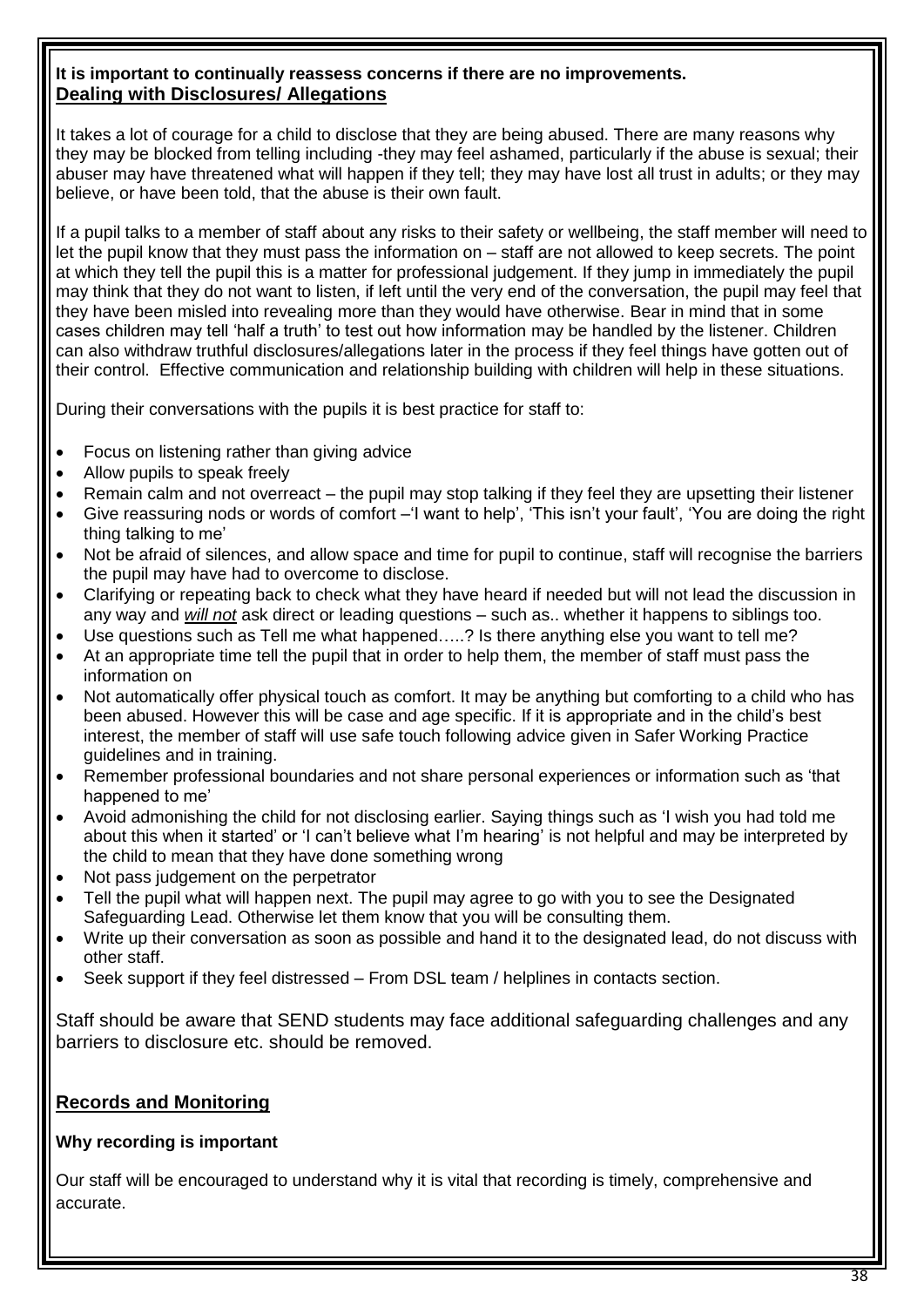Cause for concerns recording form is available on the safeguarding notice board in the staffroom for staff who are unable to log onto CPOMS.

**Any concerns about a child will be recorded in a professional manner and passed to a DSL as soon as possible**. All records will provide a factual and evidence based account and there will be accurate recording of any actions. Records will be signed, dated and timed.

#### **We will seek the Childs voice/opinion and ensure this is noted in the records.**

At no time will a member of staff take photographic evidence of any injuries or marks to a child's person. The body map will be used in accordance with recording guidance.

It may be appropriate on receipt of a concern for a DSL to open a secure safeguarding file and start a chronology page. This will help in building patterns and decision making.

We will feedback to the staff member any actions, however this will be on a need to know basis. It may not be appropriate for staff members to know full details.

#### **The Safeguarding File**

The establishment of a safeguarding file is an important principle in terms of storing and collating information about children which relates to either a safeguarding concern or an accumulation of welfare concerns which are outside of the usual range of concerns in ordinary life events.

It needs to be borne in mind that what constitutes a 'concern' for one child may not be a 'concern' for another and the particular child's circumstances and needs will differ i.e. a child subject to a child protection plan, looked after child, Child in Need may be looked at differently to a child recently bereaved, parental health issues etc. We will therefore use professional judgement when making this decision as will have clear links and discussions between pastoral staff and DSL's.

This file will be kept separately from the main pupil file and will be held securely only to be accessed by appropriately trained DSL's. **The main file, open to staff, will have a marker to signify that a separate safeguarding file exists for that child so that all staff coming into contact with that child are aware that an additional vulnerability exists**.

The school will keep professionally written records of concerns about children even where there is no need to refer the matter to external agencies immediately. Each child will have an individual file i.e. no family files.

All incidents/episodes will be recorded e.g. phone calls to other agencies, in the chronology with more detail and analysis in the body of the file. This will help build a picture and help the DSL team in analysis and action, which may include no further action, monitoring, whether an Early help assessment should be undertaken, or whether a referral should be made to other agencies - Social Care MASH/Children First Hubs/TAS in line with the Continuum of Need document (see link in appendix) and reflecting the Signs Of Safety approach. (see referral checklist on WSCP education webpage)

In cases where there is multi agency involvement - meetings and plans, actions and responsibilities shall be clarified and outcomes recorded.

In some cases files will be made available for external scrutiny for example by a regulatory agency or because of a serious case review or audit.

Records will be kept up to date and **reviewed regularly by a DSL** to evidence and support actions taken by staff in discharging their safeguarding arrangements.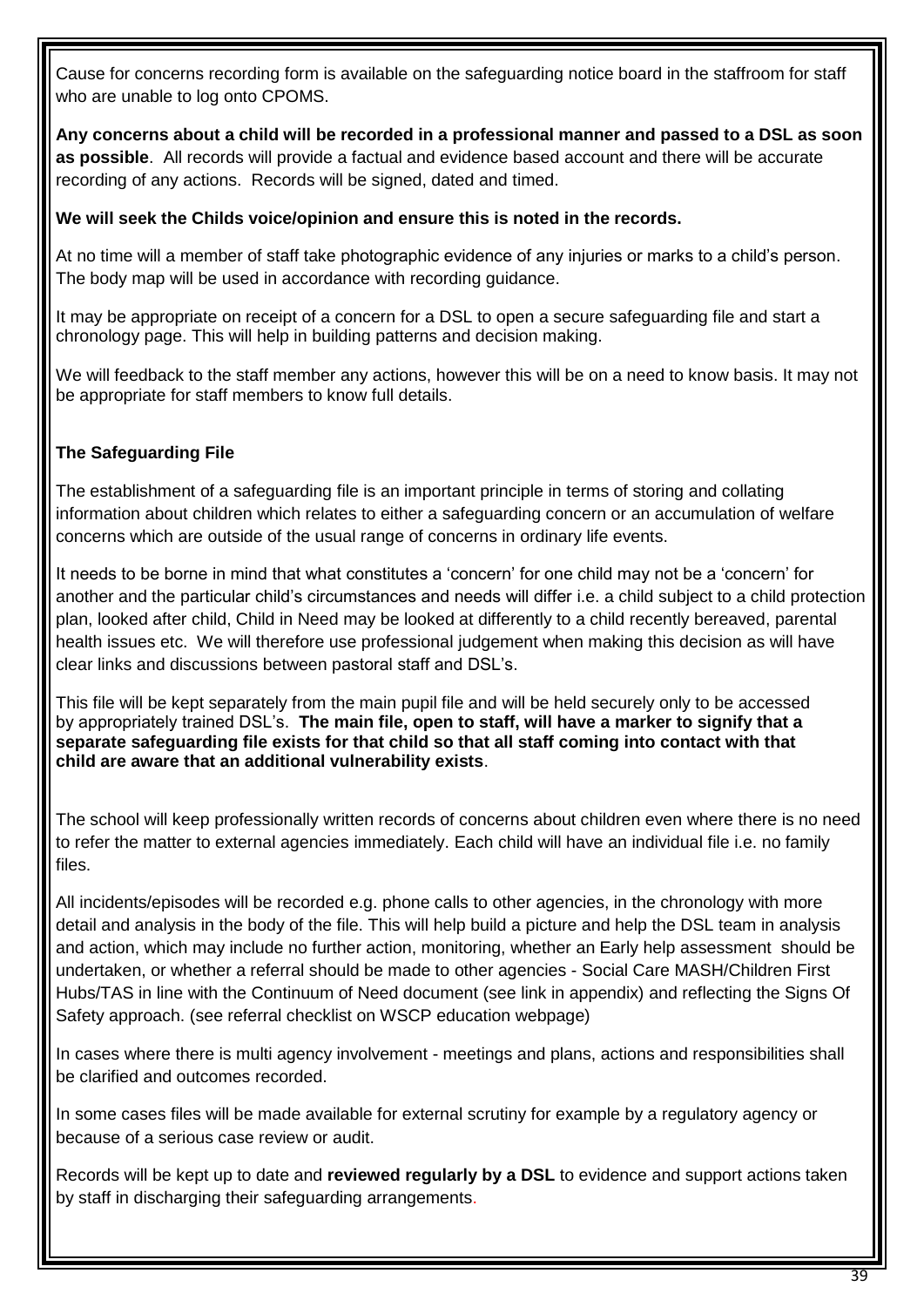The file can be non-active in terms of monitoring i.e. a child is no longer CiC, subject to a child protection plan. If future concerns then arise it can be re-activated and indicated as such on the front sheet and on the chronology as new information arises.

If the child moves to another school, the file will be securely sent or taken, to a DSL at the new establishment/school and a **written receipt will be obtained.** There will be a timely liaison between each school's DSL, and if necessary a face to face meeting, to ensure a smooth and safe transition for the child. We will retain a copy of the chronology to evidence actions, in accordance with record retention guidance. **[https://learning.nspcc.org.uk/research-resources/briefings/child-protection-records-retention](https://learning.nspcc.org.uk/research-resources/briefings/child-protection-records-retention-storage-guidance)[storage-guidance](https://learning.nspcc.org.uk/research-resources/briefings/child-protection-records-retention-storage-guidance)**

Child protection records may be exempt from the disclosure provisions of the Data Protection Act, which means that children and parents do not have an automatic right to see them in certain circumstances. If any member of staff receives a request from a pupil or parent to see child protection records, they will refer the request to the Headteacher, who will consult with information governance.

# **Referral to Social Care MASH (Level 4)**

Wakefield offer a consultation service before referral is taken. It is important to ring for a discussion before filling in a MARF.

A DSL will make a referral to Social Care MASH if it is believed that a pupil is suffering or is at risk of suffering significant harm – Level 4 on the Continuum of Need. In DSL absence anyone can make a referral. This is done in Wakefield with reference to the Continuum of Need (see link in appendix) and MARF Multi Agency Referral Form, sent securely. Social care should inform the DSL of the outcome within one working day. If this does not happen the DSL should follow this up in the following days and escalate if required.

If there is already a social worker assigned to this case, for safeguarding reasons, the social worker should be contacted directly.

The pupil (subject to their age and understanding) and the parents will be told that a referral is being made, unless to do so would increase the risk to the child.

The DSL will then be expected to take part in assessments, strategy meetings, case conferences etc. as and if required.

Reports for meetings will be shared with parents beforehand, unless there is good reason not to and reports will be sent to the appropriate meeting chair if the DSL cannot attend in person.

The Wakefield Neglect toolkit will be considered in any cases of Neglect before referrals are made to other agencies.

**<https://www.wakefieldscp.org.uk/professionals-and-practitioners/neglect-strategy/>**

# **Escalation / Professional Disagreement**

If the situation does not appear to be improving or there is any professional disagreement with the outcome the school will press for reconsideration and follow WSCP professional disagreement procedure. **[https://westyorkscb.proceduresonline.com/p\\_res\\_profdisag.html?zoom\\_highlight=professi](https://westyorkscb.proceduresonline.com/p_res_profdisag.html?zoom_highlight=professional+disagreement) [onal+disagreement](https://westyorkscb.proceduresonline.com/p_res_profdisag.html?zoom_highlight=professional+disagreement)**

Any member of staff can refer to other agencies in exceptional circumstances i.e. in an emergency or when there is a genuine concern that action has not been taken.

# **Referral to Police**

Remember if a criminal offence has occurred it will be necessary to contact the police 101 or 999 as appropriate. It may be useful to state which department we require e.g. child safeguarding unit / CVE team / indecent images team.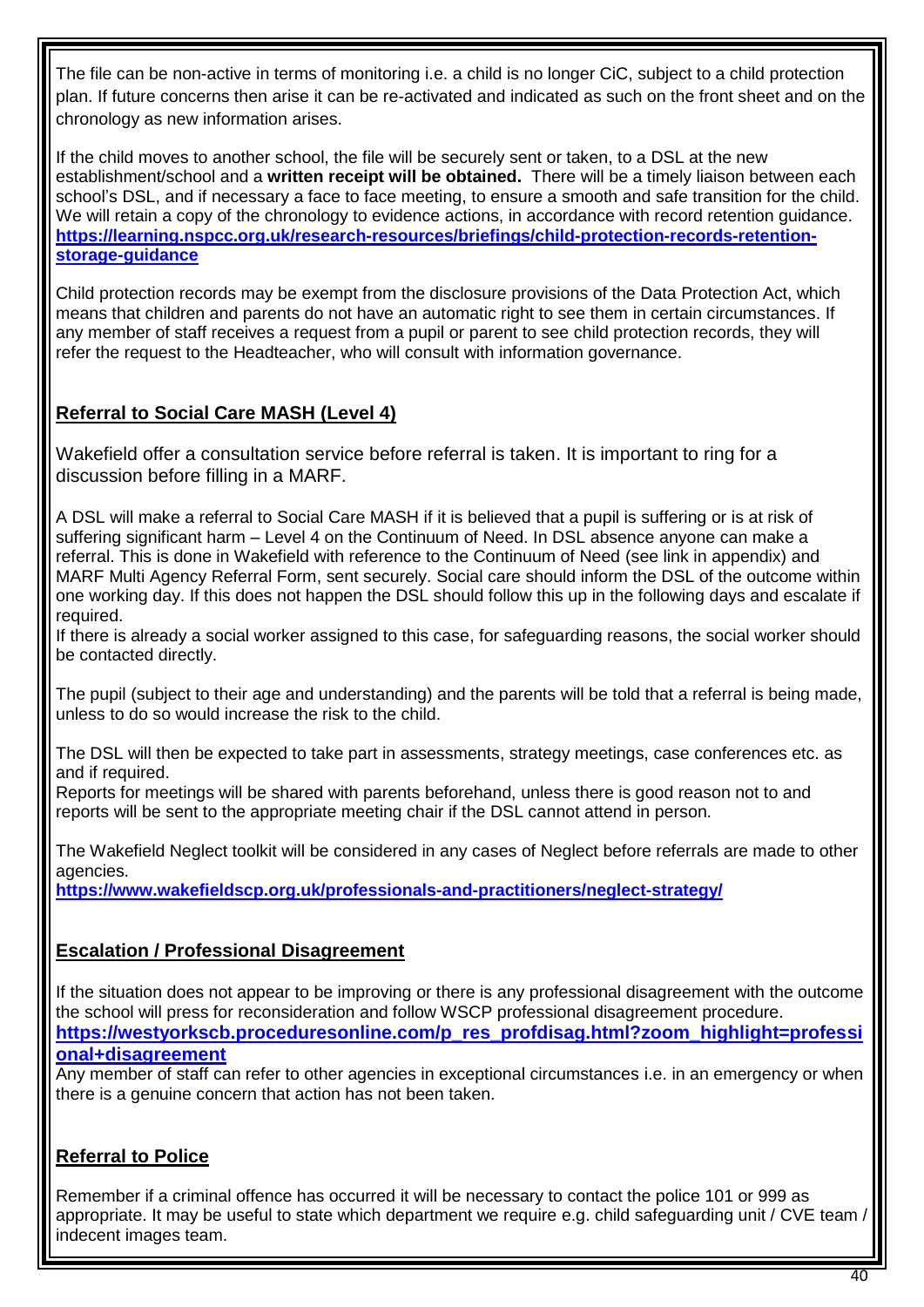If we believe a child is being radicalised we will refer to the Prevent police officer using the referral form on the WSCP education page.

**When to Report to Police** guidance;

**[https://www.npcc.police.uk/documents/Children%20and%20Young%20people/When%20to%20call%](https://www.npcc.police.uk/documents/Children%20and%20Young%20people/When%20to%20call%20the%20police%20guidance%20for%20schools%20and%20colleges.pdf) [20the%20police%20guidance%20for%20schools%20and%20colleges.pdf](https://www.npcc.police.uk/documents/Children%20and%20Young%20people/When%20to%20call%20the%20police%20guidance%20for%20schools%20and%20colleges.pdf)**

## **Confidentiality and Information Sharing**

Staff will only discuss concerns with a Designated Safeguarding Lead, Headteacher or Chair of Governors (depending on who is the subject of the concern). That person will then decide who else needs to have the information and they will disseminate it on a 'need-to-know' basis.

We will normally seek to discuss any concerns about a pupil with their parents. This must be handled sensitively and a DSL will be in the most informed position to make contact with the parent in the event of a concern, suspicion or disclosure/ allegation.

However, if we believe that notifying parents could increase the risk to the child or exacerbate the problem, advice will first be sought from Social Care MASH.

The Seven Golden Rules for Safeguarding Information Sharing

- Data Protection/Human rights laws are not a barrier.
- Be open and honest. (unless unsafe or inappropriate)
- Seek advice. (anonymise if necessary)
- Share with consent if appropriate.
- Consider safety and wellbeing.
- Necessary, proportionate, relevant, adequate, accurate, timely and secure.
- Keep a record of decision and reason for it.

**<https://www.gov.uk/government/publications/safeguarding-practitioners-information-sharing-advice>**

**<https://www.gov.uk/government/publications/data-protection-toolkit-for-schools>**

Data protection legislation GDPR does not prevent school staff from sharing information with relevant agencies, where that information may help to protect a child. Ideally information sharing will be done in writing so that there is an evidence trail however there may be occasions where this method is too slow. **In cases where agencies such as MASH (Multi Agency Safeguarding Hub) ring the school requesting information reception staff will take a message and inform a DSL** *immediately,* the DSL will ensure they can identify who is requesting the information before sharing and then record what has been shared, when, why and with whom.

Child protection records may be exempt from the disclosure provisions of the Data Protection, which means that children and parents do not have an automatic right to see them in certain circumstances. However it will be usual practice for parents to have been informed of any concerns at the time. If any member of staff receives a request from a pupil or parent to see child protection records, they will refer the request to the Headteacher who will consult with information governance.

**Any personal safeguarding information shared with external agencies will be done so securely e.g. by secure email, password protected or recorded delivery.**

# **Local & National Contact Details**

#### **Wakefield Social Care MASH**

Phone; 0345 8503 503 consultation is necessary before referral Minicom: 01924 303450 (type talk welcome)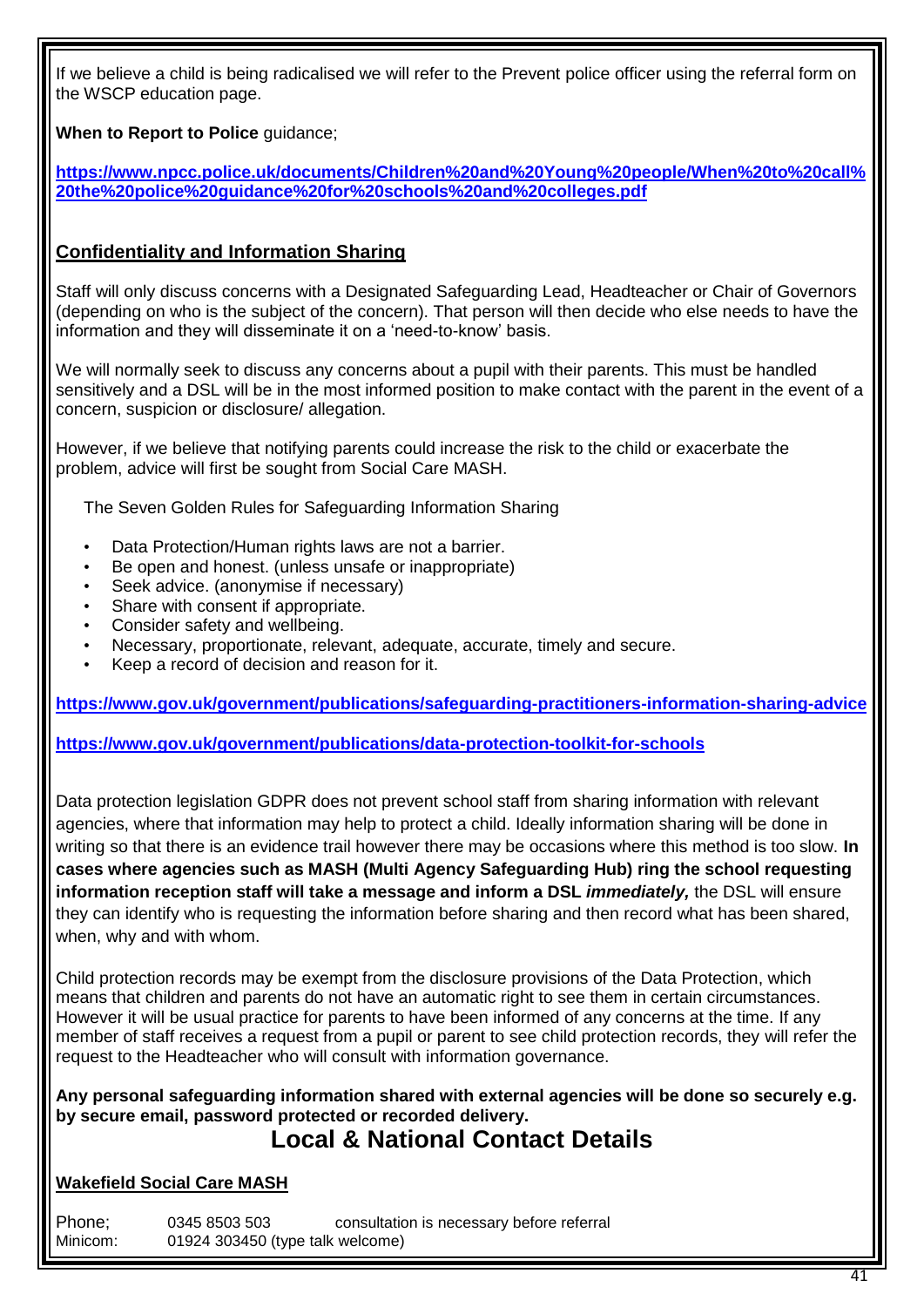# Email; **social\_care\_direct\_children@wakefield.gov.uk**

#### **Wakefield Continuum of Need document;**

**<https://www.wakefieldscp.org.uk/professionals-and-practitioners/early-help-strategy/>**

#### **Local Children First Hub**

Castleford, Airedale, Pontefract and Knottingley

#### Phone; 01977 724350 **<http://earlyhelp.wakefield.gov.uk/children-and-families/children-first-hubs/>**

#### **School's Social Care Link Worker (social worker)**

Name Natalie Hunter-Paul and Jade Fennesy Phone 01977 724350

**School's Early Help Link Worker (Children first hub practitioner)** Name Emma Smithson Phone 01977 724350

#### **Other Cluster /TAS contacts**

PCSO linked to the school: Paige Crosby

#### **Police**

If a criminal offence has occurred contact police via 101 or 999 as appropriate.

## **Child Safeguarding Unit**

wakefield.sguchild@westyorkshire.pnn.police.uk

#### **CVE Police Team**

[cveteam@wakefield.gov.uk](mailto:cveteam@wakefield.gov.uk)

01924 303570

#### **Wakefield Safeguarding Children Partnership WSCP/ 3 Safeguarding Partners**

**<https://www.wakefieldscp.org.uk/>**

#### **Local Authority Designated Officer (LADO) – for allegations against staff**

Marie Pettman

lado.referrals@wakefield.gov.uk

01977 727032

# **Safeguarding Advisor for Education**

Vicki Maybin

vmaybin@wakefield.gov.uk

07788743527

#### **Safeguarding Information webpage for Wakefield Schools;**

TRAINING OFFER, TEMPLATES, AUDIT, RESOURCES & local and national agencies, MANAGING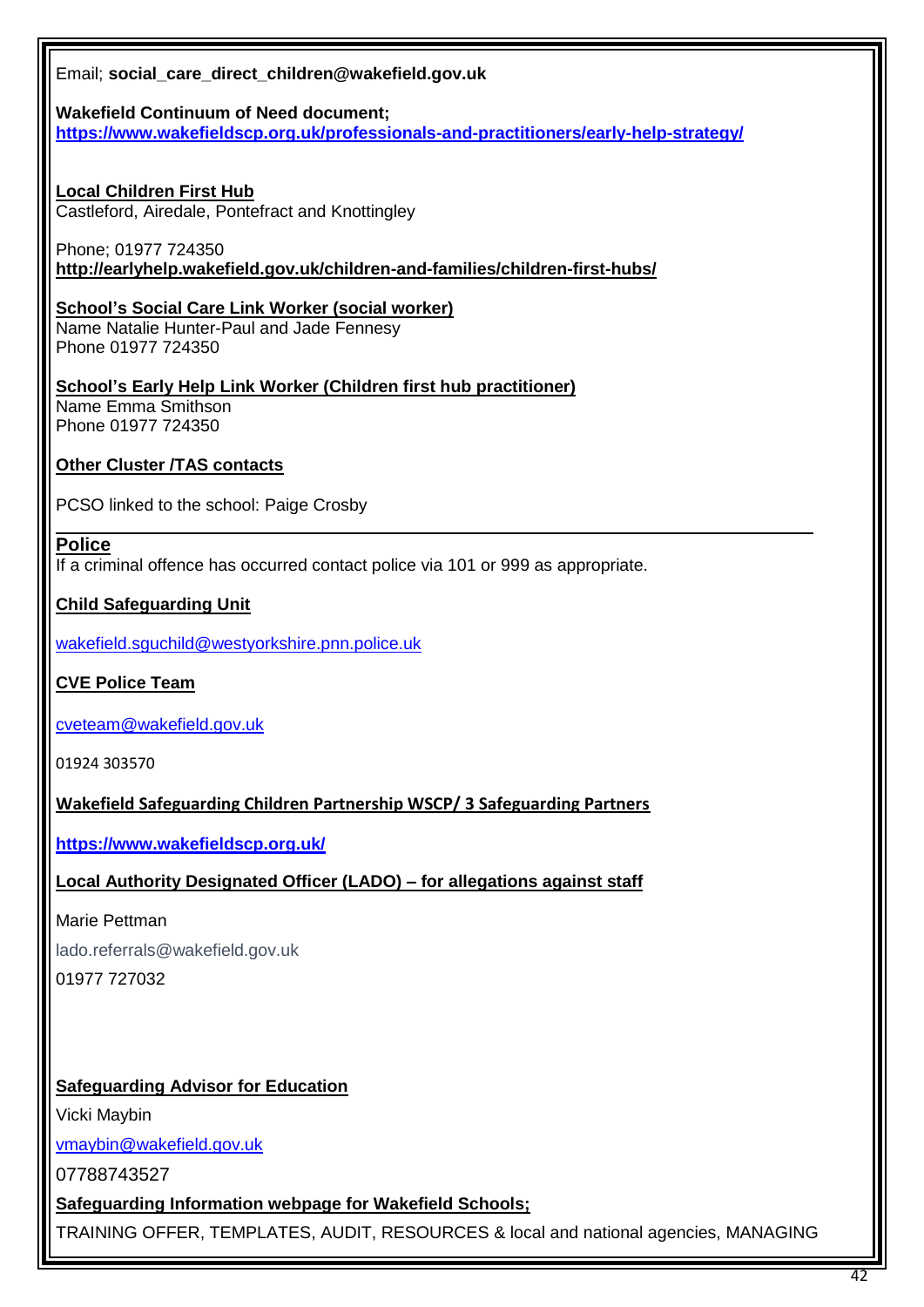# ALLEGATIONS,

**<https://www.wakefieldscp.org.uk/education/>**

#### **Future in Mind - Mental health practitioner**

Primary practitioner - Katherine Thomas

#### **CAMHS Single point of access**

01977 735865

**https://www.southwestyorkshire.nhs.uk/services/camhs-wakefield/**

## **Wakefield Resilience Framework;**

**<https://www.riskandresilience.org.uk/>**

**Wakefield School nursing/ Health visiting service;**

**<https://www.bdct.nhs.uk/services/school-nursing-teams-wakefield/> <https://www.bdct.nhs.uk/services/health-visiting-wakefield/>**

## **Wakefield District Domestic Abuse Service WDDAS**

**[http://www.wakefield.gov.uk/health-care-and-advice/adults-and-older-people-services/domestic](http://www.wakefield.gov.uk/health-care-and-advice/adults-and-older-people-services/domestic-abuse)[abuse](http://www.wakefield.gov.uk/health-care-and-advice/adults-and-older-people-services/domestic-abuse)**

0800 915 1561

domesticabuse@wakefield.gov.uk

**Prevent Contacts – referral form see templates on WSCP website.** Prevent – Wakefield Community Safety Team [communitysafety@wakefield.gov.uk](mailto:communitysafety@wakefield.gov.uk)

01924 306645 / 01924 306776 Or 07468 700810 / 07827 955425

Prevent Police Officers

[wd.prevent@westyorkshire.pnn.police.uk](mailto:wd.prevent@westyorkshire.pnn.police.uk) or 07789753634 / 07590357469

#### **Child Missing Education Officers**

[Marina](http://mysite/Person.aspx?accountname=EXCH%5FDOMAIN%5F1%5Cmoldreive) Oldreive,

Educational Welfare Officer

01924 307467

#### **Wakefield Education Welfare service;**

**[http://www.wakefield.gov.uk/schools-and-children/supporting-families/education-welfare](http://www.wakefield.gov.uk/schools-and-children/supporting-families/education-welfare-service/about-education-welfare-service)[service/about-education-welfare-service](http://www.wakefield.gov.uk/schools-and-children/supporting-families/education-welfare-service/about-education-welfare-service)**

# **Virtual Head for CiC**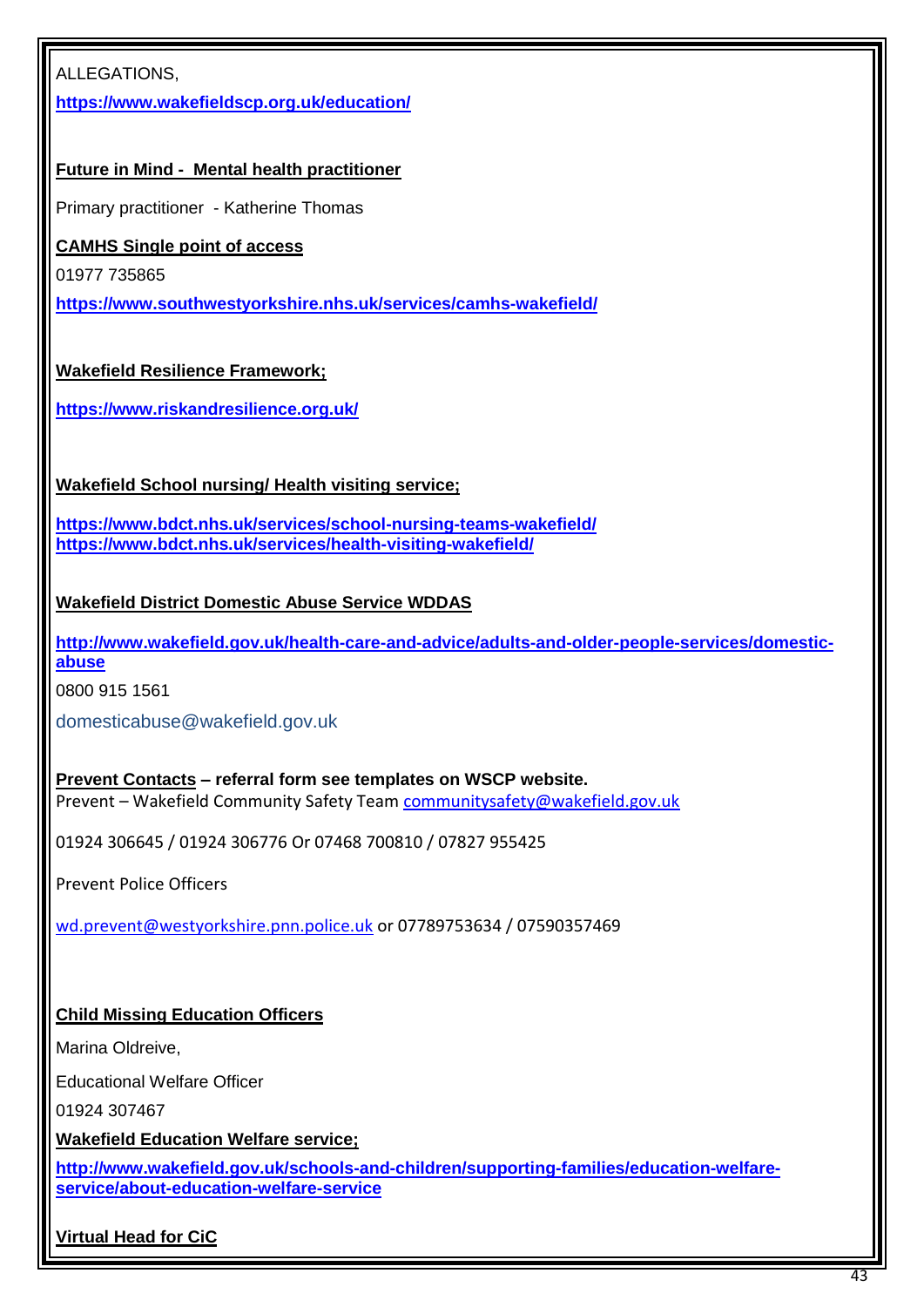Jackie Roper jroper@wakefield.gov.uk

## **Personal Advisor Care Leaver**

**Wakefield Local Offer –** for children with SEND and their families **<http://wakefield.mylocaloffer.org/Home>**

**NSPCC Speak out Stay safe service for Primary schools <https://learning.nspcc.org.uk/services/speak-out-stay-safe>**

#### **Drug support for young people**

**<https://www.turning-point.co.uk/>**

**Wakefield voluntary sector Young Lives Consortium**

**<http://www.ylc.org.uk/>**

#### **Wakefield Adult Services**

**<http://www.wakefield.gov.uk/health-care-and-advice/adults-and-older-people-services>**

#### **Wakefield Well Women Centre**

**<http://www.wellwomenwakefield.org.uk/>**

#### **Wakefield District Housing WDH**

**<https://www.wdh.co.uk/ContactUs/>**

OneCALL 0345 8 507 507

#### **Wakefield Signs of Safety webpage;**

**<https://www.wakefieldscp.org.uk/professionals-and-practitioners/signs-of-safety/>**

#### **Wakefield Youth Work Team**

**<http://wfyouth.co.uk/>**

#### **Wakefield Young Carers;**

**<http://www.wakefield.gov.uk/schools-and-children/early-help/young-carers>**

#### **NSPCC Helpline**

0808 800 5000

#### **NSPCC Whistleblowing Helpline**

0800 028 0285